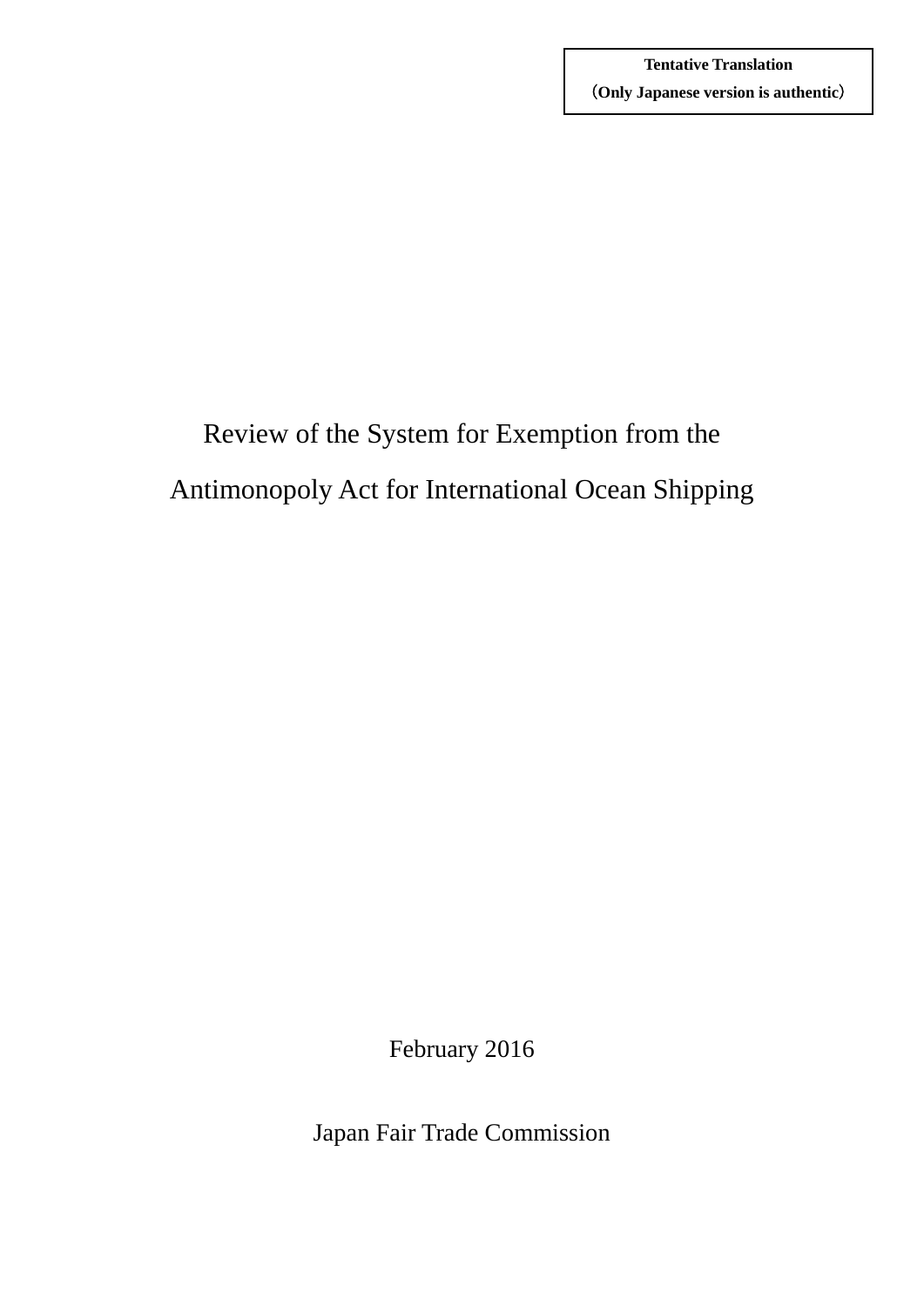# Review of the System for Exemption from the Antimonopoly Act for International Ocean Shipping

# Contents

| Part 1                   |                                                                                |  |
|--------------------------|--------------------------------------------------------------------------------|--|
| $\mathbf{1}$             | The System for Exemption from the Antimonopoly Act in the Market Economy1      |  |
| $\mathbf{2}$             | Establishment of the AMA Exemption System for International Ocean Shipping 1   |  |
| 3                        |                                                                                |  |
| $\overline{\mathcal{A}}$ |                                                                                |  |
|                          |                                                                                |  |
| Part 2                   |                                                                                |  |
| $\mathbf{1}$             |                                                                                |  |
| $\mathfrak{2}$           |                                                                                |  |
|                          |                                                                                |  |
| Part 3                   |                                                                                |  |
| $\mathbf{1}$             |                                                                                |  |
| $\overline{2}$           |                                                                                |  |
|                          |                                                                                |  |
| 3                        |                                                                                |  |
|                          |                                                                                |  |
| Part 4                   | Current Situation regarding the Exemption from the AMA for International Ocean |  |
|                          |                                                                                |  |
| $\mathbf{1}$             |                                                                                |  |
| $\overline{2}$           |                                                                                |  |
| 3                        |                                                                                |  |
|                          |                                                                                |  |
| Part 5                   |                                                                                |  |
| 1                        |                                                                                |  |
| $\overline{2}$           |                                                                                |  |
| 3                        |                                                                                |  |
| 4                        |                                                                                |  |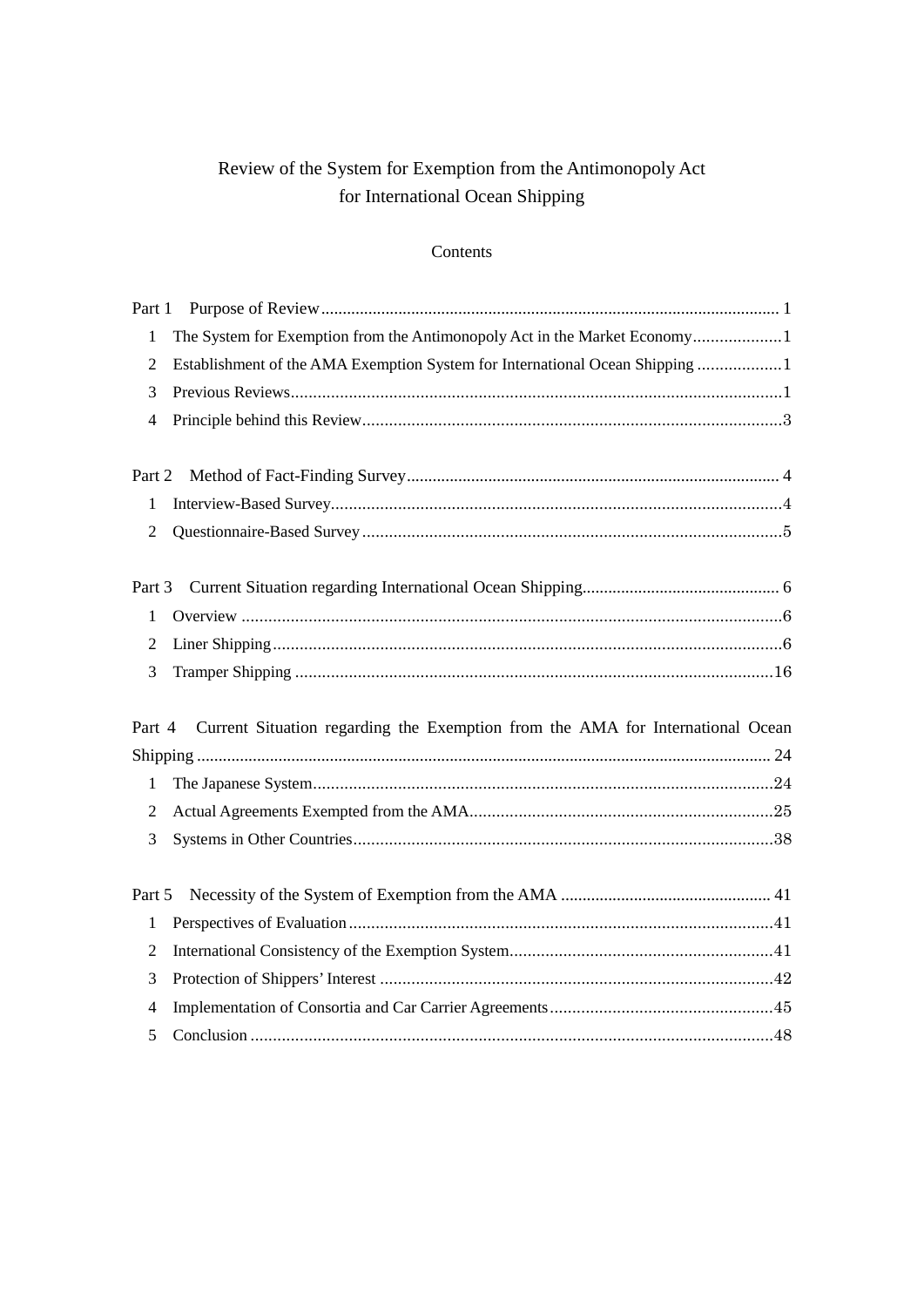#### <span id="page-2-1"></span><span id="page-2-0"></span>Part 1 Purpose of Review

1 The System for Exemption from the Antimonopoly Act in the Market Economy

 The purpose of the Act on Prohibition of Private Monopolization and Maintenance of Fair Trade (Act No. 54 of 1947. Hereinafter, "AMA") is to promote fair and free competition in the market and thereby promote the democratic and wholesome development of the national economy as well as secure the interests of general consumers. The AMA prohibits a substantial restraint of competition by enterprises in any particular field of trade, etc. to accomplish the purpose.

 In contrast, from the standpoint of accomplishing other policy goals, even in cases where competition is restrained, an exemption system from the AMA has been established that exempts the application of the stipulations on prohibition of the AMA to certain actions in particular fields. However, given that the system of exemption from the AMA should be limited to the minimum extent necessary because the AMA is a general rule in the market economy, it is important to consistently review the exemption system in response to changes in the economic conditions,  $etc<sup>1</sup>$ .

<span id="page-2-2"></span>2 Establishment of the AMA Exemption System for International Ocean Shipping

The system of exemption from the AMA for international ocean shipping is based on the Marine Transportation Act (Act No. 187 of 1949). The reason for establishment of the exemption system is that it was international custom for shipping companies that undertook liner shipping to conclude agreements known as Freight Conferences (Hereinafter, "conferences"), and it was considered that Japanese shipping industry would not have been able to grow in a sound manner with an AMA prohibition on such conferences, which restrain competition between shipping companies at the time of legislation at the Marine Transportation Act<sup>[2](#page-2-5)</sup>.

<span id="page-2-3"></span>3 Previous Reviews

The system of exemption from the AMA for international ocean shipping was mainly reviewed three times in 1999, 2006 and 2010 after it was first established in 1949.

(1) 1999 Review

1

On the occasion a comprehensive review of the system of exemption from the AMA in 1999 based on the Three-Year Program for Promoting Regulatory Reform (Cabinet

<span id="page-2-4"></span><sup>&</sup>lt;sup>1</sup> Japan Fair Trade Commission, 'Report by the Study Group on Regulations and Competition Policy Current Status and Future Direction of the System of Exemption from the Antimonopoly Act Review on Exempting Cartels/Re-sale Price Maintenance Systems' (September 20, 1991)

<span id="page-2-5"></span><sup>&</sup>lt;sup>2</sup> House of Representatives, 'Proceedings of the Transport Committee #21' (May 17, 1949)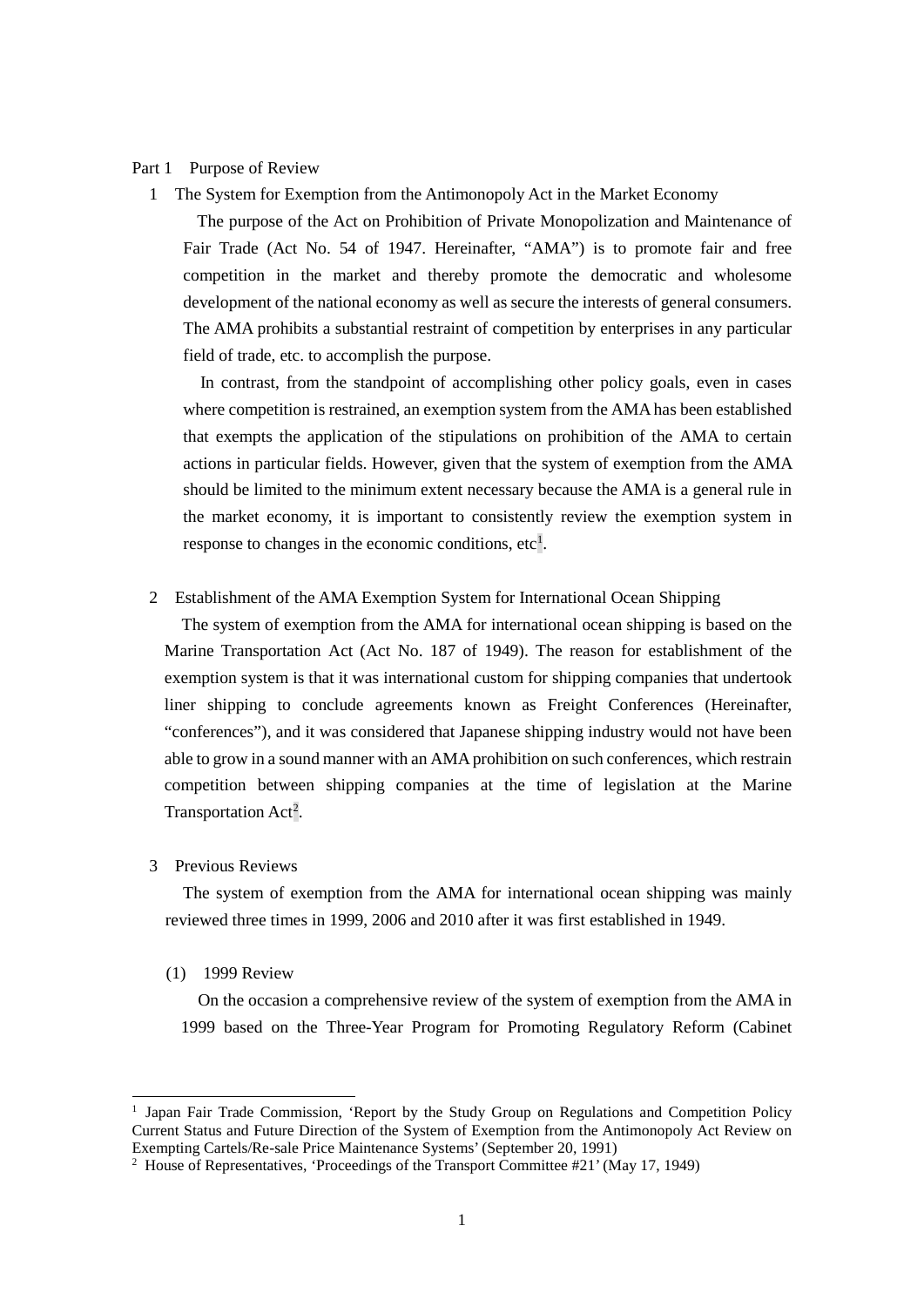Decision March [3](#page-3-0)1, 1998)<sup>3</sup>, an evaluation was also undertaken on the system of exemption for international ocean shipping. This review (Hereinafter, the "1999 Review") resulted in the maintenance of exemption system because of 1) conferences were considered to be favorable to shippers in a sense that conferences provided stability of freight rate, and 2) the need to sustain international accord with the situations in the US and the EU, etc.

#### (2) 2006 Review

In December of 2006, the Japan Fair Trade Commission (JFTC), based on the Report by the Study Group on Regulations and Competition Policy<sup>[4](#page-3-1)</sup> released in the same month, requested $\overline{5}$  $\overline{5}$  $\overline{5}$  the Ministry of Land, Infrastructure, Transport and Tourism (MLIT), which has jurisdiction over the Marine Transportation Act, to review the necessity of the system of exemption from the AMA on the grounds that the reasons of the 1999 Review for maintaining the system of exemption from the AMA for international shipping no longer held: specifically that 1) the common freight rates (tariff) set by conference were no longer effective in practical terms and the conferences no longer yielded a stabilizing effect for freight rates, 2) the calculation grounds of surcharges<sup>[6](#page-3-3)</sup> were not clear, and there would be the possibility that the interests of shippers might have been impaired, and 3) the scope of exemptions varied among Japan, the US and the EU, in particular, decided to abolish the block exemption system for conferences.

In response to this request, the MLIT concluded in December 2006 the system for exemption from the AMA was necessary from the standpoint of 1) securing the stable provision of ocean shipping services for shippers through the prevention of violent fluctuations in freight rates, 2) the rationalization and efficiency of business through international cooperation and partnerships between businesses, and 3) the consistency of international systems while they would conduct a full evaluation in the future<sup>[7](#page-3-4)</sup>.

#### (3) 2010 Review

1

In discussions with the MLIT based on the Policy on Regulatory/Systemic Reform (Cabinet Decision, June 18, 2010), after having conducted interview-based and questionnaire-based surveys of shippers, the JFTC asked the MLIT to abolish the system

<span id="page-3-0"></span><sup>&</sup>lt;sup>3</sup> Review pursuant to Act on Abolishment and Rearrangement of Systems of Exemption for the Act on Prohibition of Private Monopolization and Maintenance of Fair Trade (Act No. 80 of 1999)

<span id="page-3-1"></span><sup>4</sup> Study Group on Regulations and Competition Policy, "Issues Concerning the International Shipping Market and Competition Policy" (December 6, 2006)

<span id="page-3-2"></span><sup>&</sup>lt;sup>5</sup> JFTC, "Regarding the system for exemption of international shipping from the Antimonopoly Act" (December 6, 2006)

<span id="page-3-3"></span> $6\degree$  These are surcharges levied in addition to base rates due to various reasons, such as compensating for fuel price hikes.

<span id="page-3-4"></span><sup>&</sup>lt;sup>7</sup> MLIT, "Regarding the system for exemption of international shipping from the Antimonopoly Act" (December 6, 2006)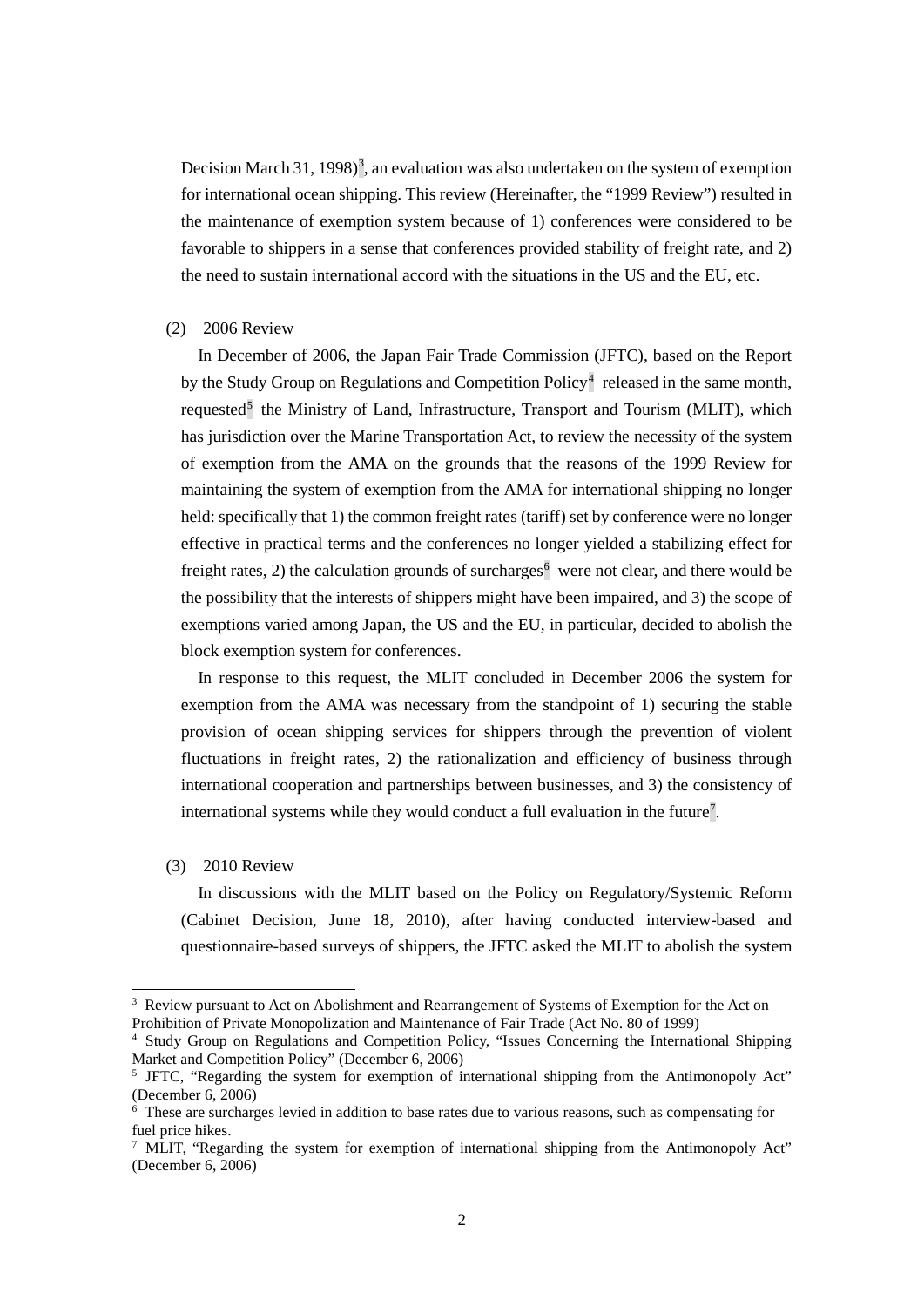for exemption from the AMA on the grounds that the reasons given for the system in 1999 Review were no longer hold.

In response to this request, the MLIT decided in June 2011 to remain the exemption system in effect primarily on the grounds that 1) foreign countries as Japan's major trading partners still maintained such exemption systems, and 2) considering large fluctuations in freight rates and other negative changes in maritime routes to and from Europe that took place after the abolition of the system for block exemption from the EU competition law, there were concern about negative effects on Japanese shipping companies, shippers and the economy as a whole that would be caused by the abolition of the exemption system in Japan. While the MLIT announced at the same time that "taking into account the future developments in other jurisdictions on the system, interests of shippers, effects on the Japanese economy, etc., the MLIT would re-examine the system within fiscal year 2015, holding consultations with the JFTC"<sup>[8](#page-4-1)</sup>.

#### <span id="page-4-0"></span>4 Principle behind this Review

1

Under the system for exemption of international shipping from the AMA, the Japanese economy as a whole would incur harmful effects such as a rise in freight rates to shippers, a reduction in service quality, and disincentive to make businesses more efficient as well as a hindrance to make creative initiative in business activities by shipping companies through a restriction on competition among shipping companies due to the exemption of conferences and other agreements. If the system for exemption from the AMA is to be maintained even in the face these potential disadvantages, the MLIT must, as they announced in 2011, demonstrate positive reasons for maintaining this system for exemption from not only the standpoint of shipping companies, but also shippers and the Japanese economy as a whole.

Considering that over five years have passed since the previous review and the JFTC found that the function of conferences almost disappeared under the investigation of the case concerning international ocean shipping services for automobiles<sup>[9](#page-4-2)</sup>, the JFTC reviews whether the reasons for maintaining the system for exemption from the AMA are still valid today by conducting a fact-finding survey on the actual conditions of international ocean shipping, as well as the actual state of exemption from the AMA for international ocean shipping.

<span id="page-4-1"></span><sup>&</sup>lt;sup>8</sup> MLIT, "The revision of the system for exemption of international shipping from the Antimonopoly Act" (June 17, 2011)

<span id="page-4-2"></span> $9\text{ JFTC}$  "Cease and Desist Orders and Surcharge Payment Orders against International Ocean Shipping Companies" (March 18, 2014)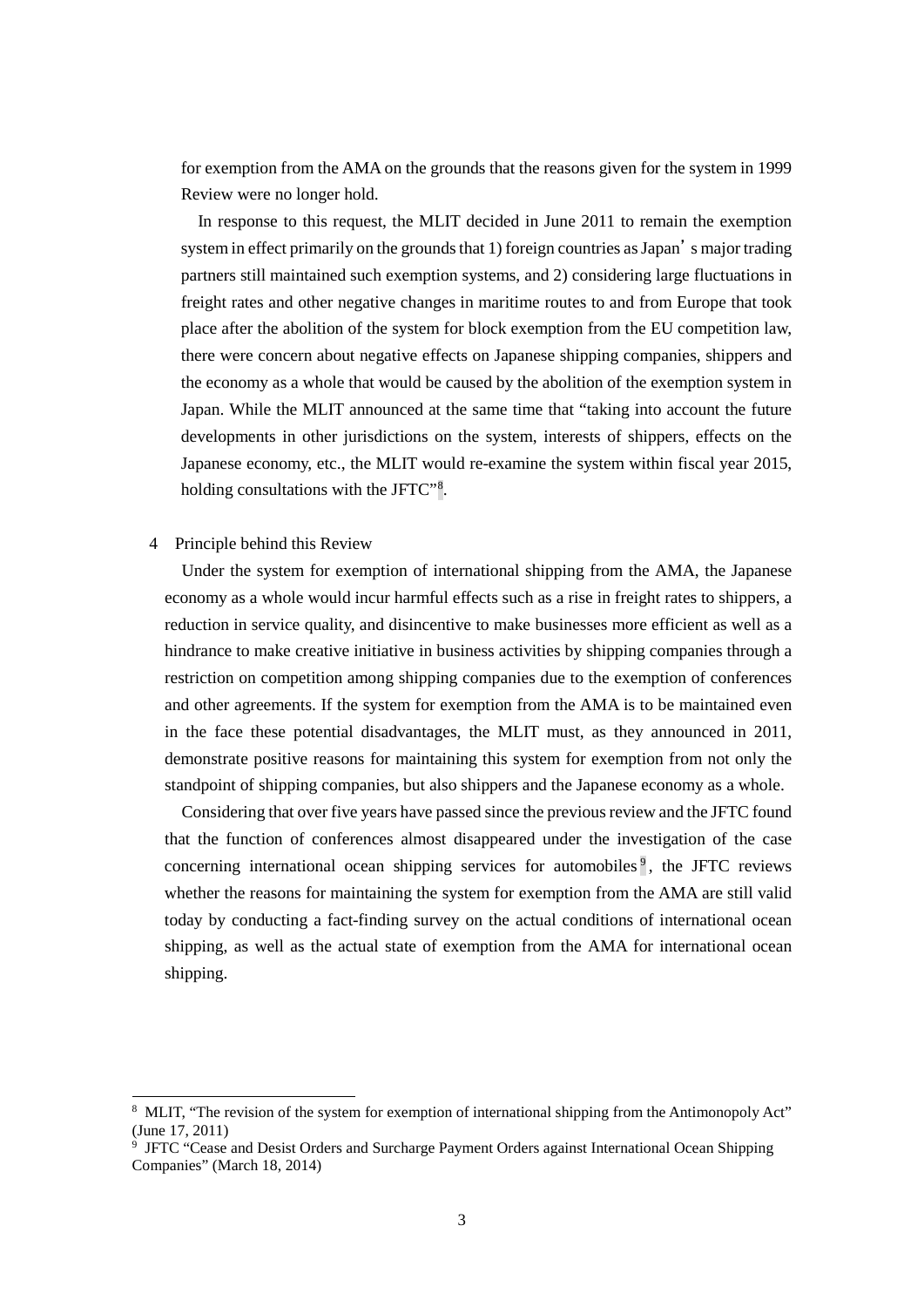# <span id="page-5-0"></span>Part 2 Method of Fact-Finding Survey

 In order to assess the actual conditions of international ocean shipping and the system for exemption from the AMA for such, from April to October 2015, the JFTC conducted interview-based and questionnaire-based fact-finding surveys of shippers, shipper associations, shipping companies, shipping associations, authorities in other countries, etc. The subjects of these surveys are as follows.

#### <span id="page-5-1"></span>1 Interview-Based Survey

 As indicated in Chart 1, the JFTC conducted an interview-based survey of a total of 27 shippers, shipper associations, shipping companies, shipping associations, authorities in other countries, etc.

Based on the interview-based survey of Japanese and foreign shipping companies, the JFTC conducted interviews with 11 shippers which were main users of these shipping companies including automobile manufacturers, automobile parts manufacturers, trading  $companies,$  forwarders<sup>10</sup>, electric-appliance manufacturers, electronic parts manufacturers, as well as three shipper associations comprised of these primary shippers in Japan and a shipping association in the US.

The JFTC also conducted interviews with shipping companies and shipping associations, including the five primary Japanese and foreign shipping companies as well as a shipping association comprised of the Japanese shipping companies and a shipping association in the US, etc.

Additionally, the JFTC conducted interviews with authorities overseas, which included the Federal Maritime Commission  $(FMC)^{11}$ , the Antitrust Division of the Department of Justice (DOJ)<sup>[12](#page-5-4)</sup> and the Directorate-General for Competition, European Commission (DG- $COMP)^{13}$  $COMP)^{13}$  $COMP)^{13}$ .

<span id="page-5-2"></span><sup>&</sup>lt;sup>10</sup> In this report, 'forwarder' includes NVOOC (Non-Vessel Operating Common Carrier), which is an entity that does not possess the means of transport, such as a transport ship.<br><sup>11</sup> The maritime authority of the United States.

<span id="page-5-3"></span>

<span id="page-5-4"></span> $12$  The competition authority of the United States.

<span id="page-5-5"></span><sup>&</sup>lt;sup>13</sup> The competition authority of the European Union.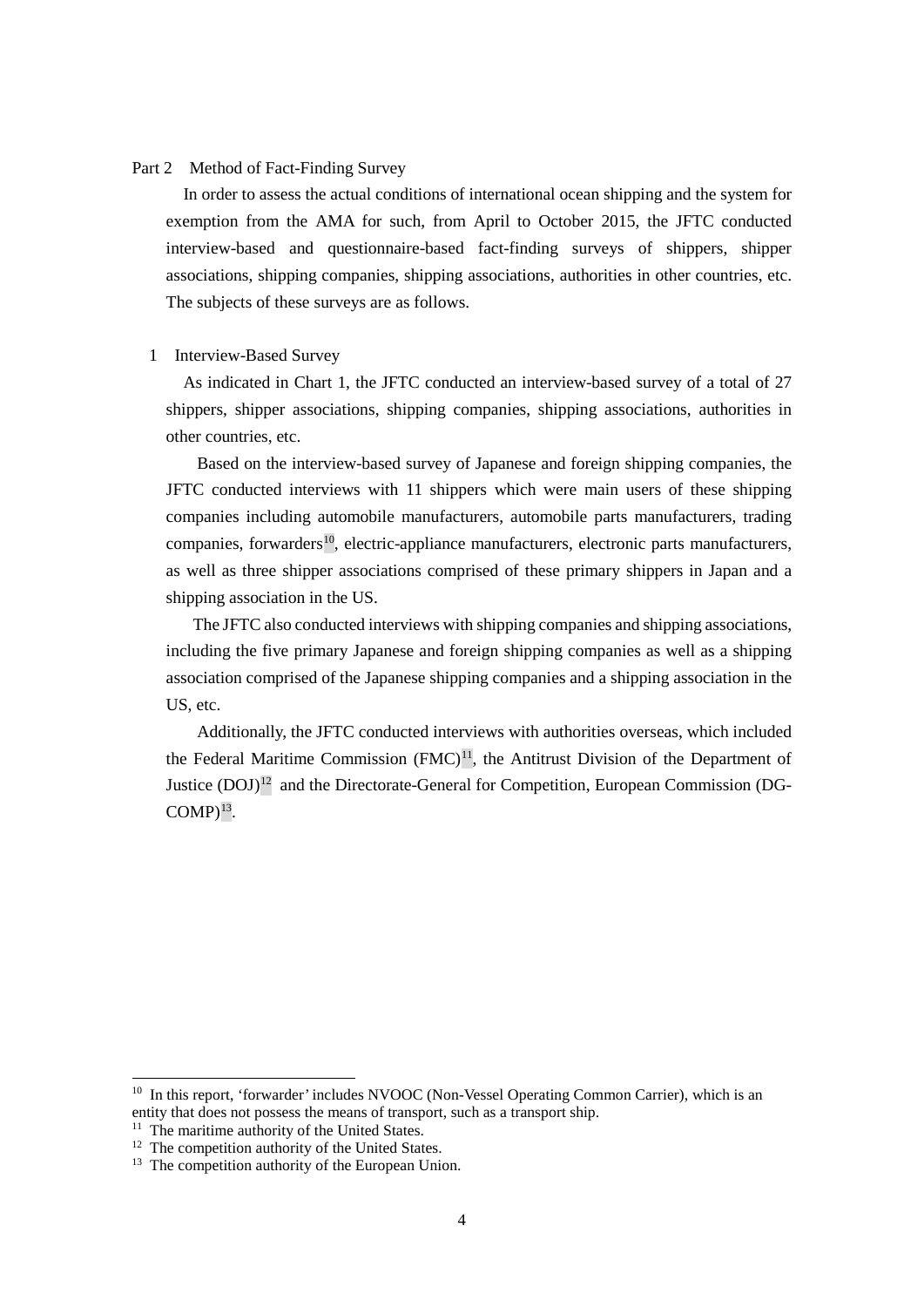| Subject Type                | <b>Numbers</b> |
|-----------------------------|----------------|
| <b>Shippers</b>             |                |
| <b>Shipper Associations</b> |                |
| <b>Shipping Companies</b>   |                |
| Shipping Associations, etc. |                |
| Total                       | 23             |
| Overseas authorities, etc.  |                |
| Total                       |                |

Chart 1 Subjects of Interview-based Survey

#### <span id="page-6-0"></span>2 Questionnaire-Based Survey

 As indicated in Chart 2, the JFTC conducted a questionnaire-based survey of a total of 124 individuals, including shippers, shipper associations, shipping companies, and shipping associations, and the JFTC received responses from 114 individuals.

Based on interviews conducted with shippers and shipping companies, the JFTC carried out a questionnaire-based survey with a total of 96 shippers both in Japan and overseas that used international ocean shipping, including automobile manufacturers, automobile parts manufacturers, trading companies, forwarders, electric-appliance manufacturers, electronic parts manufacturers, as well as the associations comprised of these primary shippers in Japan.

For shipping companies and shipping associations, the JFTC carried out a questionnairebased survey with a total of 28 primary shipping companies in Japan and overseas, as well as shipping associations in Japan $14$ .

| Subject Type                 | Sent | Responses                   | <b>Response Rate</b> |
|------------------------------|------|-----------------------------|----------------------|
| <b>Shippers</b>              | 89   | 82                          | 92%                  |
| <b>Shipper Associations</b>  |      |                             | 71%                  |
| Subtotal                     | 96   | 87                          | 91%                  |
| <b>Shipping Companies</b>    | 26   | 25                          | 96%                  |
| <b>Shipping Associations</b> | 2    | $\mathcal{D}_{\mathcal{A}}$ | 100%                 |
| Subtotal                     | 28   | 27                          | 96%                  |
| Total                        | 124  | 114                         | 92%                  |

Chart 2 Number of Questionnaires Sent and Responses Received

(Response rate rounded off to the nearest whole number.)

<span id="page-6-1"></span><sup>&</sup>lt;sup>14</sup> This include a shipping association comprised of foreign shipping companies.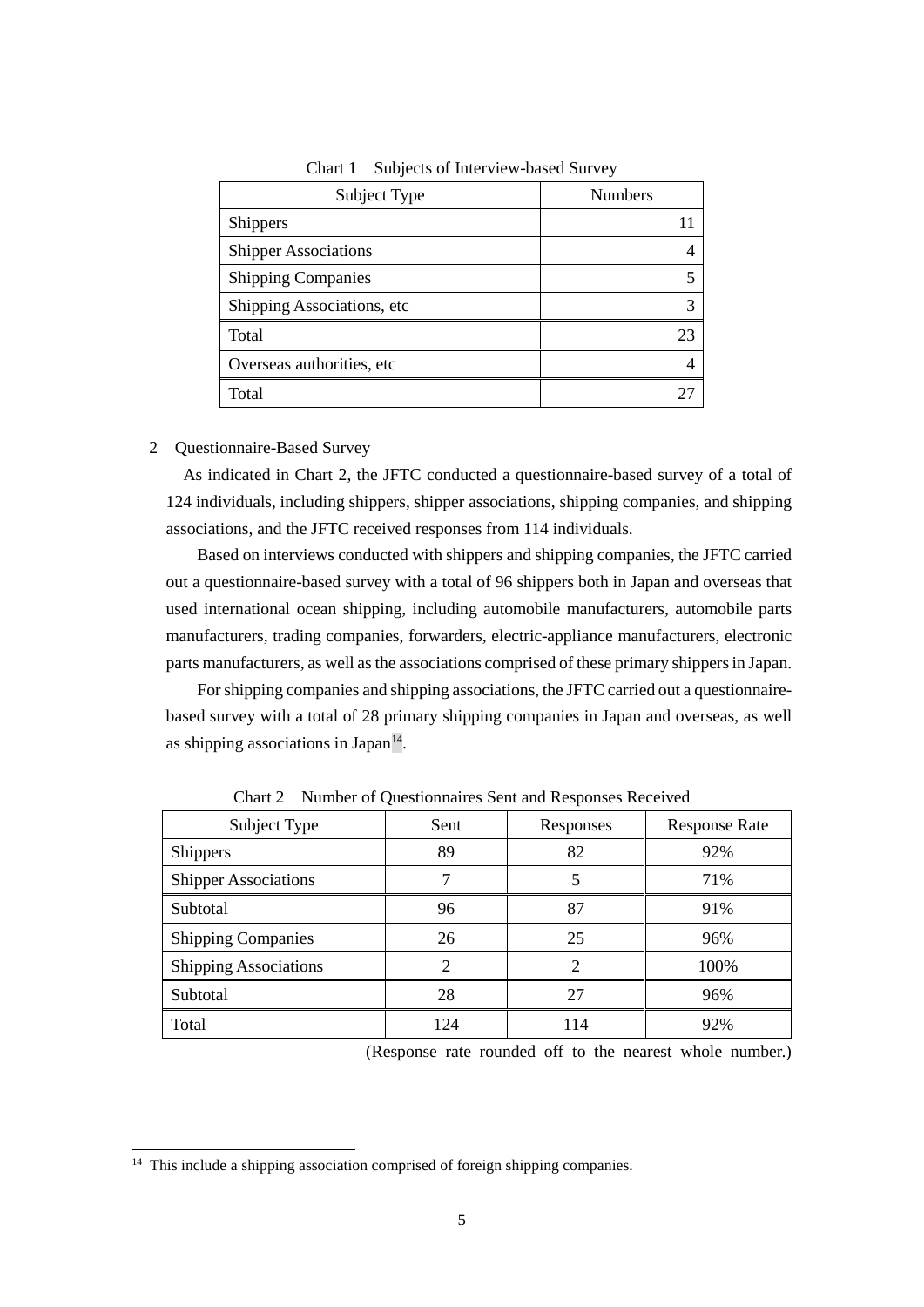# <span id="page-7-0"></span>Part 3 Current Situation regarding International Ocean Shipping

# <span id="page-7-1"></span>1 Overview

International ocean shipping has become an essential transportation means for the foreign trade of Japan, and accounts for 76.7% of the monetary sum and 99.7% of the tonnage of Japanese trade<sup>15</sup>.

There are two types of international ocean shipping<sup>16</sup>, i.e., liner shipping<sup>[17](#page-7-5)</sup> with regular service to pre-determined ports and shipping dates according to publicly-released shipping schedules, and tramper shipping<sup>[18](#page-7-6)</sup> without regular service to pre-determined ports or publicly-released shipping schedules.

Additionally, international ocean shipping can also be divided into cargo transport and passenger transport.

As is stated below in Part 4-2, most of the agreements regarded as exempt from the AMA are those related to cargo transport. Given this, the report focuses on cargo transport.

In the following section, the actual conditions of cargo transport is described by type of shipping (i.e., liner or tramper), based on the interview-based and questionnaire-based surveys.

# <span id="page-7-2"></span>2 Liner Shipping

(1) Types of ships used in liner shipping

For liner shipping, container ships<sup>[19](#page-7-7)</sup> specialized in carrying freight in internationally-standard containers<sup>[20](#page-7-8)</sup><sup>[21](#page-7-9)</sup> and conventional cargo ships carrying directly loaded freight without using containers are used. In this report, liner shipping refers to shipping using container ships due to the fact that the majority of ships used for liner shipping by total tonnage are container ships $^{22}$  $^{22}$  $^{22}$ .

# (2) Primary liner shipping companies and shippers

As is indicated in Chart 3, the liner shipping companies operating worldwide in descending order of shipping tonnage<sup>[23](#page-7-11)</sup> are Maersk Line (Denmark), MSC (Switzerland),

<span id="page-7-3"></span><sup>&</sup>lt;sup>15</sup> The Japanese Shipowners' Association, 'The Current Situation of Japanese Shipping (Oct., 2014)'

<span id="page-7-4"></span><sup>16</sup> Ocean Commerce, International Logistics Glossary, 2010

<span id="page-7-5"></span><sup>17</sup> Paragraph 3, Article 2 of the Marine Transportation Act

<span id="page-7-6"></span><sup>18</sup> Paragraph 6, Article 2 of the Marine Transportation Act

<sup>&</sup>lt;sup>19</sup> Ocean Commerce, ibid.

<span id="page-7-8"></span><span id="page-7-7"></span><sup>&</sup>lt;sup>20</sup> The primary container sizes are 20 feet or  $6.09$  meters (TEU; Twenty-foot Equivalent Unit) and 40 feet or 12.19 meters (FEU; Forty-foot Equivalent Unit). The tonnage and shipping performance of a container ship is normally calculated in TEU or FEU conversion units.

<span id="page-7-9"></span><sup>&</sup>lt;sup>21</sup> There are two primary types of containers, dry containers which transport general cargo and refrigerated containers which transport chilled and frozen foodstuff. The majority of freight is transported in dry containers.

<span id="page-7-10"></span><sup>&</sup>lt;sup>22</sup> Equasis, "The world merchant fleet in 2014", August 9 2015

<span id="page-7-11"></span> $23$  Shipping tonnage refers to the cargo space of a ship under operation.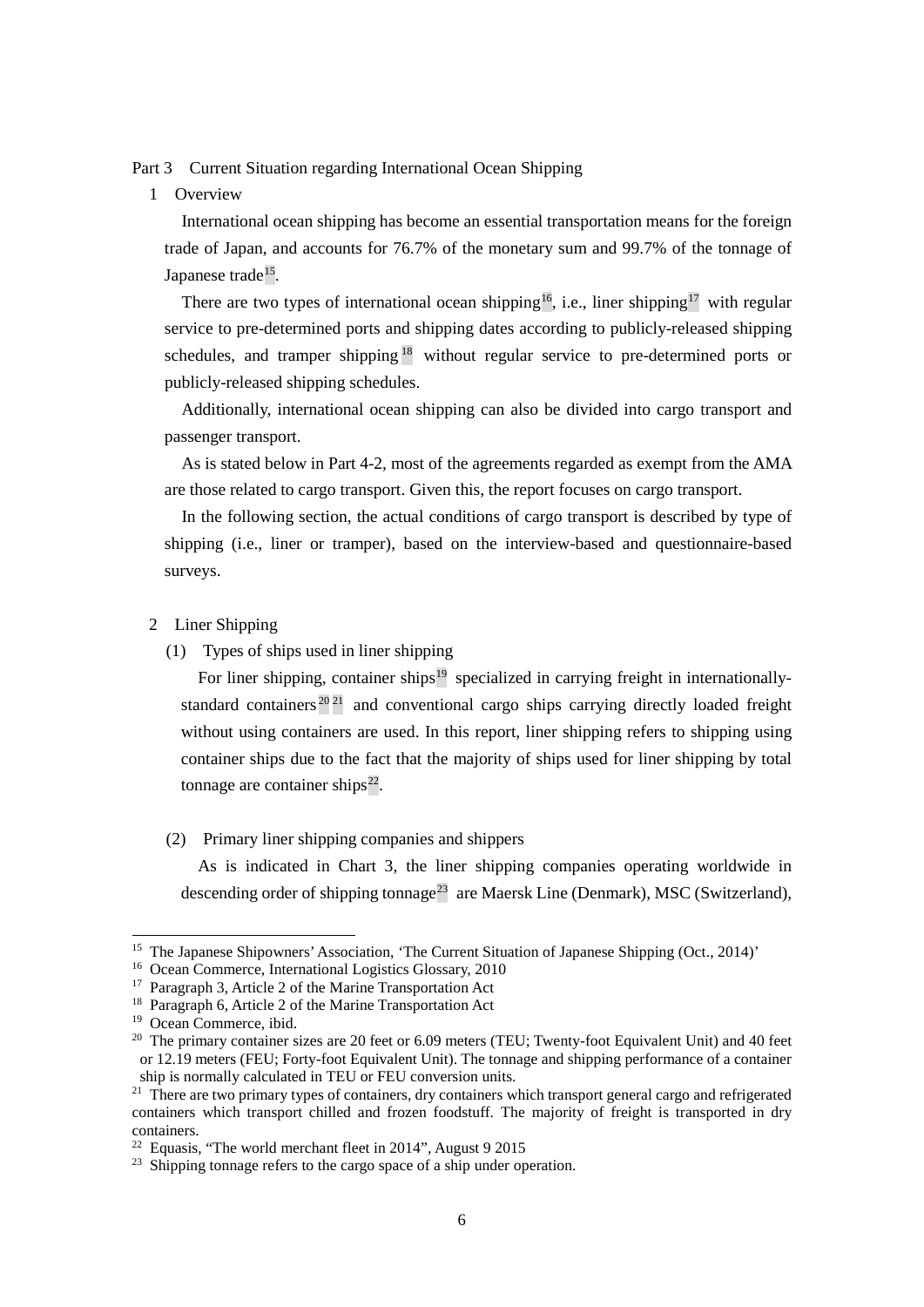#### CMA-CGM (France) etc.

Additionally, the three Japanese shipping companies that have a major share in the routes to and from Japan are Mitsui O.S.K. Lines (Hereinafter, "Mitsui O.S.K."), NYK Line (Hereinafter, "NYK Line")<sup>[24](#page-8-0)</sup>, and Kawasaki Kisen Kaisha Ltd. (Hereinafter, "K Line")<sup>25</sup>; and, the foreign shipping companies that have the most share in the routes to and from Japan are Maersk Line (Denmark) and Evergreen (Taiwan)<sup>26</sup>.

| Rank      | Name                    | Country and  | <b>Shipping Tonnage</b> | <b>Market Share</b> |  |  |
|-----------|-------------------------|--------------|-------------------------|---------------------|--|--|
|           |                         | Region       | (TEU)                   | (% )                |  |  |
| 1         | Maersk Line             | Denmark      | 2,762,939               | 15                  |  |  |
| 2         | <b>MSC</b>              | Switzerland  | 2,465,309               | 14                  |  |  |
| 3         | <b>CMA-CGM</b>          | France       | 1,606,808               | 9                   |  |  |
| 4         | Evergreen               | Taiwan       | 931,302                 | 5                   |  |  |
| 5         | COSCO                   | China        | 880,276                 | 5                   |  |  |
| 6         | Hapag-Lloyd             | Germany      | 718,294                 | 4                   |  |  |
| $\tau$    | <b>CSCL</b>             | China        | 673,292                 |                     |  |  |
| 8         | Mitsui O.S.K.           | <b>Japan</b> | 604,743                 | 3                   |  |  |
| 9         | Hanjin                  | South Korea  | 599,266                 | 3                   |  |  |
| 10<br>APL |                         | Singapore    | 570,847                 | 3                   |  |  |
|           | Top 10 Company Subtotal |              | 11,813,076              | 65                  |  |  |
| Others    |                         |              | 6,327,938               | 35                  |  |  |
| Total     |                         |              | 18,141,014              | 100                 |  |  |

Chart 3 World's Top 10 Shipping Companies in terms of Shipping Tonnage<sup>[27](#page-8-3)</sup> (As of the end of 2014)

**\*Colored portion** indicates the Japanese shipping company. (Share percentage is rounded off to the nearest whole number.)

Source: Chart created by the JFTC based on "FACTBOOK I 2015", NYK Line

The main goods being transported through liner shipping on routes to and from Japan include automobile parts, chemical products, commodities, metal products, electronic equipment. The main shippers using liner shipping on the routes to and from Japan are automobile manufacturers, automobile part manufacturers, trading companies, forwarders, electric appliance manufacturers, and electronic parts manufacturers.

<span id="page-8-0"></span><sup>&</sup>lt;sup>24</sup> Ranked #13 in the world for liner shipping tonnage ("FACTBOOK I 2015", NYK Line).

<span id="page-8-1"></span><sup>&</sup>lt;sup>25</sup> Ranked #17 in the world for liner shipping tonnage ("FACTBOOK I 2015", NYK Line).

<span id="page-8-2"></span><sup>26</sup> Researched by the JFTC.

<span id="page-8-3"></span><sup>&</sup>lt;sup>27</sup> The acquisition of APL by CMA-CGM (NOL operates liner shipping under the APL brand) and the merger of COSCO and CSCL were announced in December, 2015.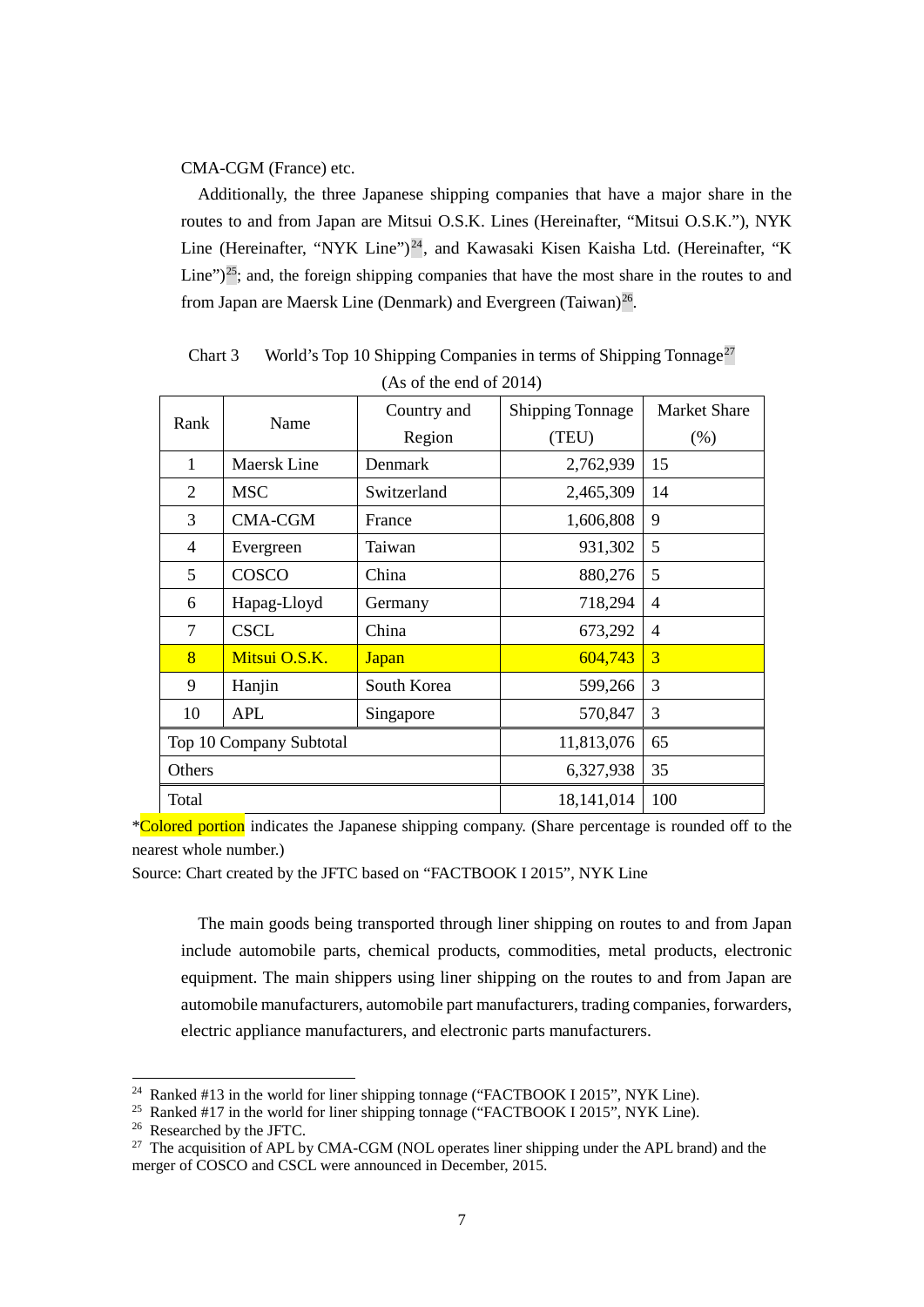#### (3) Primary Maritime Routes

Routes of liner shipping can be classified into east-west routes (Asia-North America, Asia-Europe, North America-Europe etc.), north-south routes (North America-Central/South America, North America-Oceania etc.), and intra-regional routes (Intra-Asia etc.). Generally, among the east-west routes, the Asia-North America routes, the Asia-Europe routes, and the North America-Europe routes are the three major trunk routes. The maritime routes with the most traffic in the world are the Intra-Asia routes (21% of the world), which includes Japan, the Asia-North America routes (18% of the world), and the Asia-Europe routes (16% of the world). $^{28}$ 

Routes with the highest maritime trading volume  $29$ , combining routes from Japan (outward voyage) and routes to Japan (inward voyage), are Japan-Asia routes<sup>[30](#page-9-2)</sup> (66%, to and from Japan. Hereinafter known simply as "Intra-Asia routes".), Japan-North America routes (14%. Hereinafter known simply as "North America routes".), and Japan-Europe routes (11%. Hereinafter known simply as "Europe routes".) (See Figure 1).



Figure 1 Ratio of Maritime Trading Volume (container freight) by Maritime Route to and from Japan(2014)

(Ratios are rounded off to the nearest whole number.) Source: Created by the JFTC based on the "Maritime Report 2015", MLIT.

<span id="page-9-0"></span><sup>&</sup>lt;sup>28</sup> Calculated from world movement of container goods in 2012 (estimate, TEU base) ("SHIPPING NOW 2014-2015" Japan Maritime Public Relations Center).

<span id="page-9-1"></span><sup>&</sup>lt;sup>29</sup> Tonnage base.

<span id="page-9-2"></span><sup>30</sup> This includes China routes.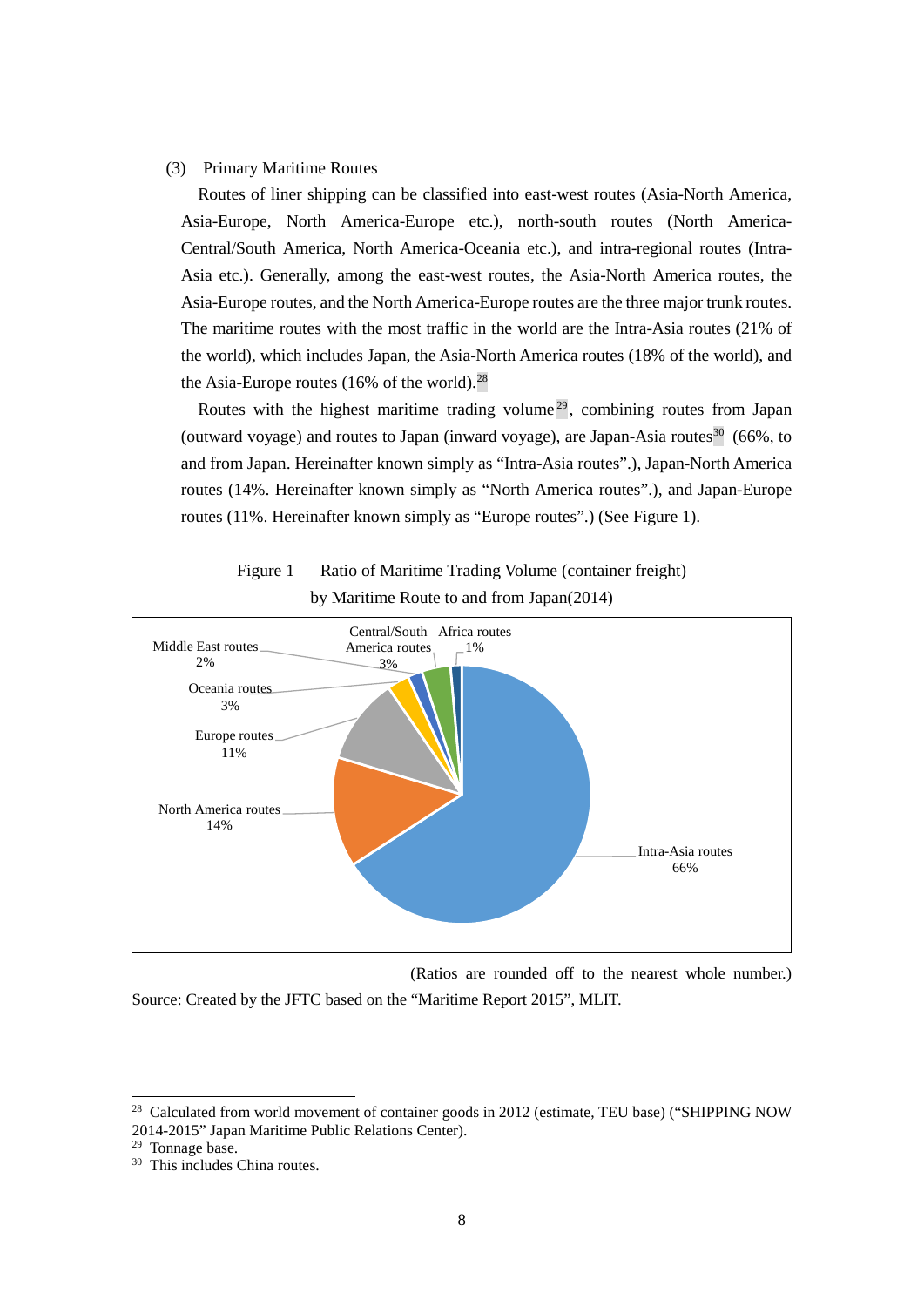# (4) Contracts for Liner Shipping

#### a) Contract Parties

1

Transportation by liner shipping is classified into two types based on contracting parties: 1) a shipper makes a transportation contract directly with the shipping company[31,](#page-10-0) and 2) a shipper makes a transportation contract with a forwarder, and the forwarder then makes a transportation contract with a shipping company<sup>32</sup>.

When a shipper makes a transportation contract directly with a shipping company, the shipping company handles the transport between ports, and the transport from the shipping point to the port of departure as well as the transport from the port of arrival to the receiving party is arranged separately by the shipper. When a shipper makes a shipping contract with a forwarder, the forwarder is in charge of transporting the consigned freight from the shipper to the receiving party, and carries out transport from the shipper to the port of departure as well as the transport from the port of arrival to the receiving party. A forwarder makes a separate contract with a shipping company and the shipping company actually carries out the transport from port to port.

In consideration of the fact that the conclusion of an agreement by shipping companies is regarded as exempt from the AMA, this report examines cases where contract parties are shipping companies (This includes cases where forwarders conclude transportation contracts with shipping companies. The same shall apply below.)

In the selection of a party to a transportation contract, a shipper normally obtains competitive bids from multiple shipping companies upon providing them with their shipping plans, and the shipper generally decides on the shipping company to use after negotiating the transport terms, such as freight rates, with the shipping companies that have submitted a bid.

In the questionnaire-based survey conducted by the JFTC with shippers (Hereinafter, "JFTC questionnaire for shippers"), the criteria of selection for shipping companies to be used is, in order of priority: level of freight rates (97% of responses), service schedules/frequencies (89% of responses), the securing of space (77% of responses) (See Table 1).

<span id="page-10-0"></span><sup>&</sup>lt;sup>31</sup> Not only consignors but also consignees sometimes conclude transportation contracts with shipping companies.

<span id="page-10-1"></span> $32$  Not only consignors but also consignees sometimes conclude transportation contracts with forwarders.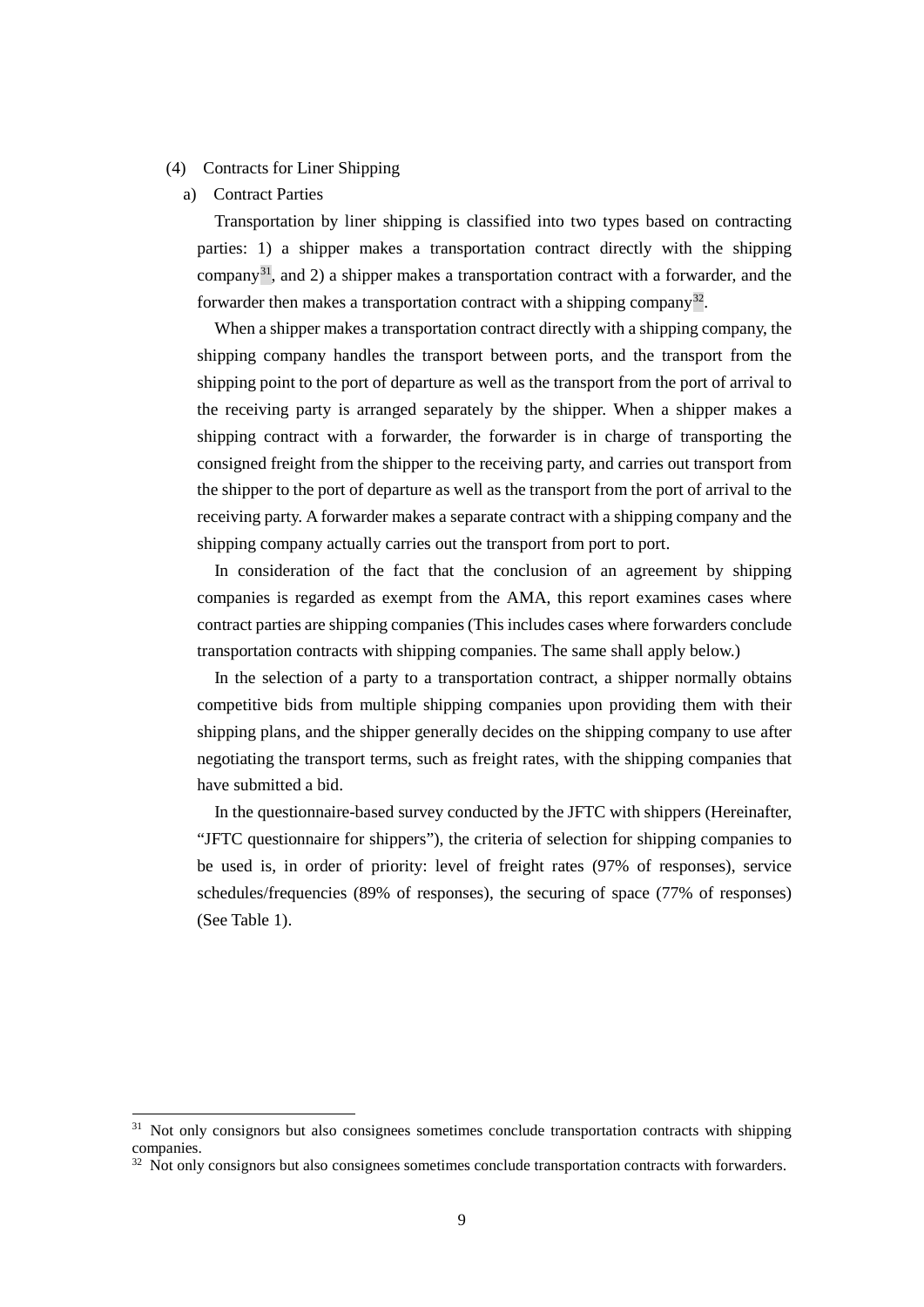

Table 1 Criteria for choosing Shipping Companies (Responses: 74 shippers)

\*Others (e.g. Capacity to respond to trouble, provision of various information, ability to accept heavy cargo)

Source: JFTC questionnaire for shippers (Percentages are rounded off to the nearest whole number.)

b) Types of Contracts

There are two types of liner shipping contracts: a fixed-term contract, in which contract terms, such as freight rates are decided by specifying a period of time, and a spot contract, in which contract terms, such as freight rates only for one passage are decided.

Fixed-term contracts are often made on an annual basis, and with contract periods that begin in April the negotiation period starts at the end of a calendar year or the beginning of a calendar year, with a settlement generally being reached around March. Spot contracts are made as required in response to demands from shippers.

In the JFTC questionnaire for shippers, shippers responded that they made fixed-term contracts with shipping companies for most of transportation of their freight (See Table 2).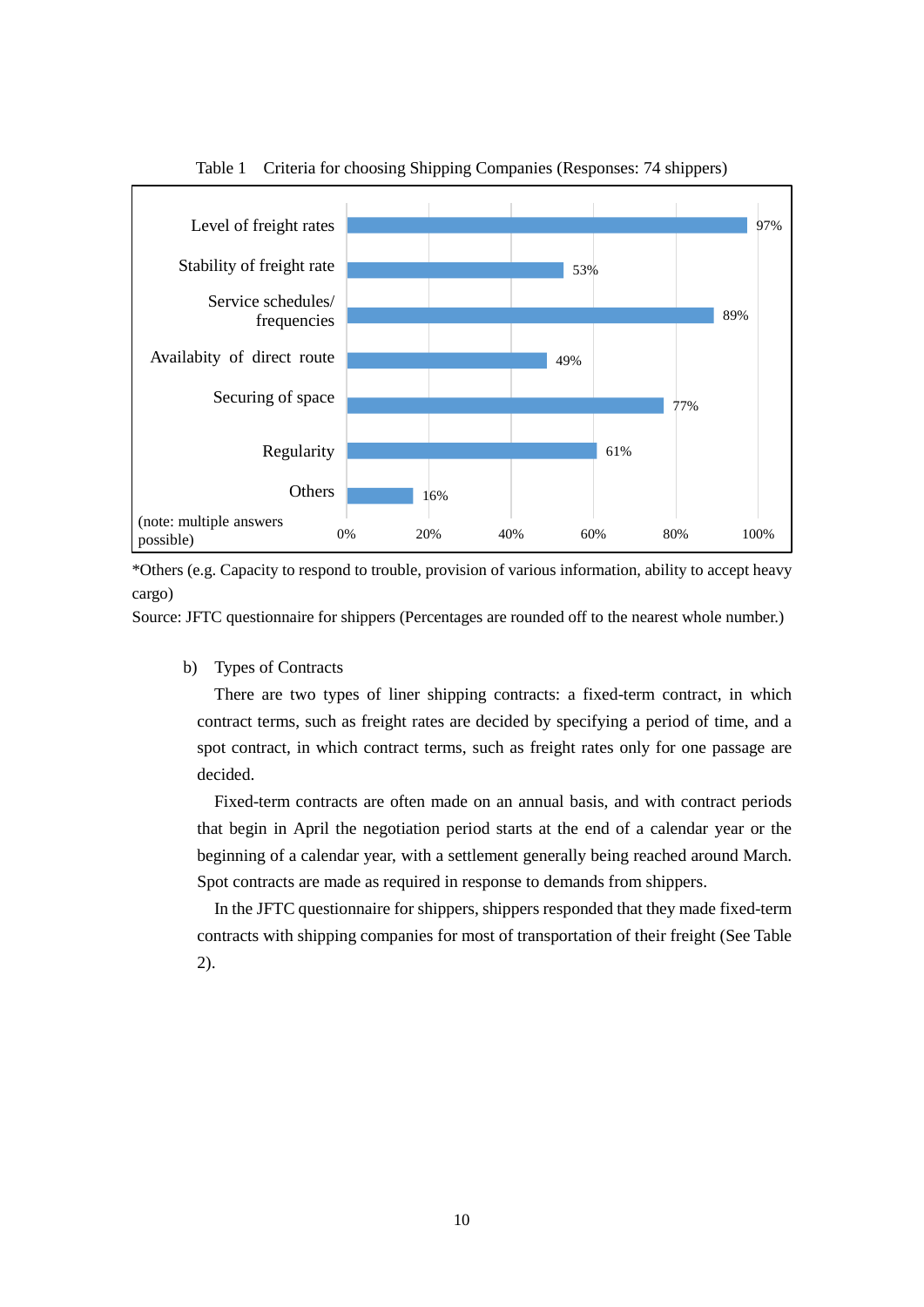

Table 2 Ratio of the amount of Transportation of Freight based on Fixed-Term Contracts for All Shipping Trasnportation (Responses: 73 shippers)

Source: JFTC questionnaire for shippers (Percentages are rounded off to the nearest whole number.)

Also in the questionnaire-based survey carried out by the JFTC with shipping companies (JFTC questionnaire for shipping companies), the shipping companies responded that they made fixed-term contracts with shippers for the majority of transportation of their freight (See Table 3).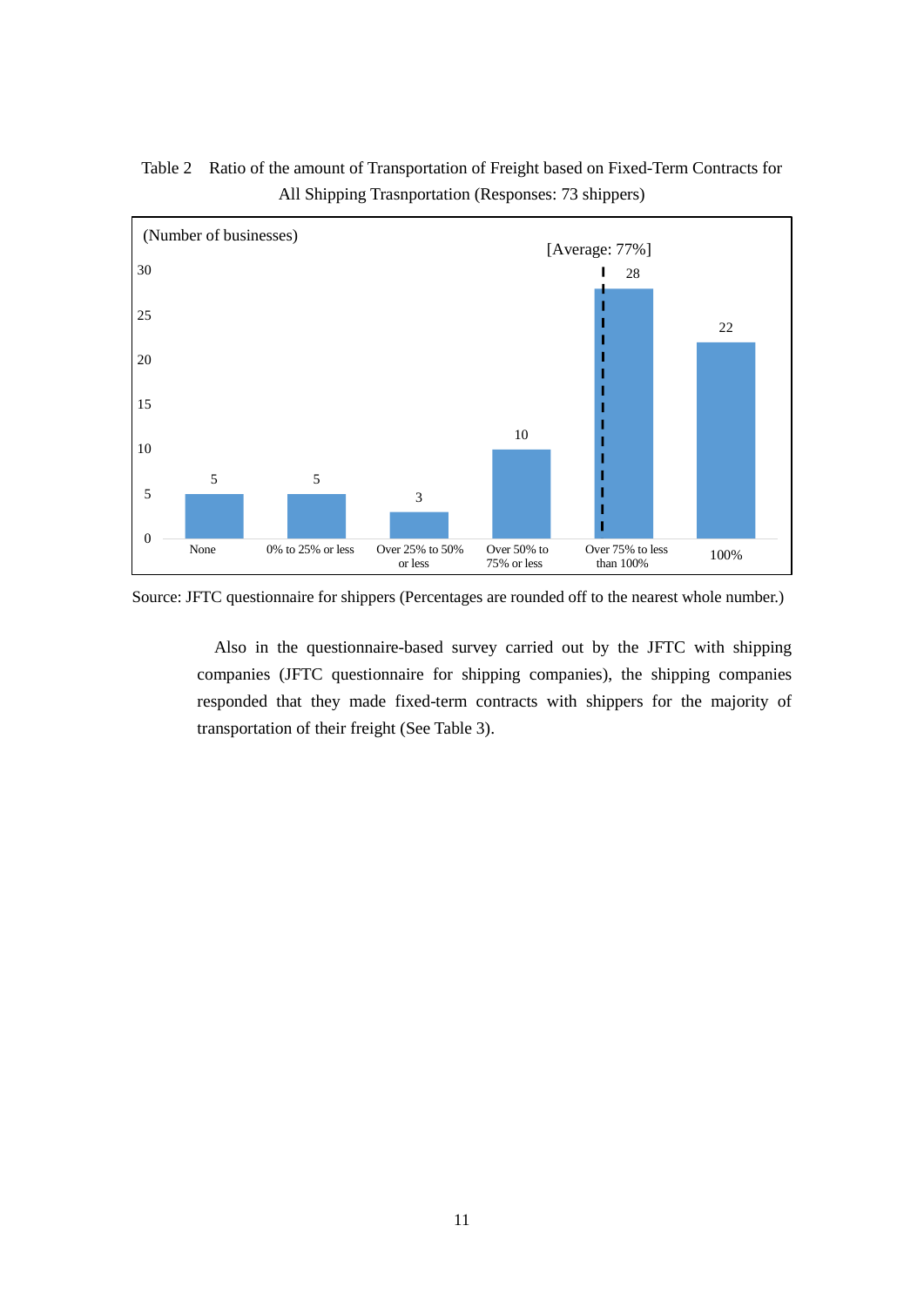

Table 3 Ratio of the amount of Transportation of Freight based on Fixed-Term Contracts for All Shipping Transportation (Responses: 18 shipping companies)

Source: JFTC questionnaire for shipping companies (Percentages are rounded off to the nearest whole number.)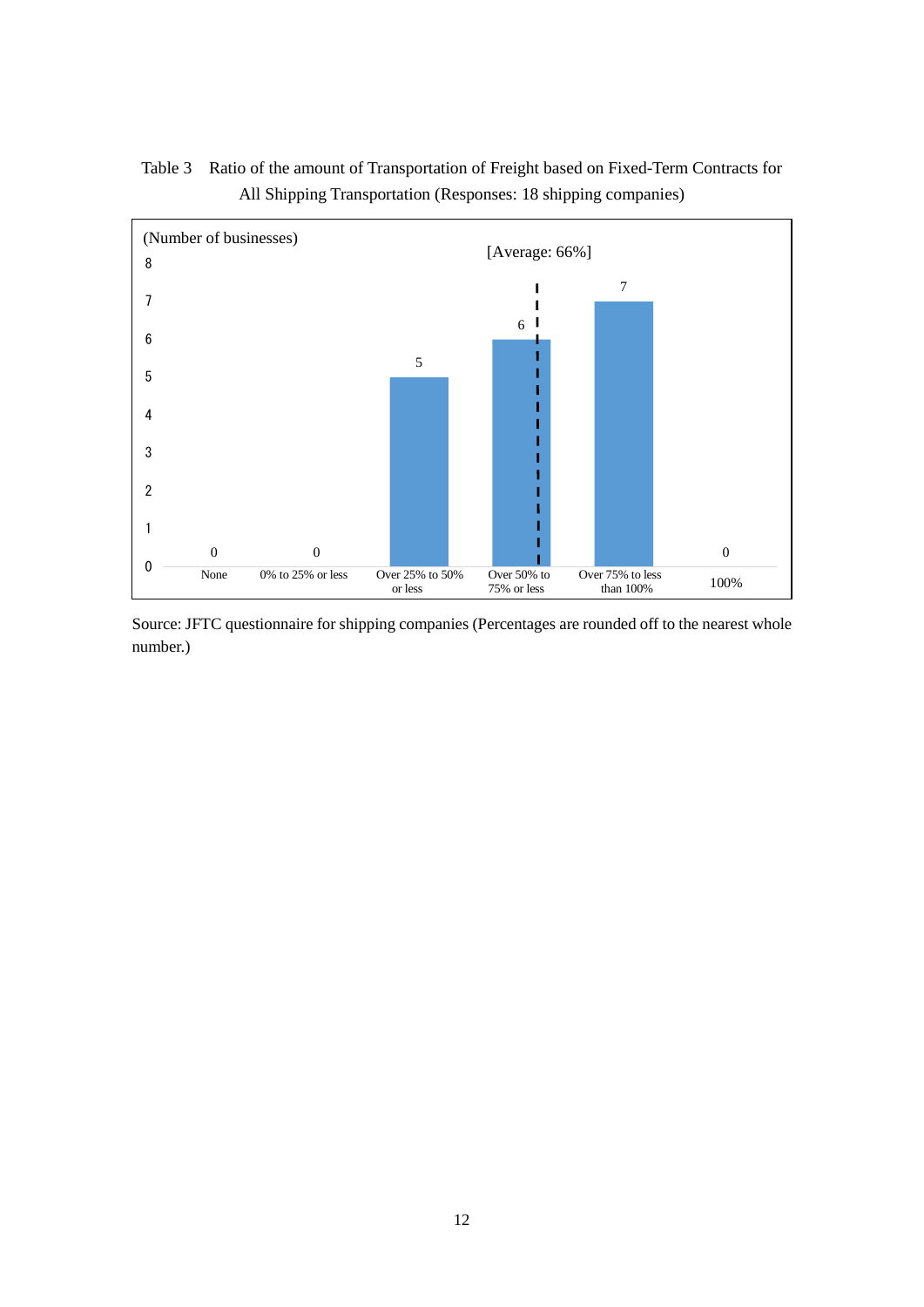Additionally, in the JFTC questionnaire for shippers, over a majority of responses stated that the general period of fixed-term contracts $\frac{33}{3}$  $\frac{33}{3}$  $\frac{33}{3}$  was 'one year', and combined with the responses of 'six months', these responses reached 83% (See Figure 2).



Figure 2 Period of Fixed-Term Contracts (Responses: 70 shippers)

\*Others (e.g. three months, three to six months, irregular) Source: JFTC questionnaire for shippers (Percentages are rounded off to the nearest whole number.)

<span id="page-14-0"></span><sup>&</sup>lt;sup>33</sup> These (contracts) includes fixed-term contracts with forwarders.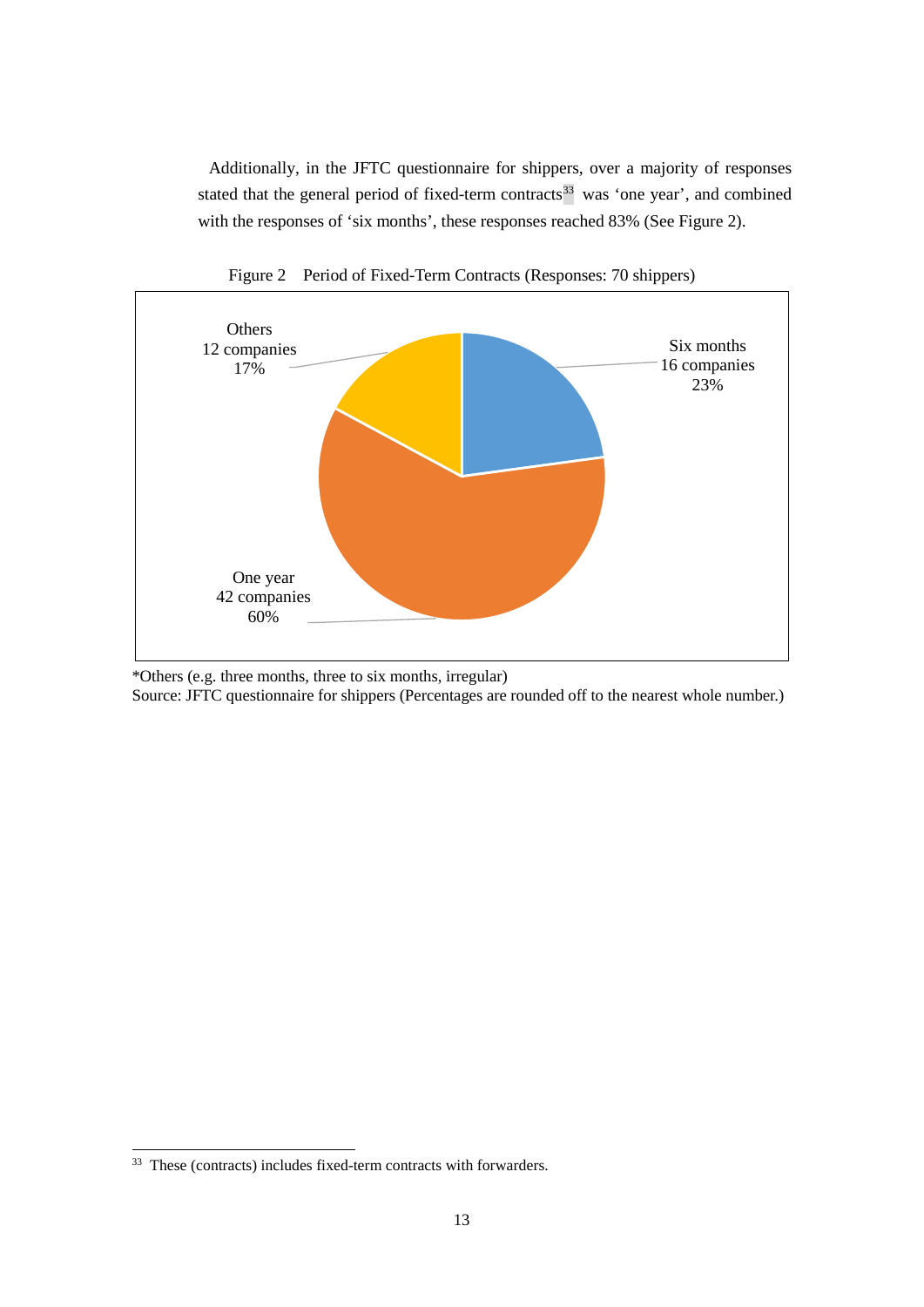Also in the JFTC questionnaire for shipping companies, over a majority of responses stated that the general period of fixed-term contracts<sup>[34](#page-15-0)</sup> was 'one year', and combined with the responses of 'six months', these responses reached 86% (See Figure 3).



Figure 3 Period of Fixed-Term Contracts (Responses: 22 shipping companies)

\*Others (e.g. three months)

Source: JFTC questionnaire for shipping companies (Percentages are rounded off to the nearest whole number.)

(5) Freight Rates

Freight rates for liner shipping are separated into two categories: base rates and surcharges. The base rates are basic prices for shipping, and surcharges are additional fees added to the base rates for various reasons, such as compensating for fuel price.

a) Base Rates

1

Base rates are freight rates per container units (so called "box rates") according to the container size and refrigeration capacity etc., regardless of the weight of the cargo to be loaded in the container.

In the JFTC questionnaire for shippers, regarding reviews of base rates during the fixed-term contract period, 82% of responses stated 'No review of base rates during the fixed-term contract period' (See Figure 4).

<span id="page-15-0"></span><sup>34</sup> These (contracts) includes fixed-term contracts with forwarders.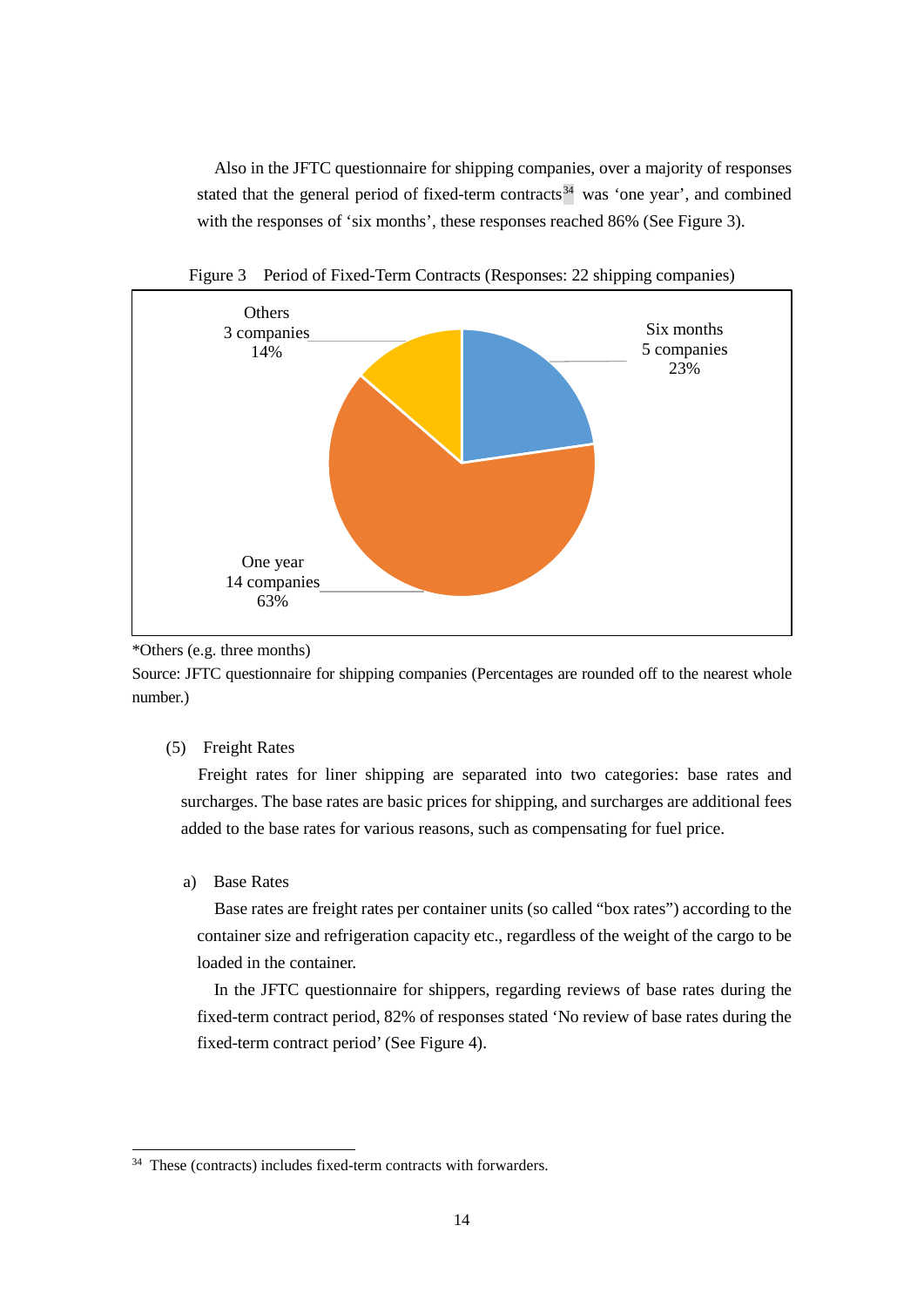

Source: JFTC questionnaire for shippers (Percentages are rounded off to the nearest whole number.)

Also in the JFTC questionnaire for shipping companies, regarding reviews of base rates during the fixed-term contract period, 89% of responses stated 'No review of base rates during the fixed-term contract period' (See Figure 5).





Source: JFTC questionnaire for shipping companies (Percentages are rounded off to the nearest whole number.)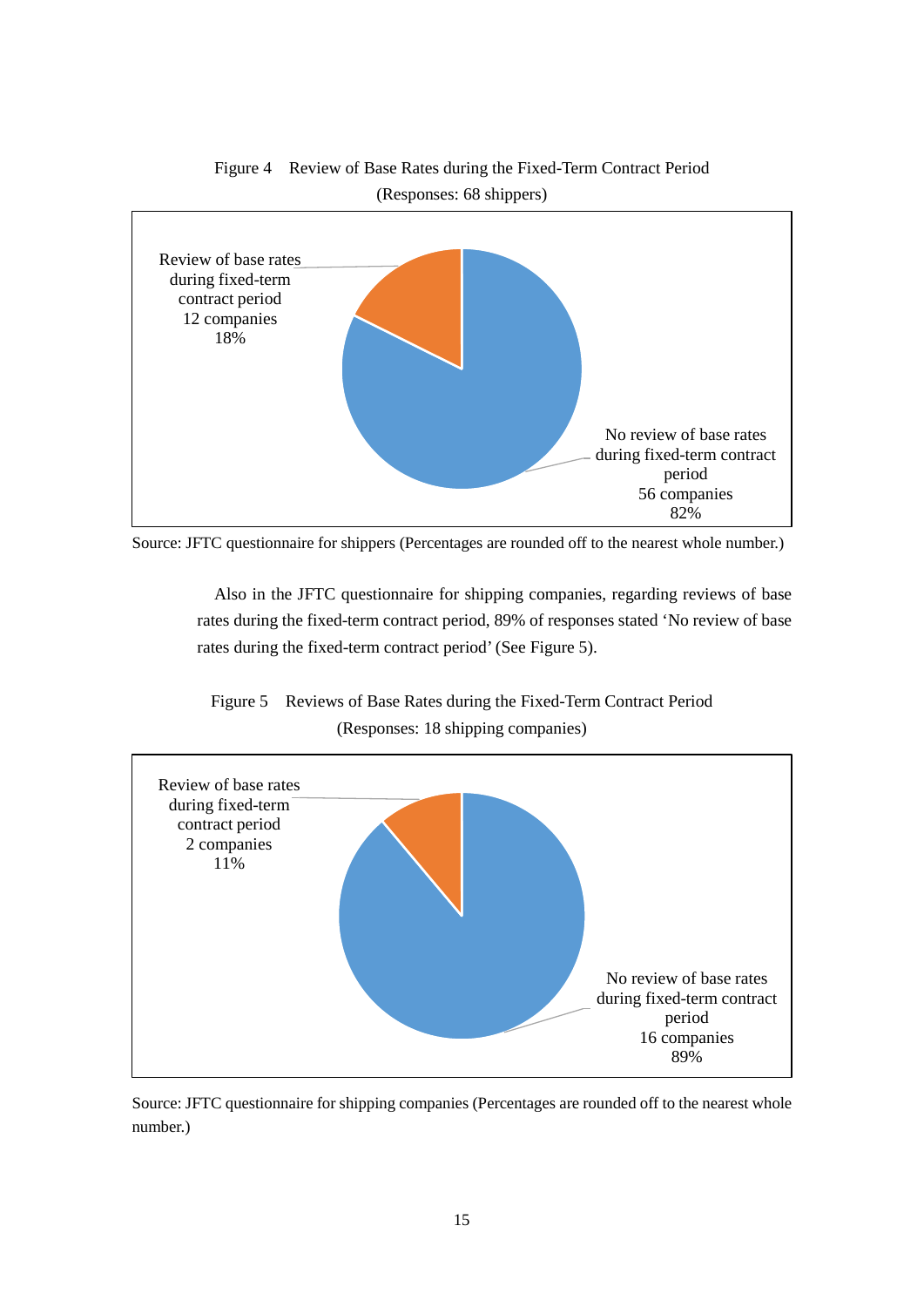# b) Surcharges

The primary surcharges on liner shipping are  $BAF<sup>35</sup>$  $BAF<sup>35</sup>$  $BAF<sup>35</sup>$  (Bunker Adjustment Factor) applied in response to fluctuations in fuel prices,  $CAF^{36}$  $CAF^{36}$  $CAF^{36}$  (Currency Adjustment Factor) applied in response to fluctuations in currency rates, and THC (Terminal Handling Charge) for covering working costs arising in the container yard.

There are also other surcharges, such as Documentation Fee<sup>[37](#page-17-3)</sup> and PSS (Peak Season Surcharge) $^{38}$ .

Changes to the level of surcharges are calculated automatically in response to changes in the levels of fuel price or currency based on a given formula, and there are factors that change regularly (BAF and CAF) and factors which rarely change once they are set (THC etc.).

# <span id="page-17-0"></span>3 Tramper Shipping

(1) Types of Ships Used in Tramper Shipping

Tramper shipping uses different ships for different types of cargo, such as pure car carriers (PCCs)<sup>[39](#page-17-5)</sup>, dry bulk carriers<sup>[40](#page-17-6)</sup> for loose-fill ore/grain, tankers to carry loose liquids such as crude oil, and LNG carriers to carry liquefied natural gas. The percentage of PCCs does not account for a major share of total vessels operated by Japanese shipping companies (merchant fleet) in either vessel numbers or total tonnage<sup>[41](#page-17-7)</sup>; however, as this report indicates in Part 4-2, since the majority of the reports to the JFTC concerning agreements on trampers are those for agreements on PCCs, the following section examines the current conditions of shipping through PCCs.

(2) PCC

1

a) Major Shipping Companies and Shippers of PCC

As Chart 4 indicates, PCC operators in the world are, in descending order of shipping capacity, NYK Line, EUKOR (South Korea), Mitsui O.S.K. etc.

Additionally, the shipping companies with the largest shipping capacity on routes to and from Japan are the three Japanese shipping companies, Mitsui O.S.K., NYK Line and K Line; other shipping companies operating on routes to and from Japan include

<span id="page-17-1"></span> $35$  These are referred to FAF (Fuel Adjustment Factor) with some maritime routes.<br> $36$  These are referred to YAS (Yen Application Surcharge) with some maritime routes.

<span id="page-17-3"></span><span id="page-17-2"></span><sup>&</sup>lt;sup>37</sup> This is a surcharge that covers the various costs involved in the shipping company drafting shipping documents.

<sup>&</sup>lt;sup>38</sup> This is a surcharge that covers the increased costs of the peak season.

<span id="page-17-5"></span><span id="page-17-4"></span> $39$  In this report, PCC include pure car & truck carriers (PCTC), which handle the transport of high/heavy cargo, such as trucks, buses and other oversize vehicles.

<span id="page-17-6"></span><sup>40</sup> This refers to loading cargo directly into a vessel's cargo hold without packing/wrapping it (Ocean Commerce, International Logistics Glossary, 2015).

<span id="page-17-7"></span><sup>41</sup> MLIT, "Maritime Report 2015"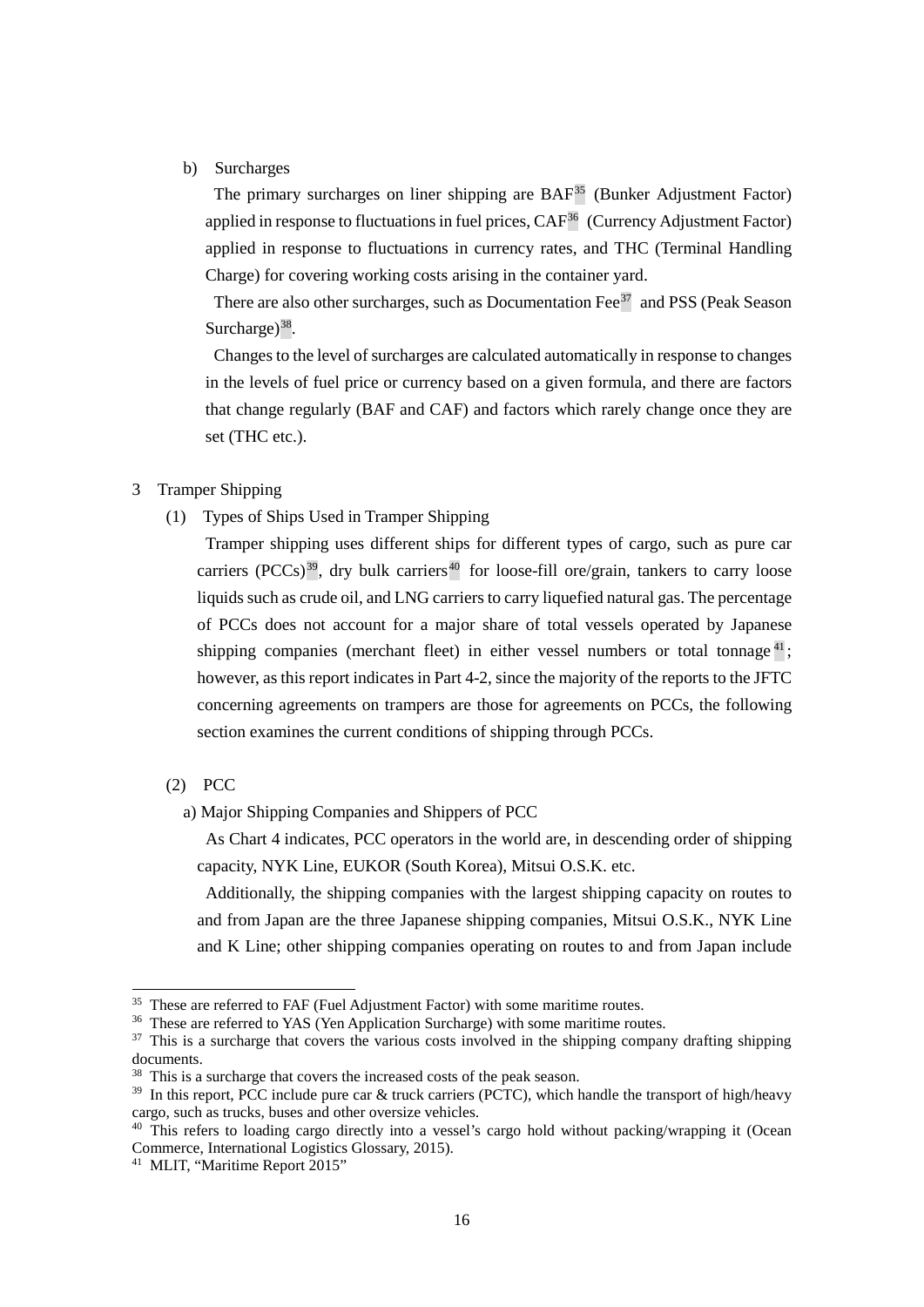# EUKOR, WWL (Sweden/Norway), and Nissan Motor Car Carrier etc.<sup>42</sup>

| Rank<br><b>Shipping Company</b><br>Country |                          |              | Shipping capacity (units) | <b>Market Share</b><br>(% ) |
|--------------------------------------------|--------------------------|--------------|---------------------------|-----------------------------|
| $\mathbf{1}$                               | <b>NYK</b> Line          | <b>Japan</b> | 660,000                   | 17.2                        |
| 2                                          | <b>EUKOR</b>             | South Korea  | 551,000                   | 14.3                        |
| 3                                          | Mitsui O.S.K.            | <b>Japan</b> | 527,000                   | 13.7                        |
| $\overline{4}$                             | <b>K</b> Line            | <b>Japan</b> | 442,000                   | 11.5                        |
| 5<br>Hyundai GLOVIS<br>South Korea         |                          |              | 370,000                   | 9.6                         |
|                                            | Total of Top 5 Companies |              | 2,550,000                 | 66.3                        |
|                                            | Other                    |              | 1,293,000                 | 33.7                        |
|                                            | Total                    |              | 3,843,000                 | 100                         |

Chart 4 The World's Largest by Shipping Capacity of PCCs (January 2015)

\*Colored portion indicates the Japanese shipping company. (Share percentage is rounded off to the nearest whole number.)

Source: Chart created by the JFTC based on "FACTBOOK I 2015", NYK Line

Primary shippers of PCC on routes to and from Japan are Japanese automobile manufacturers and trading companies.

# b) Major Maritime Routes

Rather than being determined in advance by shipping companies, routes of PCC are decided as appropriate based on the requests of shippers<sup> $43$ </sup>. Routes from Japan in descending order of cars shipped<sup> $44$ </sup>, the North America routes (37% of the cars shipped from Japan), Europe routes (17%), Japan-Middle/Near East routes (14%. Hereinafter, "Mideast routes") (See Figure 6).

<span id="page-18-0"></span><sup>42</sup> NYK Line, "FACTBOOK I 2015"

<span id="page-18-1"></span><sup>&</sup>lt;sup>43</sup> There are also cases where PCC are operated upon advanced public release of a shipping schedule by a shipping company.

<span id="page-18-2"></span><sup>&</sup>lt;sup>44</sup> According to the results of JFTC questionnaire for shippers and shipping companies, there is a overwhelmingly preponderant number of cars shipped from Japan over the number of cars shipped to Japan.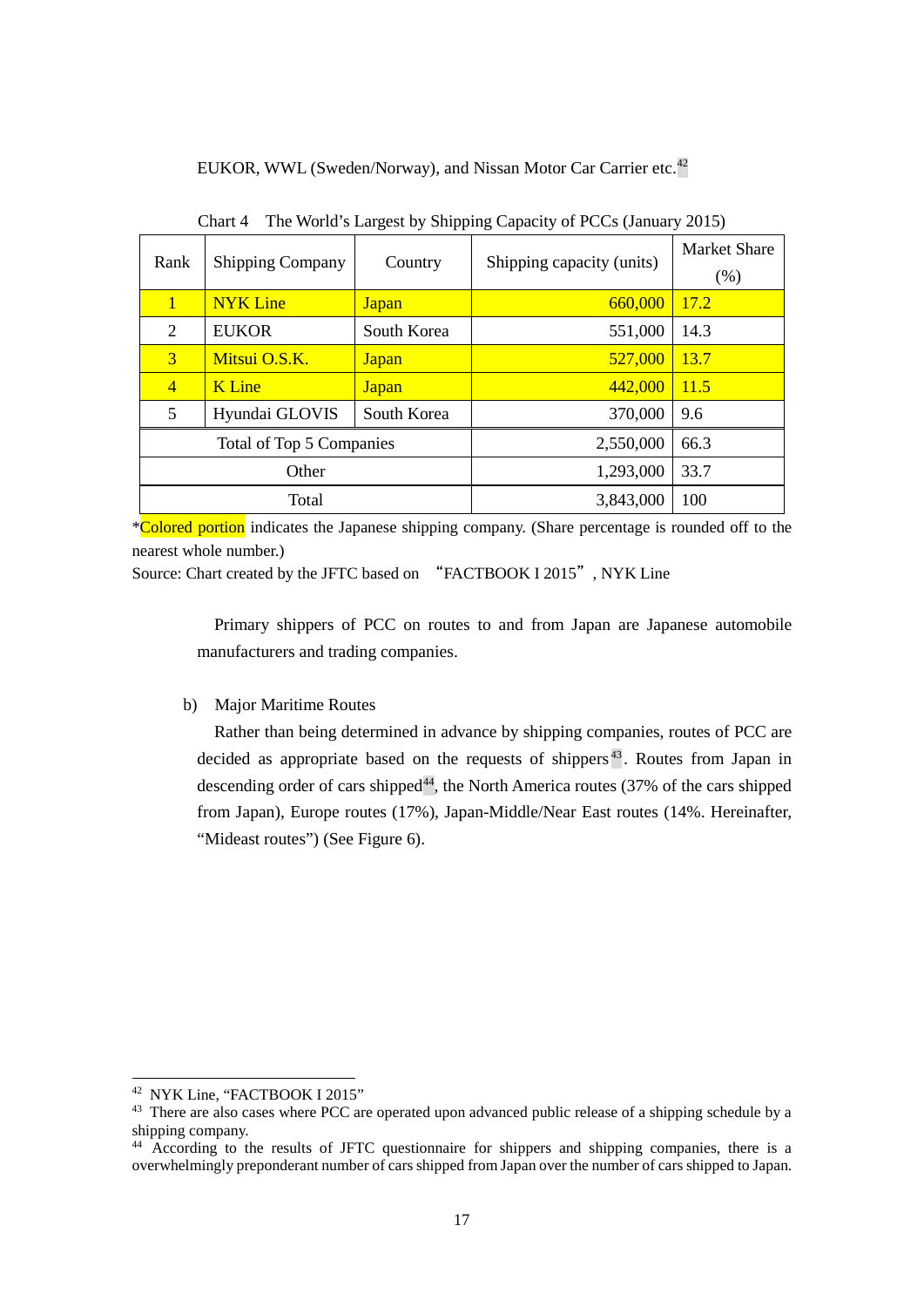

Figure 6 Percentage of Shipped Cars from Japan by Maritime Route (2014)

(Share percentage is rounded off to the nearest whole number.) Source: Database from the website of the Japan Automobile Manufacturers Association

# c) Shipping Contracts for PCC

For transportation by PCCs, shippers make almost all shipping contracts directly with shipping companies, rather than contracting with forwarders.

In the selection of a party to a shipping contract, a shipper normally obtains competitive bids from multiple shipping companies upon providing them with their shipping plans, and the shipper generally decides on a shipping company to use after negotiating the transport terms, such as freight rates, with the shipping companies that have submitted a bid.

In the JFTC questionnaire for shippers, the criteria of selection for shipping companies to be used is, in descending order of priority: service schedules/frequencies (95% of responses), level of freight rates (89% of responses), the securing of space (89% of responses) (See Table 4).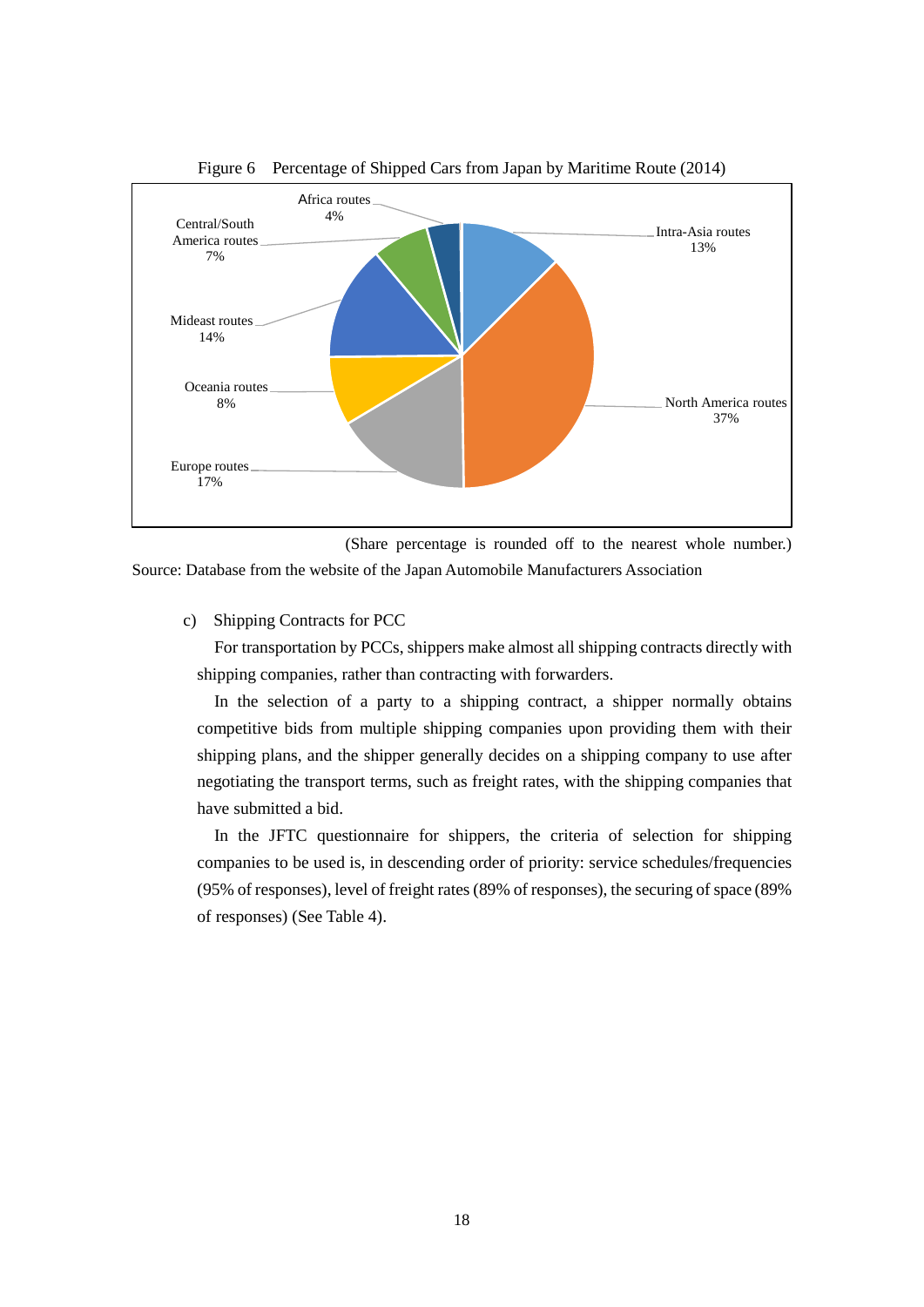

Table 4 Criteria for choosing Shipping Companies (Responses: 19 shippers)

\*Others (e.g. Capacity to respond to trouble, shipping quality) Source: JFTC questionnaire for shippers (Percentages are rounded off to the nearest whole number.)

> Similar to liner shipping, there are fixed-term and spot contracts for car carrier shipping; however, in the JFTC questionnaire for shippers, shippers responded that fixed-term contracts are concluded with shipping companies for the majority of shipped cars (See Table 5).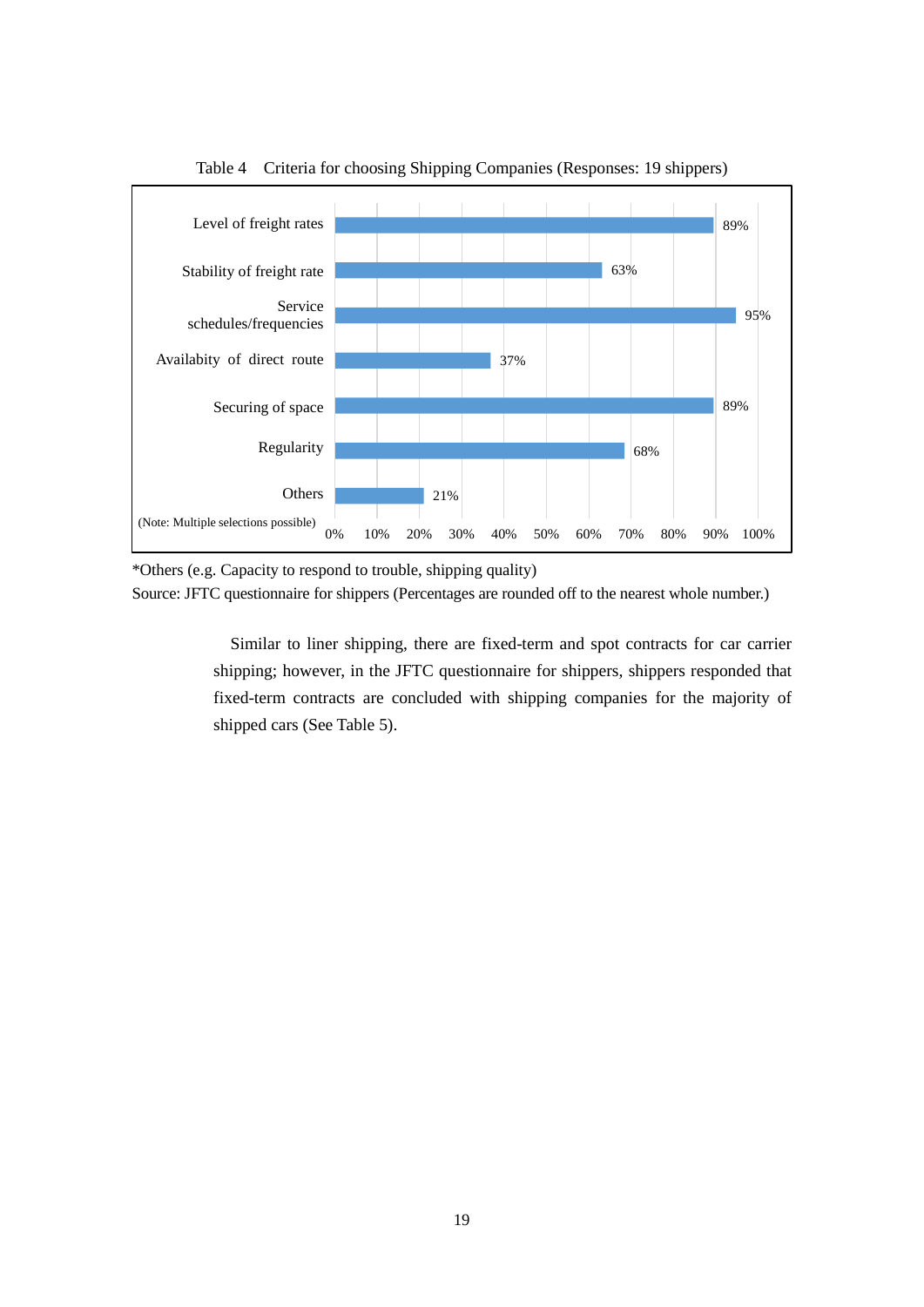

Table 5 Ratio of the Amount of Transportation of Cars based on Fixed-Term Contracts for All Shipping Transportation (Responses: 20 shippers)

Source: JFTC questionnaire for shippers (Percentages are rounded off to the nearest whole number.)

Even within the JFTC questionnaire for shipping companies, shipping companies responded that fixed-term contracts are made with shipping companies for most shipped cars (See Table 6).

# Table 6 Ratio of the Amount of Transportation of Cars based on Fixed-Term Contracts for All Shipping Transportation (Responses: 9 shipping companies)



Source: JFTC questionnaire for shipping companies (Percentages are rounded off to the nearest whole number.)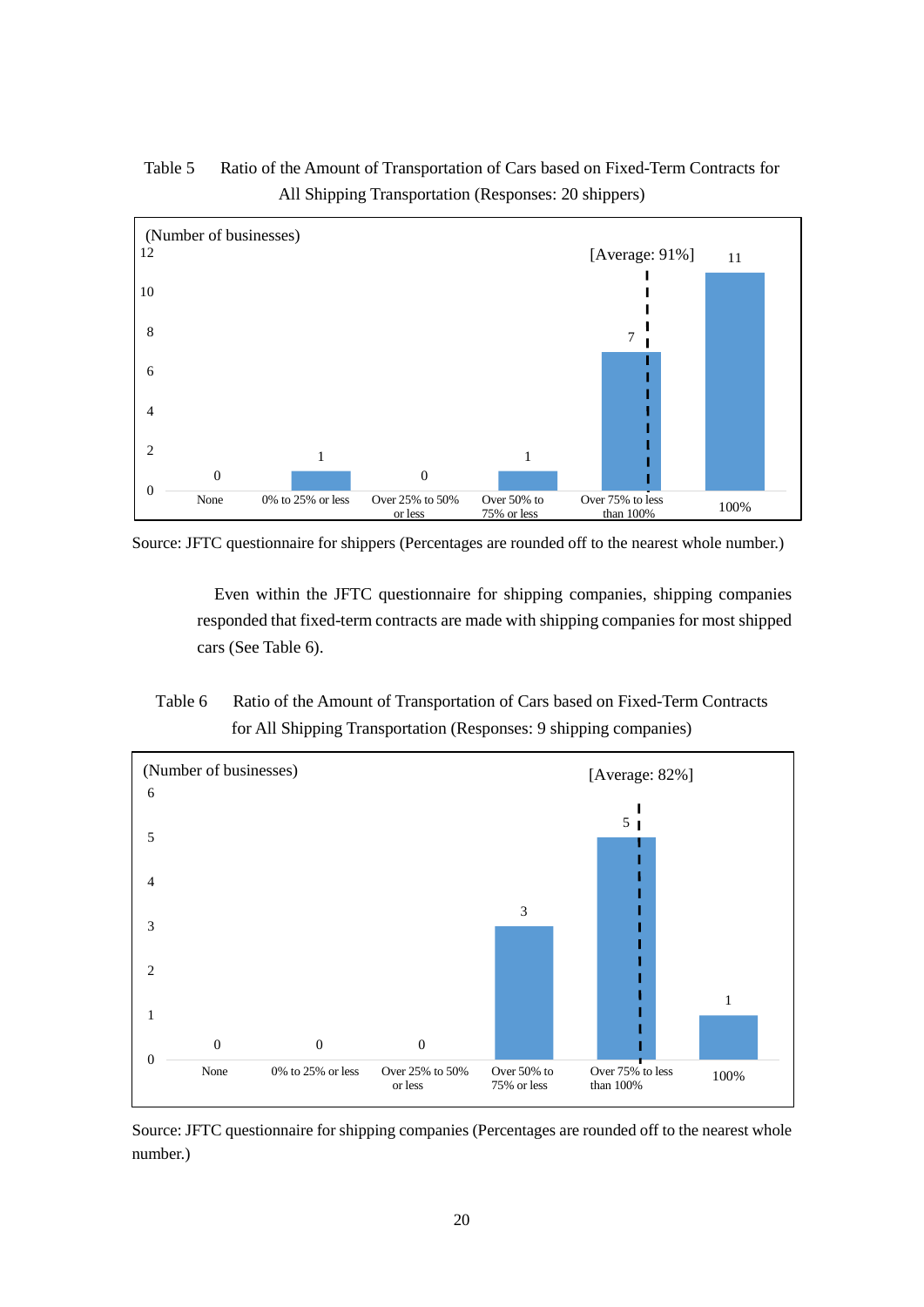Additionally, in the JFTC questionnaire for shippers, 50% of responses stated that the general period of fixed-term contracts was 'one year', and combined with the responses of 'six months', this reached 75% (See Figure 7).



Figure 7 Period of Fixed-Term Contracts (Responses: 20 shippers)

Source: JFTC questionnaire for shippers (Percentages are rounded off to the nearest whole number.)

In the JFTC questionnaire for shipping companies, 75% of responses stated that the general period of fixed-term contracts was 'one year', and combined with the responses of 'multiple years', this reached 100% (See Figure 8).



Figure 8 Period of Fixed-Term Contracts (Responses: 8 shipping companies)

Source: JFTC questionnaire for shipping companies (Percentages are rounded off to the nearest whole number.)

<sup>\*</sup>Others (e.g. differs by route, as needed)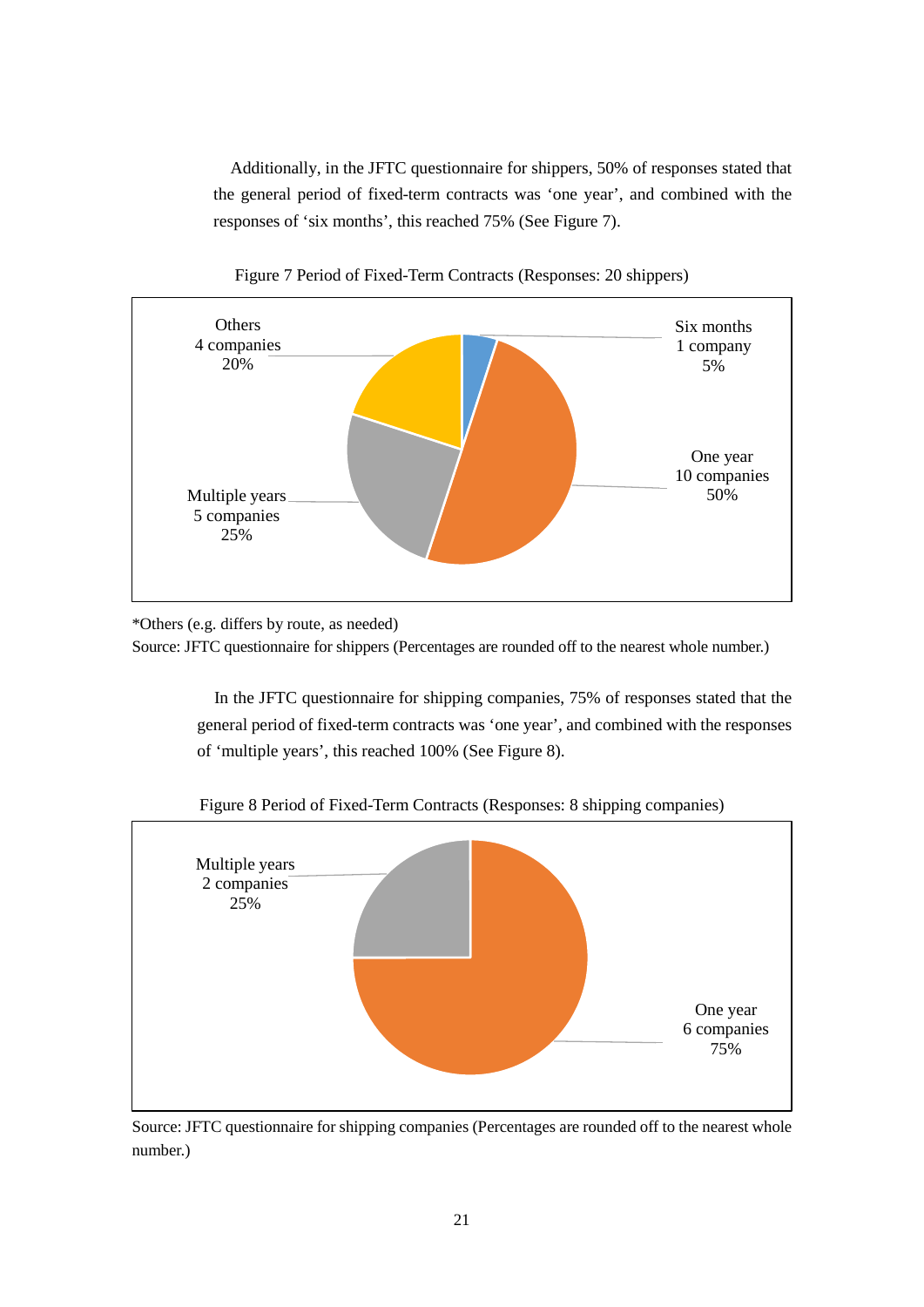# d) Freight Rates

 Freight rates for car carrier shipping can, like freight rates for liner shipping, be broken down into base rates and surcharges.

#### (1) Base Rates

Base rates are freight rates per cubic meter and known as M3.

In the JFTC questionnaire for shippers, regarding reviews of base rates during the fixed-term contract period, the majority of responses (63%) stated 'No review of base rates during the fixed-term contract period' (See Figure 9).

Figure 9 Reviews of Base Rates during Fixed-Term Contract Period (Responses: 19 shippers)



Source: JFTC questionnaire for shippers (Percentages are rounded off to the nearest whole number.)

Also in the JFTC questionnaire for shipping companies, regarding reviews of base rates during the fixed-term contract period, 78% of responses stated 'No review of base rates during the fixed-term contract period' (See Figure 10).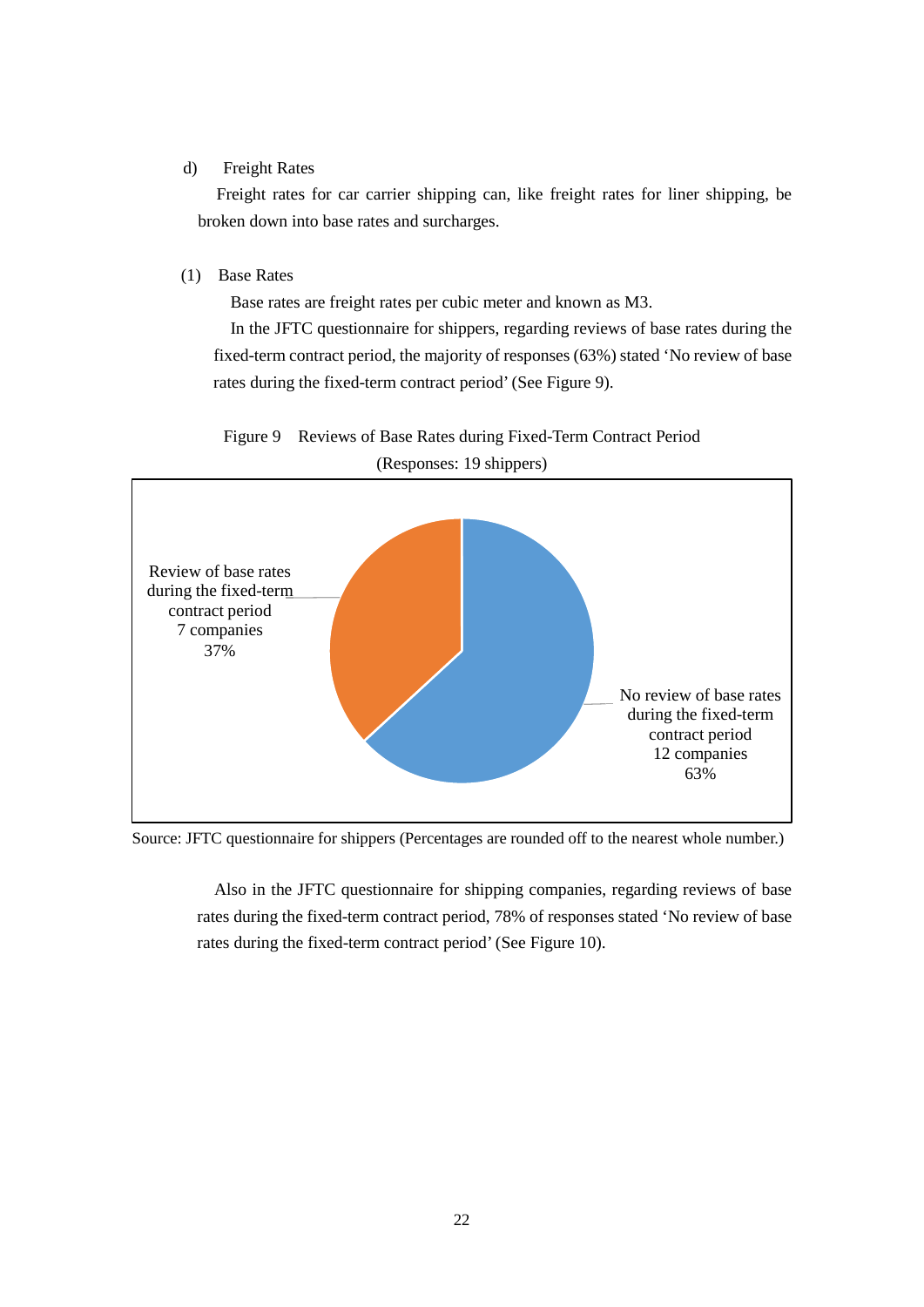

Figure 10 Reviews of Base Rates during Fixed-Term Contract Period (Responses: 9 shipping companies)

Source: JFTC questionnaire for shipping companies (Percentages are rounded off to the nearest whole number.)

# (2) Surcharges

1

The primary surcharges on car carrier shipping are BAF (Bunker Adjustment Factor) and CAF (Currency Adjustment Factor). There are additional surcharges<sup>45</sup>, such as the PCS (Panama Canal Surcharge)<sup>[46](#page-24-1)</sup> for the North America routes, and the WRS (War Risk Surcharge) $47$  for Mideast routes.

Changes to the level of surcharges are, similar to liner shipping, calculated automatically in response to changes in the levels of fuel price or currency based on a given formula, and there are factors that change regularly (BAF and CAF) and factors which rarely change once they are set (PCS, WRS etc.).

<span id="page-24-1"></span><span id="page-24-0"></span><sup>&</sup>lt;sup>45</sup> Ocean Commerce, The Basic Manual of Practical Shipping Operations, 2014<br><sup>46</sup> This is a surcharge transferred to shippers from shipping companies who are charged a toll by the Panama Canal Authority.

<span id="page-24-2"></span><sup>&</sup>lt;sup>47</sup> This is a surcharge levied when shipping through a potential war zone.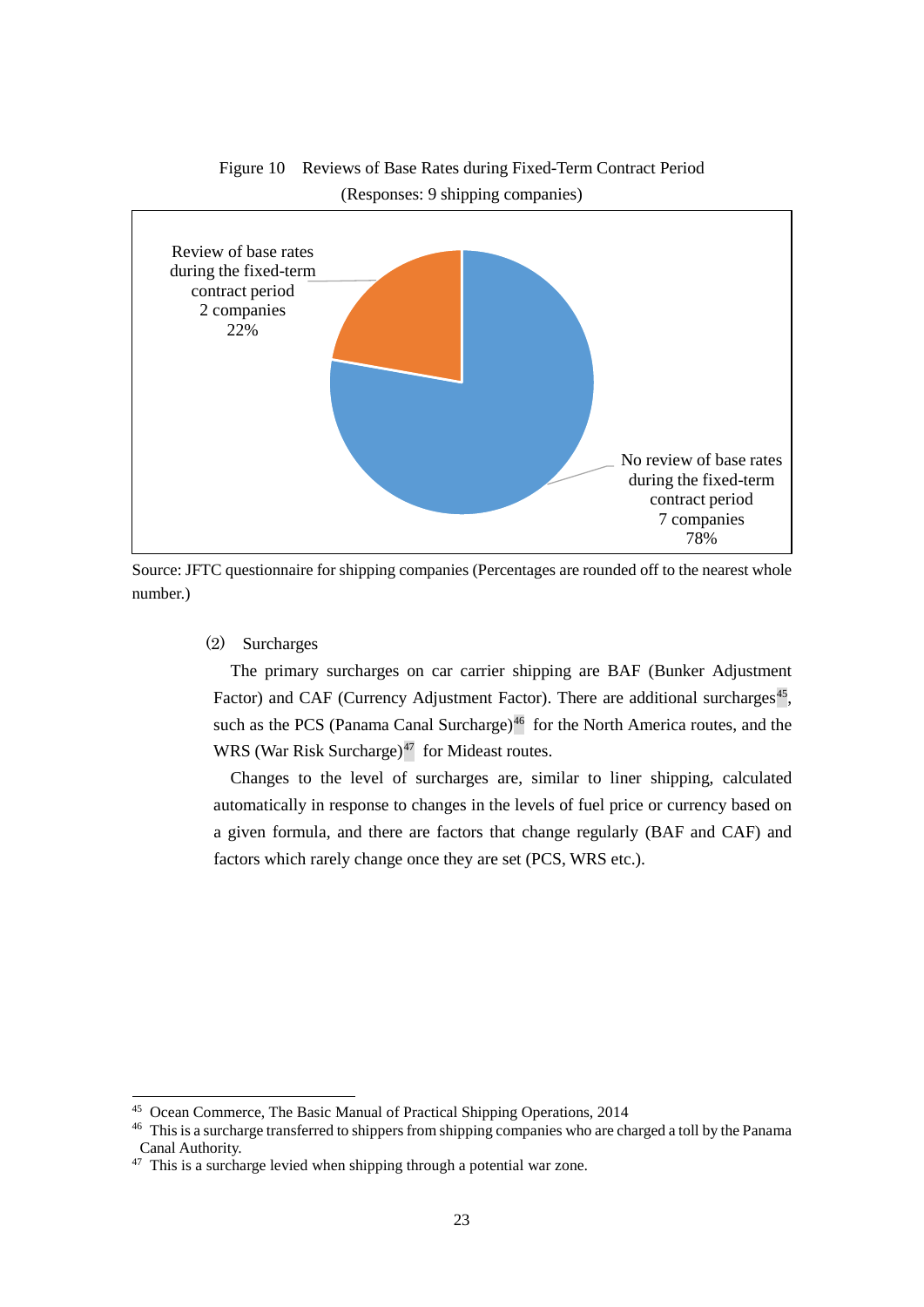# <span id="page-25-0"></span>Part 4 Current Situation regarding the Exemption from the AMA for International Ocean Shipping

<span id="page-25-1"></span>1 The Japanese System

The system of exemption from the AMA for international ocean shipping was established in Japan based on the Marine Transportation Act, and an overview of its current status follows.

#### (1) Activities Applicable for Exemption from the AMA

To conclude an agreement or contract, or to conduct concerted act (Hereinafter known as "concluding an agreement etc.") concerning freight rates, fees, other transportation conditions, maritime routes, allocation of vessels or sharing of shipping by a ship operator with another ship operator (Hereinafter known as "freight rates etc.") on a route between a Japanese port and a port in a region other than Japan (maritime routes related to international ocean shipping) $48$  is regarded as exempt from the AMA, conditioned upon advanced notification being submitted to the MLIT (the first sentence in Article 28 and Article 28, Item 4 of Marine Transportation Act). However, the AMA does apply in cases where an unfair trade practices are employed and the interests of users are unduly impaired by substantially restraining the competition in a particular field of trade, or one month has passed since the request by the JFTC to the MLIT to take necessary measures (See (3) below.) was published in the official gazette (the first sentence in Article 28 of the Marine Transportation Act).

Since both liner shipping companies and tramper shipping companies are regarded as ship operators in the Marine Transportation Act, regardless if they carry passengers or cargo, concluding an agreement etc. either on liner shipping or tramper shipping can be regarded as exempt from the AMA.

#### (2) The Role of the MLIT

A ship operator shall, if it intends to engage in concluding an agreement etc. on freight rates etc., or to alter contents thereof, notify beforehand the MLIT (Paragraph 1, Article 29-2 of Marine Transportation Act) to that effect.

Additionally, when the MLIT judges that contents of such agreements in the notification does not conform to any of the following conditions (Hereinafter collectively known as the "four requirements") (each item of Paragraph 2, Article 29 of Marine Transportation Act), the MLIT shall order the ship operator to alter the contents of the agreement in question or shall prohibit acts based on the agreement (Hereinafter, "measures to alter or prohibit activity") (Paragraph 2, Article 29-2 of Marine Transportation Act): (1) the

<span id="page-25-2"></span><sup>48</sup> This refers to both maritime routes to and from Japan.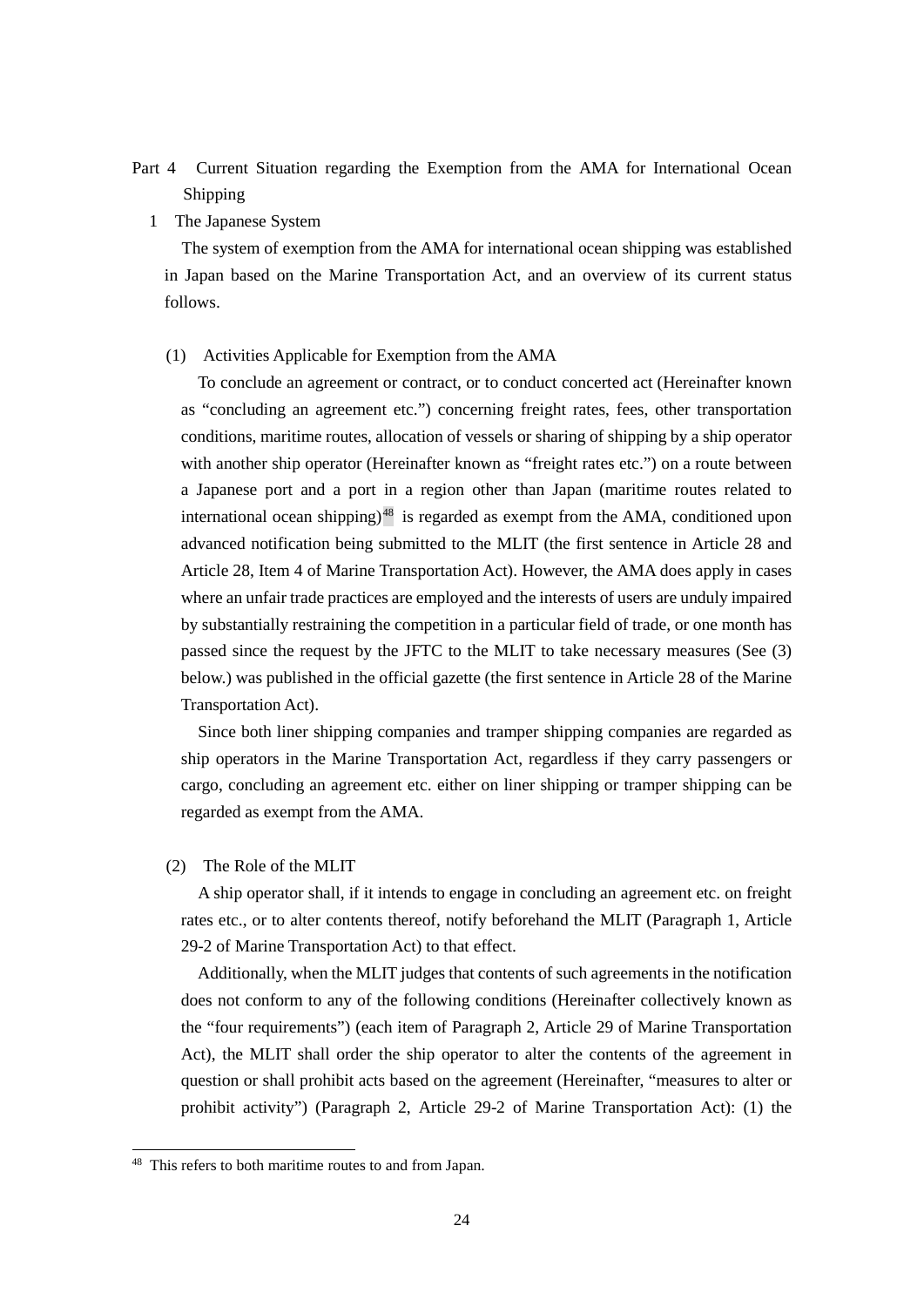agreement shall not unduly impair interests of users, (2) the agreement shall not be unduly discriminative, (3) the agreement shall not unduly restrict participation and withdrawal, and (4) the agreement is the minimum necessary in light of the objective thereof.

(3) The Role of the JFTC

When the MLIT receives a notification, or takes measures to alter or prohibit activity, they must report to the JFTC of this fact without delay (Paragraph 1, Article 29-4 of Marine Transportation Act). The number of reports from the MLIT to the JFTC in the past five years is as indicated on Chart 5.

| 2010<br>2013<br><b>Fiscal Year</b><br>2012<br>2014<br>2011<br>Number of |  |  |  |
|-------------------------------------------------------------------------|--|--|--|
|                                                                         |  |  |  |
| 473<br>401<br>າ 1 າ<br>45)<br>411<br>Reports                            |  |  |  |

Chart 5 Number of Reports by the MLIT to the JFTC

Source: Researched by the JFTC

1

If the JFTC deems that any contents of any acts based on the agreements in question do not conform to any of the four requirements, the JFTC may demand the MLIT to take necessary measures to order the alteration of the contents of the agreement or to prohibit acts based on the agreement (Paragraph 2, Article 29-4 of Marine Transportation Act). In addition, when the JFTC issues such demands to take necessary measures, the JFTC shall notice to that effect through official gazette (Paragraph 3 of the same Article).

#### <span id="page-26-0"></span>2 Actual Agreements Exempted from the AMA

In fiscal year 2014, the JFTC received 212 reports regarding notifications of relevant agreements from the MLIT, and the breakdown<sup>[49](#page-26-1)</sup> of such is as indicated on Chart 6. Agreements that have been subject to notification and exemption from the AMA are broadly divided into four categories: conferences, discussion agreements, consortia, and car carrier agreements. Among these, conferences cover not only liner shipping<sup>[50](#page-26-2)</sup> but also car carrier shipping among tramper shipping. Also, discussion agreements and consortia cover liner shipping, and car carrier agreements cover transportation by PCCs. There are also agreements, outside of the above agreements, that cover dry bulk shipping and oil shipping by tankers; however, due to the low percentage of their total notifications compared with

<span id="page-26-1"></span><sup>49</sup> When a conference on both liner shipping and car carrier shipping, since both notification content for liner shipping (for example, a rate increase for surcharge) and notification content for car carrier shipping (for example, a rate increase for base rate) are included in the single notification for that conference, the total number of agreements by type (262) is actually larger than the actual number of notifications (212).

<span id="page-26-2"></span> $50\,$  This includes not only shipping by container ship, but also shipping by conventional cargo ships that carry long cargo known as break bulk.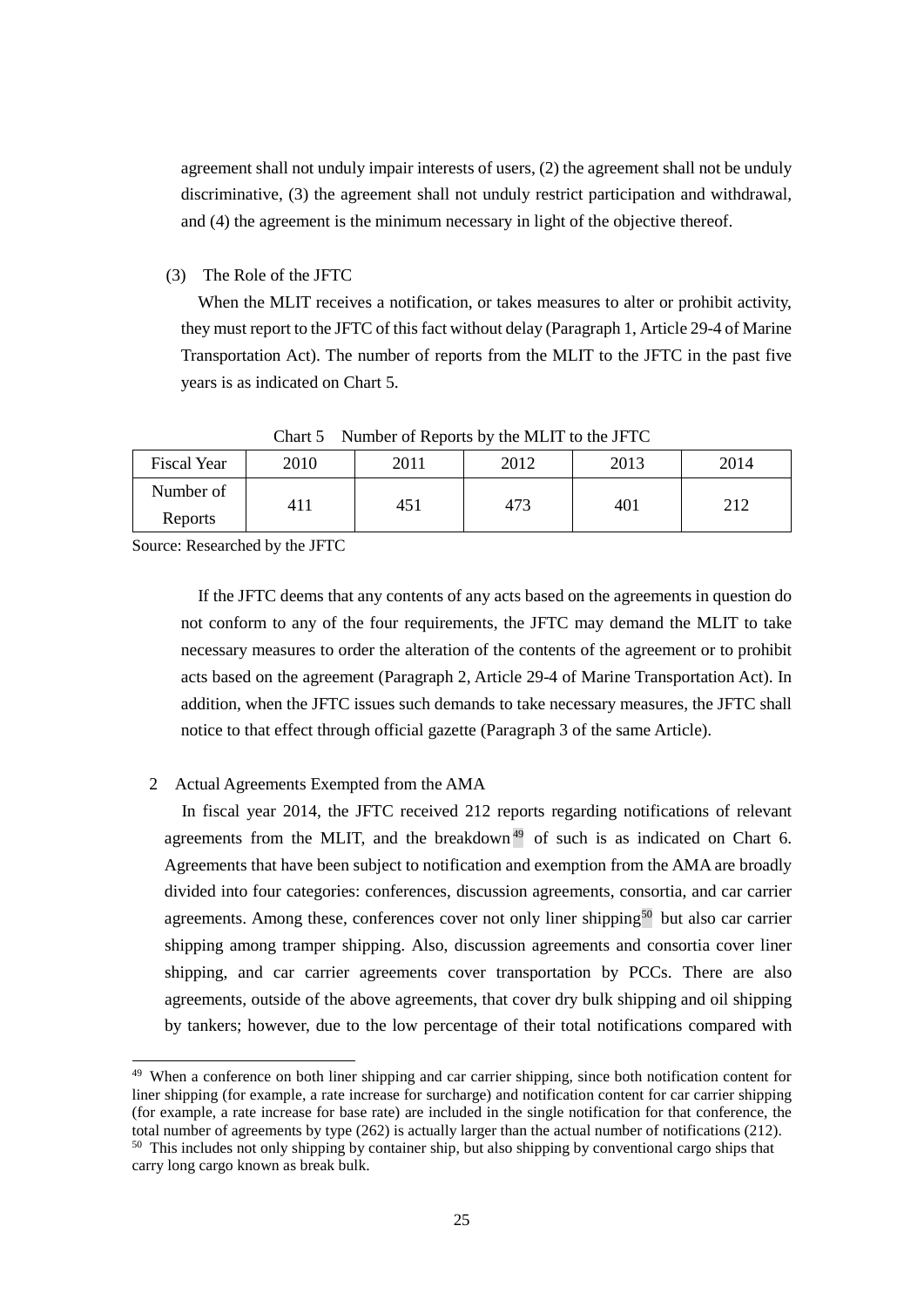agreements on car carrier shipping by PCCs (hereinafter simply "car carrier shipping"), the following section examines the current status of the exemption system below into conferences, discussion agreements, consortia and car carrier agreements.

|                            | Agreement type     |                                | Conclusion     | Alteration     |                | Withdrawal | Abolishment    | Total | Content of Conclusion or Alteration ( $\divideontimes$ 1) |            |                  |                                                      |
|----------------------------|--------------------|--------------------------------|----------------|----------------|----------------|------------|----------------|-------|-----------------------------------------------------------|------------|------------------|------------------------------------------------------|
| Number of<br>Notifications |                    |                                |                |                | Participation  |            |                |       | <b>Base Rates</b><br>(including Rate<br>Restorations)     | Surcharges | Revenue<br>Pools | Joint Operations<br>(space, schedule,<br>route etc.) |
|                            |                    | <b>Liner shipping</b>          | 21             | 144            | z              | 13         |                | 186   | 20                                                        | 110        |                  | 26                                                   |
|                            |                    | Conferences                    |                | (78)           |                | (7)        | (2)            | (87)  | (1)                                                       | (77)       |                  |                                                      |
|                            |                    | <b>Discussion Agreements</b>   |                | (61)           | (3)            | (3)        |                | (67)  | (19)                                                      | (33)       |                  |                                                      |
|                            |                    | Consortia                      | (21)           | (5)            | (1)            | (3)        | (2)            | (32)  |                                                           |            |                  | (26)                                                 |
|                            |                    | Car carrier shipping           | $\overline{2}$ | 50             | $\overline{0}$ |            |                | 62    | $\overline{0}$                                            | 49         |                  | $\overline{3}$                                       |
| 212                        |                    | Conferences                    |                | (49)           |                | (7)        | (2)            | (58)  |                                                           | (49)       |                  | -                                                    |
|                            |                    | Car Carrier Agreements         | (2)            | (1)            |                |            | (1)            | (4)   |                                                           |            |                  | (3)                                                  |
|                            |                    | Other tramper shipping         | 6              | $\overline{0}$ | $\overline{2}$ |            | 2              | 11    |                                                           |            |                  | 6                                                    |
|                            |                    | Agreements on dry bulk vessels | (4)            |                |                |            |                | (4)   |                                                           |            | (4)              | (4)                                                  |
|                            |                    | Agreements on tankers          | (2)            |                | (2)            | (1)        | (2)            | (7)   |                                                           |            | (1)              | (2)                                                  |
|                            | Passenger shipping |                                | $\overline{0}$ | $\overline{2}$ | $\overline{0}$ |            |                |       |                                                           |            |                  | $\overline{0}$                                       |
|                            | Total              |                                | 29             | 196            | 6              | 22         | 9 <sup>1</sup> | 262   | 20                                                        | 159        |                  | 35                                                   |

Chart 6 Breakdown of Notifications reported by the MLIT (in fiscal year 2014)

\*1 Details of alterations outside of the above include extending the validity periods of agreements, changing the name of participating shipping companies etc.

\*2 The colored area is the subtotal of agreements on liner shipping, car carrier shipping, other tramper shipping and transport on passenger ships. Numbers inside of parenthesis indicate breakdown by agreement type.

Source: Researched by the JFTC

#### (1) Conferences

Conferences are cooperation agreements between shipping companies that include arrangement on level of freight rates. Conferences are primarily for liner shipping and car carrier shipping among tramper shipping. The main function of conferences is to formulate tariffs that define common base rates and surcharges based on maritime routes and container types. These tariffs are binding, and participating shipping companies must adhere to the freight rates indicated on the tariff on paper.

Currently, as indicated in Chart 7, there are 21 conferences for maritime routes to and from Japan, excluding North America routes and Europe routes. Few conferences do not cover car carrier shipping, and in general conferences cover both liner shipping and car carrier shipping.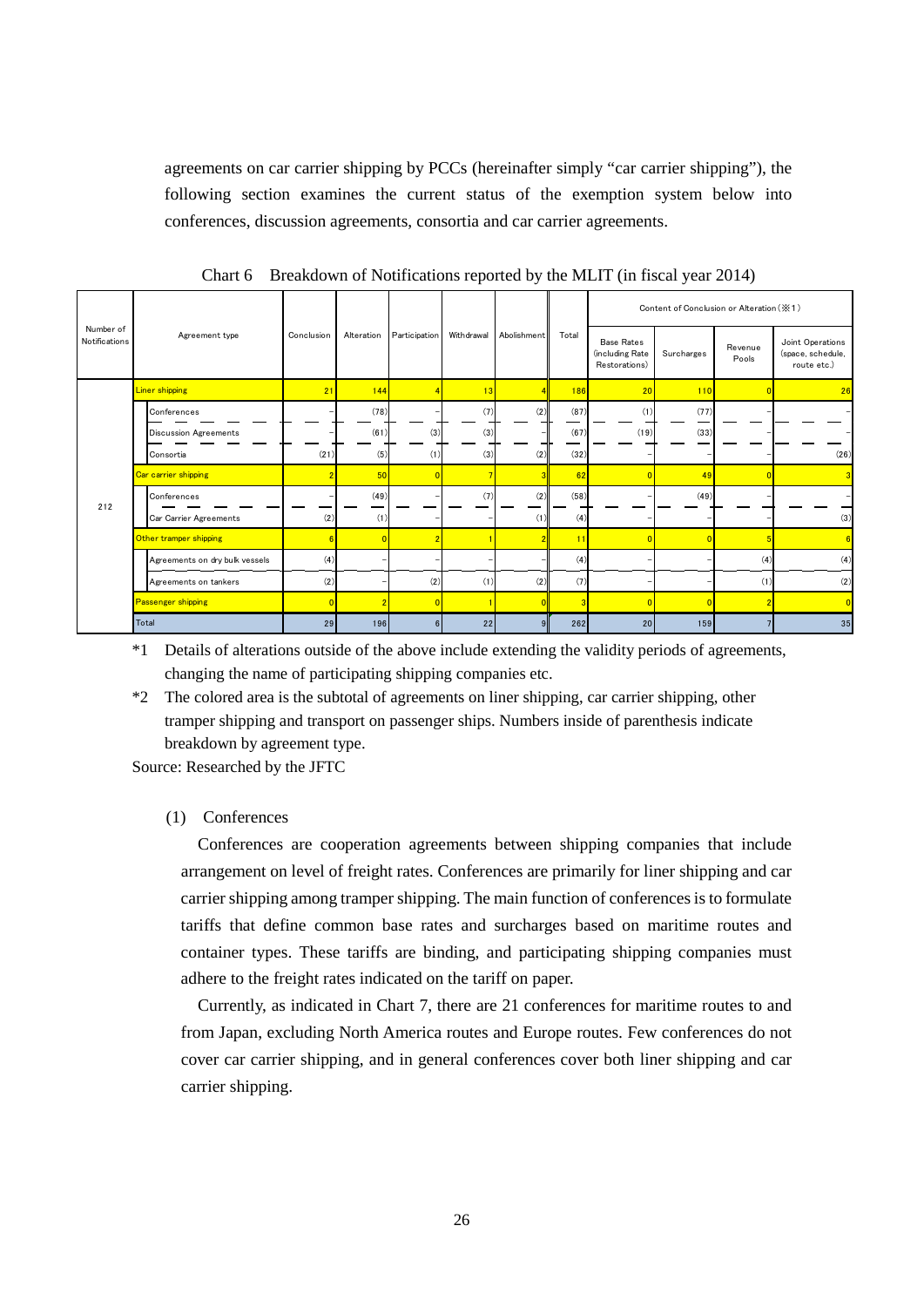| Maritime Route                              | Number of Agreements |
|---------------------------------------------|----------------------|
| Intra-Asia routes <sup>51</sup>             |                      |
| Mideast routes                              |                      |
| Oceania routes                              |                      |
| Central/South America, Caribbean Sea routes |                      |
| Africa routes                               |                      |
| Total                                       |                      |

Chart 7 Number of Conferences on Routes to and from Japan (as of the end of December 2015)

Source: Created by the JFTC based on publically-released materials from the Shipping Conference and General Administration (SCAGA)

- a) Conferences on Liner Shipping
	- (1) Status of Reports (See Chart 6)

In fiscal year 2014, the JFTC received 87 reports regarding conferences on liner shipping, and there were 78 among these that were reports regarding alterations. Additionally, there were no reports regarding conclusion of new agreements, and two reports regarding abolishment of agreements.

Surcharges accounted for almost all of the breakdown of the reports regarding alterations, and there are almost none regarding base rates. Also, the surcharge level is reviewed regularly based on the calculation formula determined in advance by the conference, but there is no basic review undertaken of this calculation formula and at present alterations to the level of surcharges are notified to the MLIT and reported to the JFTC in a mechanical manner.

(2) Status of Use of Tariffs for Liner Shipping

For liner shipping, as indicated in Table 7, the percentage of shippers who 'are presented with base rates according to the tariffs decided in the conference' is 2% for all maritime routes, and the percentage of shippers who 'are presented with base rates differing from the tariffs decided in the conference' is between 25% and 40% for all maritime routes.

<span id="page-28-0"></span><sup>51</sup> This includes the Russian Far East.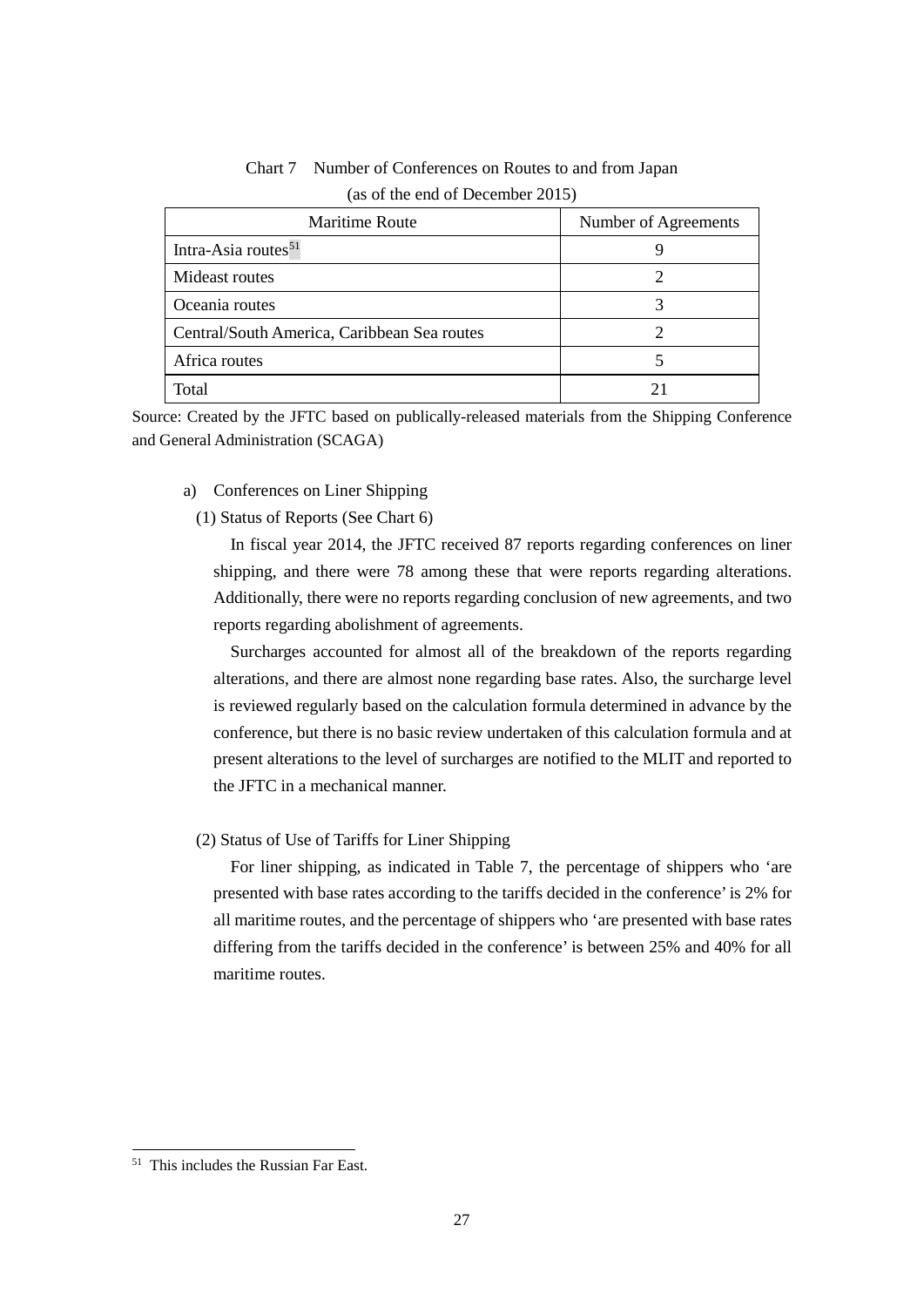

Table 7 Base Rates for Liner Shipping Presented from Shipping Companies on Maritime Routes to and from Japan

Source: JFTC questionnaire for shippers (Percentages are rounded off to the nearest whole number.)

(3) The Necessity of Conferences Covering Liner Shipping

As Table 8 indicates, the percentage of shippers that 'favor conferences' ranges from 8% to 11% across all maritime routes, and the percentage of shippers that 'do not favor conferences' ranges from 23% to 26% across all maritime routes.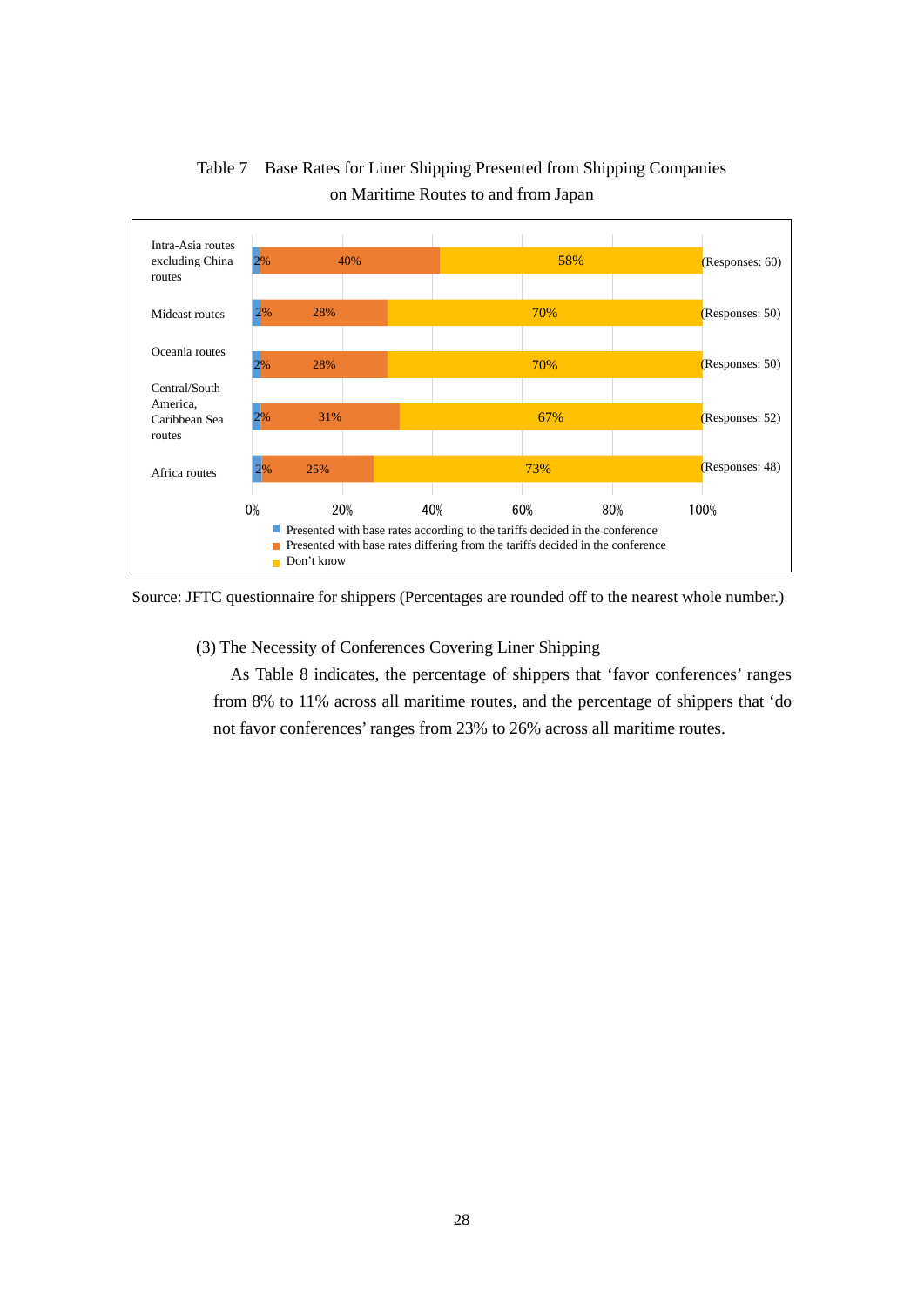

Table 8 The Necessity of Conferences for Liner Shipping on Routes to and from Japan

Source: JFTC questionnaire for shippers (Percentages are rounded off to the nearest whole number.)

While there were opinions from shipping companies that conferences are necessary to achieve stabile freight rates and stable allocation of vessels over the long term, according to the JFTC questionnaire for shipping companies, there were also opinions that the function of the conferences had all but disappeared and that the conferences did not function at all.

- b) Conferences on Car Carrier Shipping
	- (1) Status of Reports (See Chart 6)

In fiscal year 2014, the JFTC received 58 reports regarding conferences covering car carrier shipping, and there were 49 among these that were reports regarding alterations.

Similar to liner shipping, surcharges accounted for all of the breakdown of the notifications regarding alterations, with the surcharge level being reviewed regularly and at present alterations to the level of surcharges are notified to the MLIT and reported to the JFTC in a mechanical manner.

(2) Status of Use of Tariffs for Car Carrier Shipping

For car carrier shipping, as indicated in Table 9, the percentage of shippers who 'are presented with base rates according to the tariffs decided in the conference' ranges from 6% to 22% depending on the shipping route, and the percentage of shippers who 'are presented with base rates differing from the tariffs decided in the conference'ranges between 31% and 47% depending on the shipping route.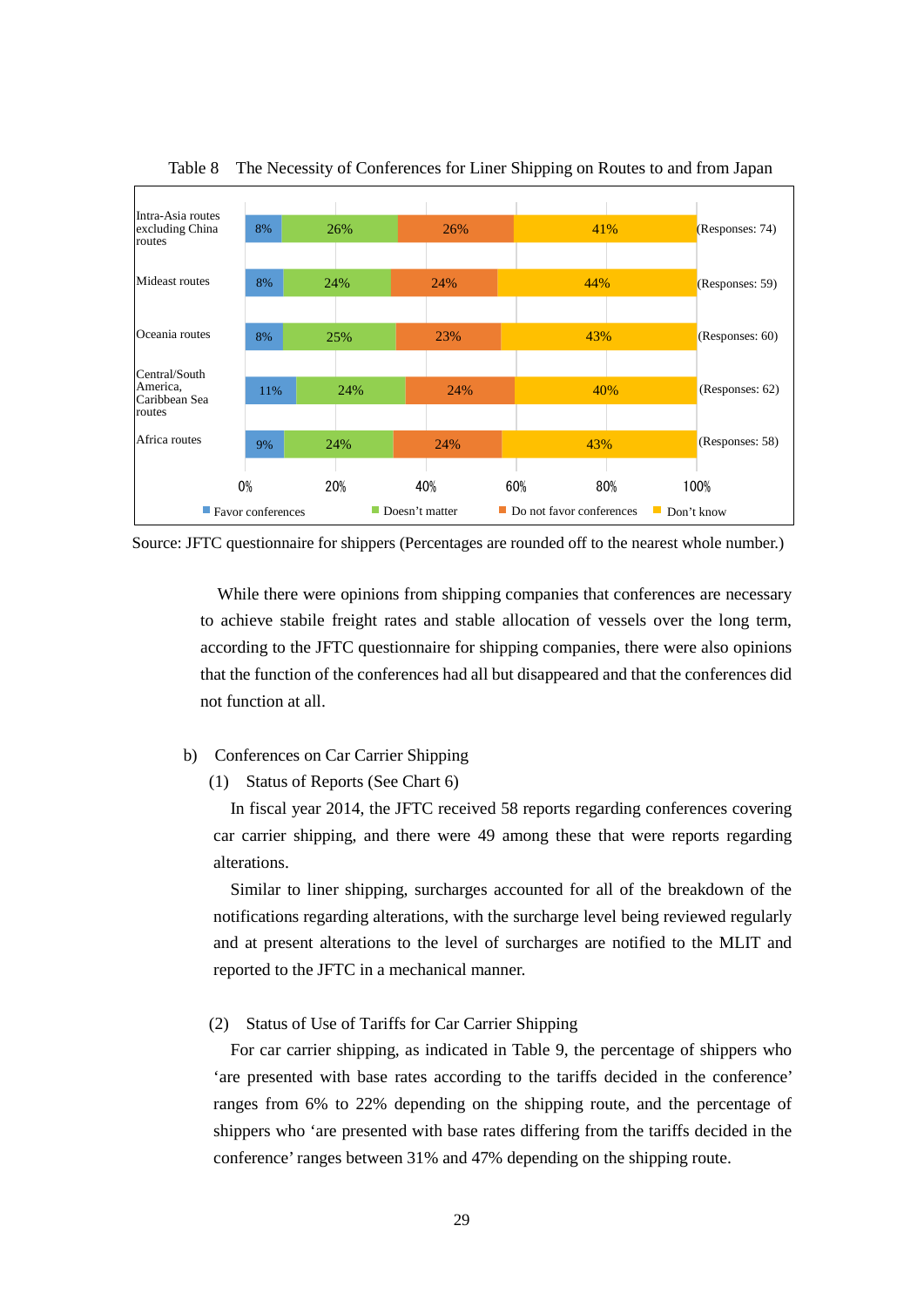

Table 9 Base Rates for Car Carrier Shipping Presented from Shipping Companies on Routes to and from Japan

Source: JFTC questionnaire for shippers (Percentages are rounded off to the nearest whole number.)

(3) The Necessity of Conferences Covering Car Carrier Shipping

As Table 10 indicates, the percentage of shippers that 'favor conferences' ranges from 12% to 35% depending on the shipping route, and the percentage of shippers that 'do not favor conferences' ranges from 11% to 15% depending on the maritime route.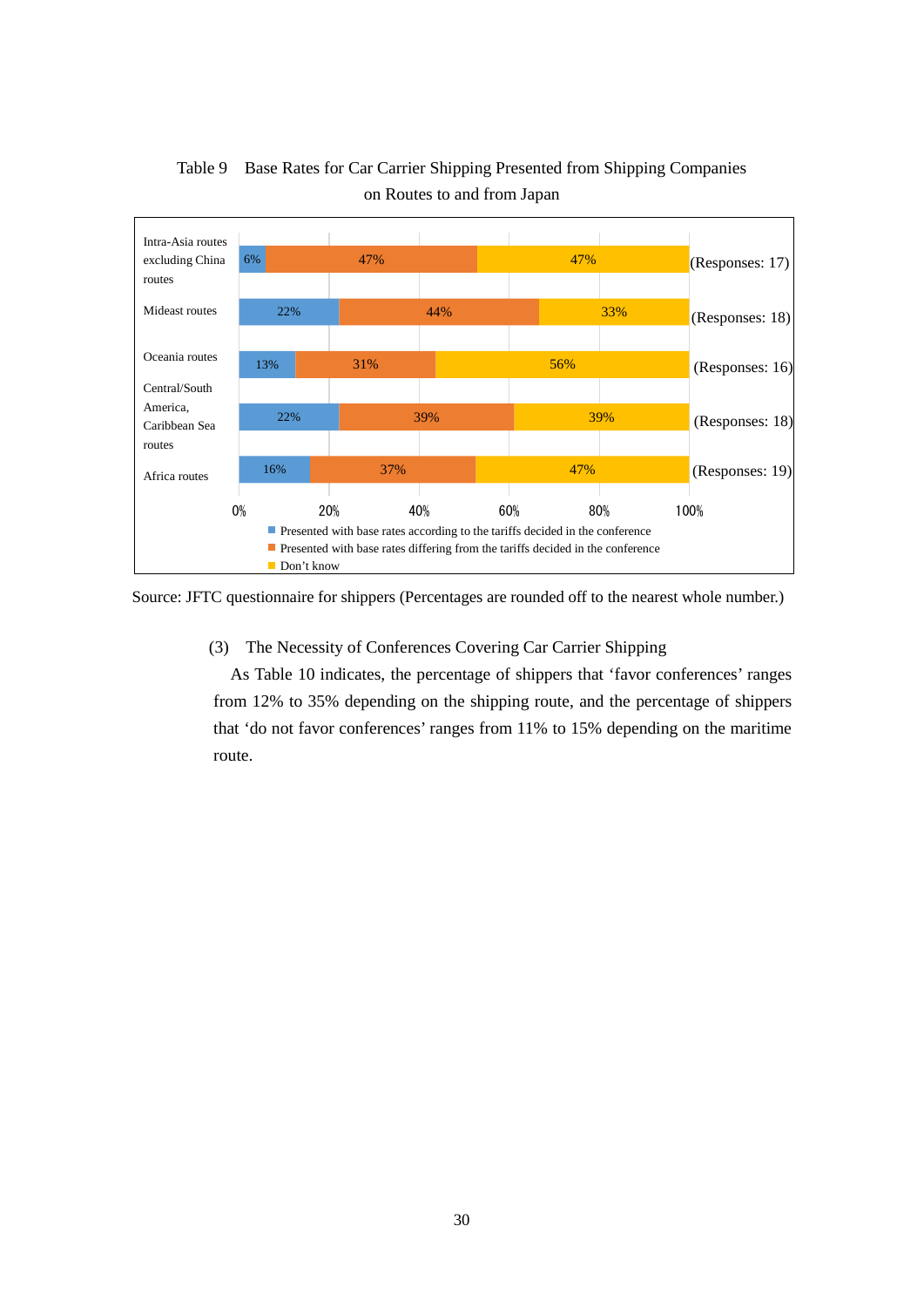

Table 10 The Necessity of Conferences for Car Carrier Shipping on Routes to and from Japan (by maritime route)

Source: JFTC questionnaire for shippers (Percentages are rounded off to the nearest whole number.)

According to the JFTC questionnaire for shipping companies, while there were shipping companies that answered the conferences are not necessary, there were also some shipping companies that responded that conferences are necessary.

# ⑵ Discussion Agreements

Discussion agreements<sup>[52](#page-32-0)</sup> are cooperation agreements between shipping companies based on discussions between the shipping companies concerning the appropriate level of freight rates etc. The primary functions of discussion agreements are to formulate freight rate guidelines that present a general rate increase for the base rates and surcharges based on maritime routes and container types, and to recommend a general rate increase<sup>[53](#page-32-1)</sup> (rate restoration) to participating shipping companies typically when there are rising shipping costs and actual freight rates are tending to decrease, or during the negotiation period of fixed-term contracts. Since the freight rate guidelines are non-binding, the participating shipping companies use these guidelines as a benchmark to carry out separate negotiations with shippers regarding freight rates. The exchange of information regarding the state of demand and supply and market movements is also another primary function of discussion agreements.

As Chart 7 indicates, there are currently 23 discussion agreements for routes to and from Japan, excluding Europe routes.

<span id="page-32-0"></span><sup>&</sup>lt;sup>52</sup> These are also known as stabilization agreements or Voluntary Discussion Agreements (VDA).<br><sup>53</sup> This is also known as GRI (General Rate Increase).

<span id="page-32-1"></span>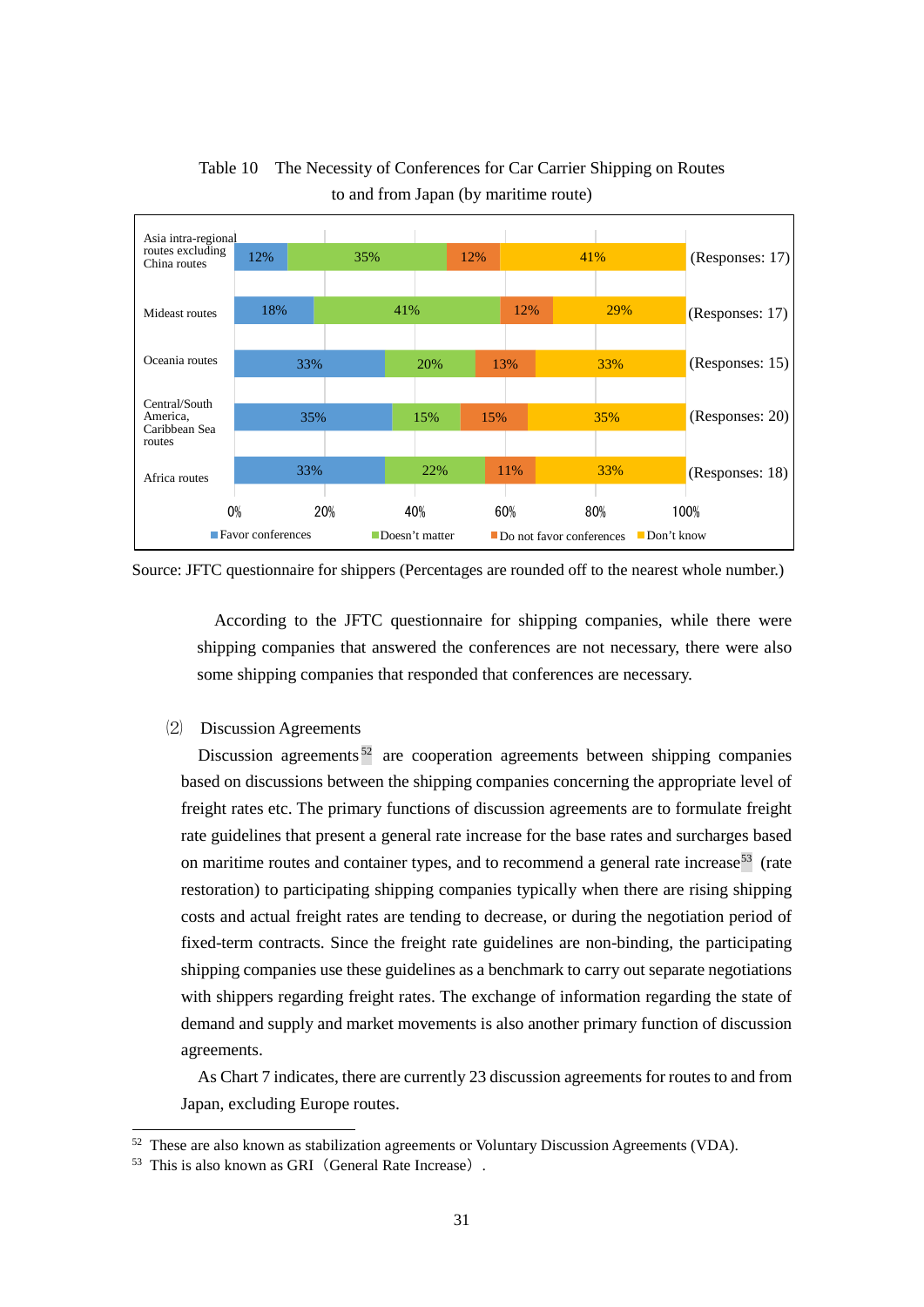| <b>Maritime Routes</b>                      | Number of Agreements        |
|---------------------------------------------|-----------------------------|
| North America routes                        |                             |
| Intra-Asia routes                           |                             |
| Mideast routes                              | $\mathcal{D}_{\mathcal{L}}$ |
| Oceania routes                              | 3                           |
| Central/South America, Caribbean Sea routes | 2                           |
| Africa routes                               | ာ                           |
| Total World routes <sup>54</sup>            |                             |
| Total                                       | 23                          |

Chart 7 Number of Discussion Agreements on Routes to and from Japan (as of the end of December 2015)

Source: Created by the JFTC based on publically-released materials from SCAGA

a) Status of Reports (See Chart 6)

In fiscal year 2014, the JFTC received 67 reports regarding discussion agreements, and there were 61 among these that were reports regarding alterations.

Among the contents of the reports regarding alterations, the most frequent report was regarding surcharges, and reports regarding base rates was the second most frequent type of report. Since information exchange does not accompany alterations to agreement content, this is not covered by the notifications to the MLIT and the JFTC.

Moreover, there were no reports regarding the conclusion of new agreements or abolishment of agreements in fiscal year 2014.

b) Status of Use of Freight Rate Guidelines

For discussion agreements, as indicated in Table 11, the percentage of shippers who are 'presented with a base rate increase margin as it is indicated in the discussion agreement guidelines'ranges from 9% to 24% depending on the shipping route, and the percentage of shippers who are 'presented with a base rate increase margin that differs from the discussion agreement guidelines' ranges between 21% and 38% depending on the shipping route.

<span id="page-33-0"></span><sup>54</sup> This excludes Europe routes and India routes.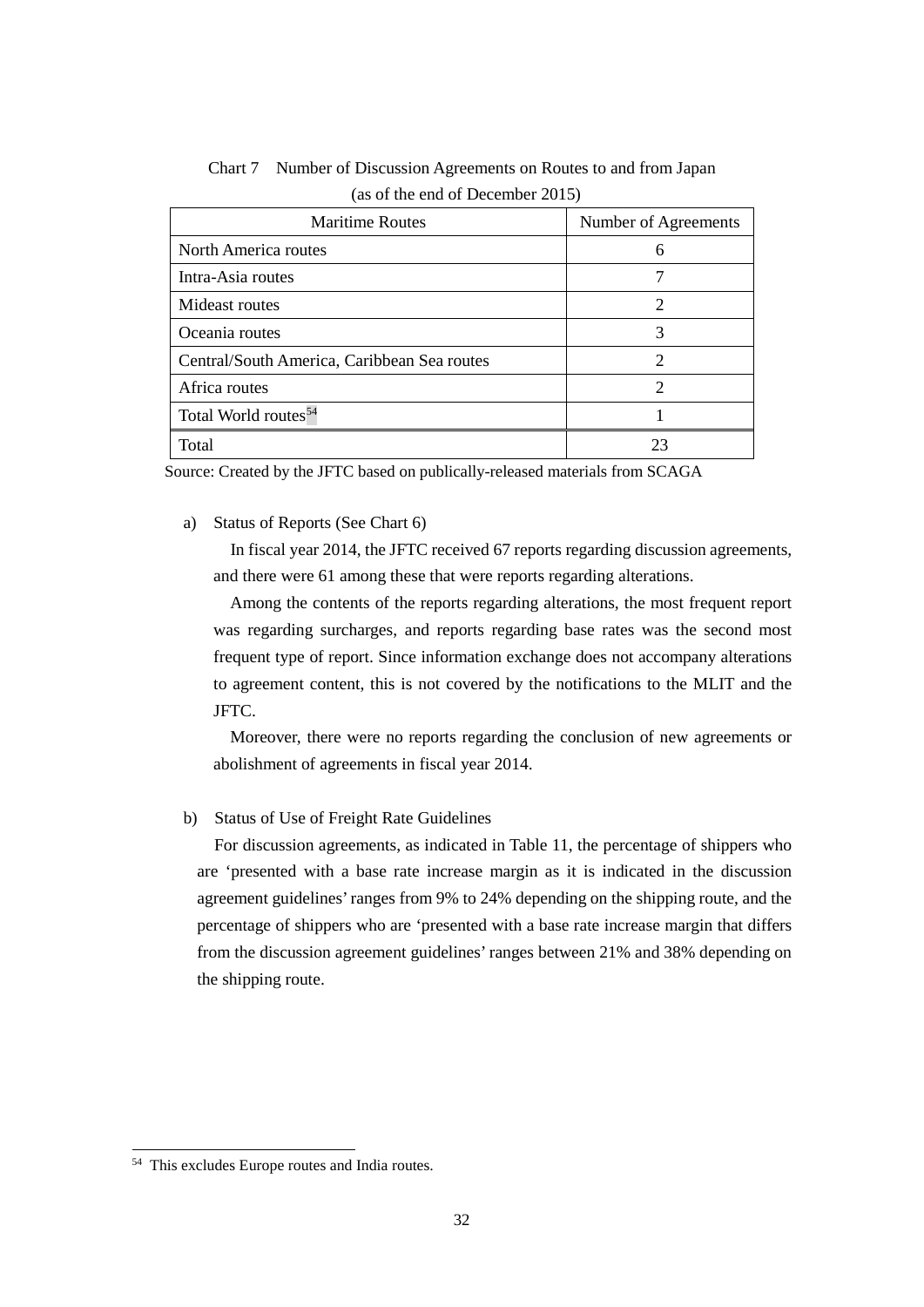

Table 11 Base Rate Increases for Liner Shipping Presented from Shipping Companies on Routes to and from Japan

Source: JFTC questionnaire for shippers (Percentages are rounded off to the nearest whole number.)

c) The Necessity of Discussion Agreements

 As Table 12 indicates, the percentage of shippers that 'favor discussion agreements' ranges from 8% to 21% depending on the maritime route, and the percentage of shippers that 'do not favor discussion agreements' ranges from 15% to 19% depending on the maritime routes.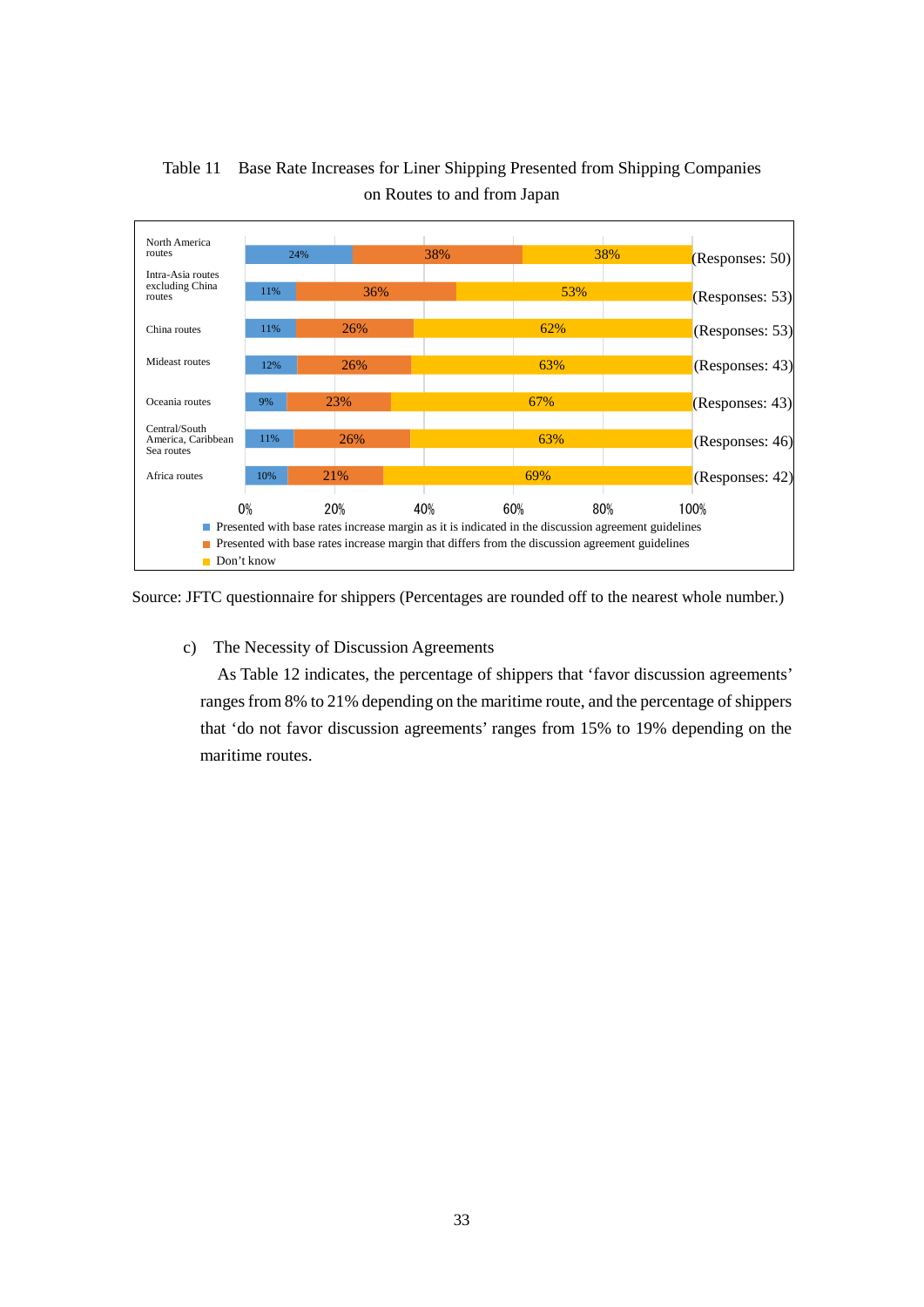

Table 12 The Necessity of Discussion Agreements on Routes to and from Japan (by maritime route)

Source: JFTC questionnaire for shippers (Percentages are rounded off to the nearest whole number.)

According to the JFTC questionnaire for shipping companies, shipping companies hold discussion agreements to be necessary for, firstly, achieving sustainably profitable maritime routes by assessing the appropriate freight rate level for shipping companies through the formulation of freight rate guidelines, and, secondly, for carrying out stable allocation of vessels for the long term by sharing suitable information on the market as well as forecasts of supply and demand.

(3) Consortia

Consortia are cooperation agreements between shipping companies in their shipping services that is not accompanied by a decisions on freight rates and revenue pools. The function of a consortium is joint operations based on the leasing of transport space through slot charters<sup>55</sup>, the exchange of transport space through slot exchanges, and the sharing of transport space through vessel sharing (Hereinafter collectively known as "cooperation or coordination on transportation space"). In carrying out joint operations, shipping schedules, the number of shipping services (This includes adjustment of capacity. The same shall apply below.), and maritime routes are sometimes adjusted in conjunction.

There are various consortia, from small-scale consortia that only carry out slot charters for specified maritime routes, to large-scale consortia that carry out global-level vessel

<span id="page-35-0"></span><sup>55</sup> These are also known as space charters.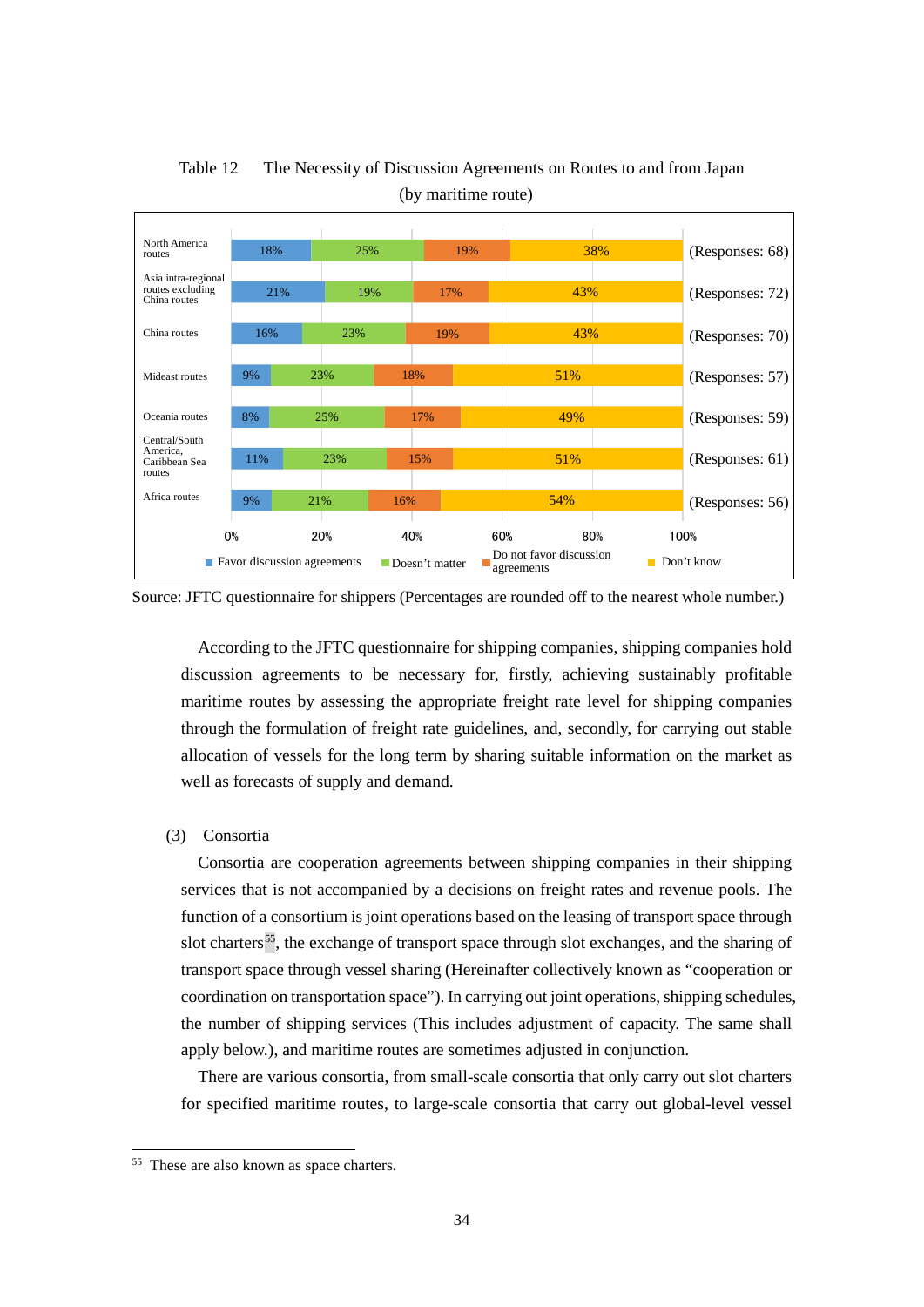sharing on east-west routes, such as Asia to Europe and Asia to North America. The largescale consortia are also called alliances.

There are currently four major alliances:  $2M^{56}$  $2M^{56}$  $2M^{56}$ ,  $G6^{57}$  $G6^{57}$  $G6^{57}$ , CKYHE<sup>[58](#page-36-2)</sup>, and Ocean Three (O3) [59](#page-36-3). Among the consortia currently of the routes to and from Japan (This includes alliances. The same shall apply below.), most are focused on the North America routes, Europe routes and Intra-Asia routes, such as 2M, G6, CKYHE etc.

#### a) Status of Reports (See Chart 6)

In fiscal year 2014, the JFTC received 32 reports regarding consortia, there were 21 reports regarding the conclusion of consortia, and there were two reports regarding abolishment of consortia.

#### b) The Necessity of Consortia

 As Table 13 indicates, for any maritime route, the percentage of shippers that 'favor consortia' ranges from 32% to 43%, and the percentage of shippers that 'do not favor consortia' ranges from 3% to 9%.

 According to the JFTC questionnaire for shippers, shippers hold that consortia have positive effects in optimizing service schedules, securing choices of maritime routes for use as well as shipping space.

<span id="page-36-0"></span><sup>56</sup> There are two companies: Maersk Line and MSC.

<span id="page-36-1"></span><sup>&</sup>lt;sup>57</sup> There are six companies: NYK Line, Mitsui O.S.K., APL, Hapag-Lloyd, HHM (South Korea), and OOCL (Hong Kong).

<span id="page-36-2"></span><sup>&</sup>lt;sup>58</sup> There are five companies: COSCO, K Line, Yang Ming (Taiwan), Hanjin and Evergreen.

<span id="page-36-3"></span><sup>&</sup>lt;sup>59</sup> There are three companies: CMA-CGM, UASC (six countries in the Persian Gulf) and CSCL.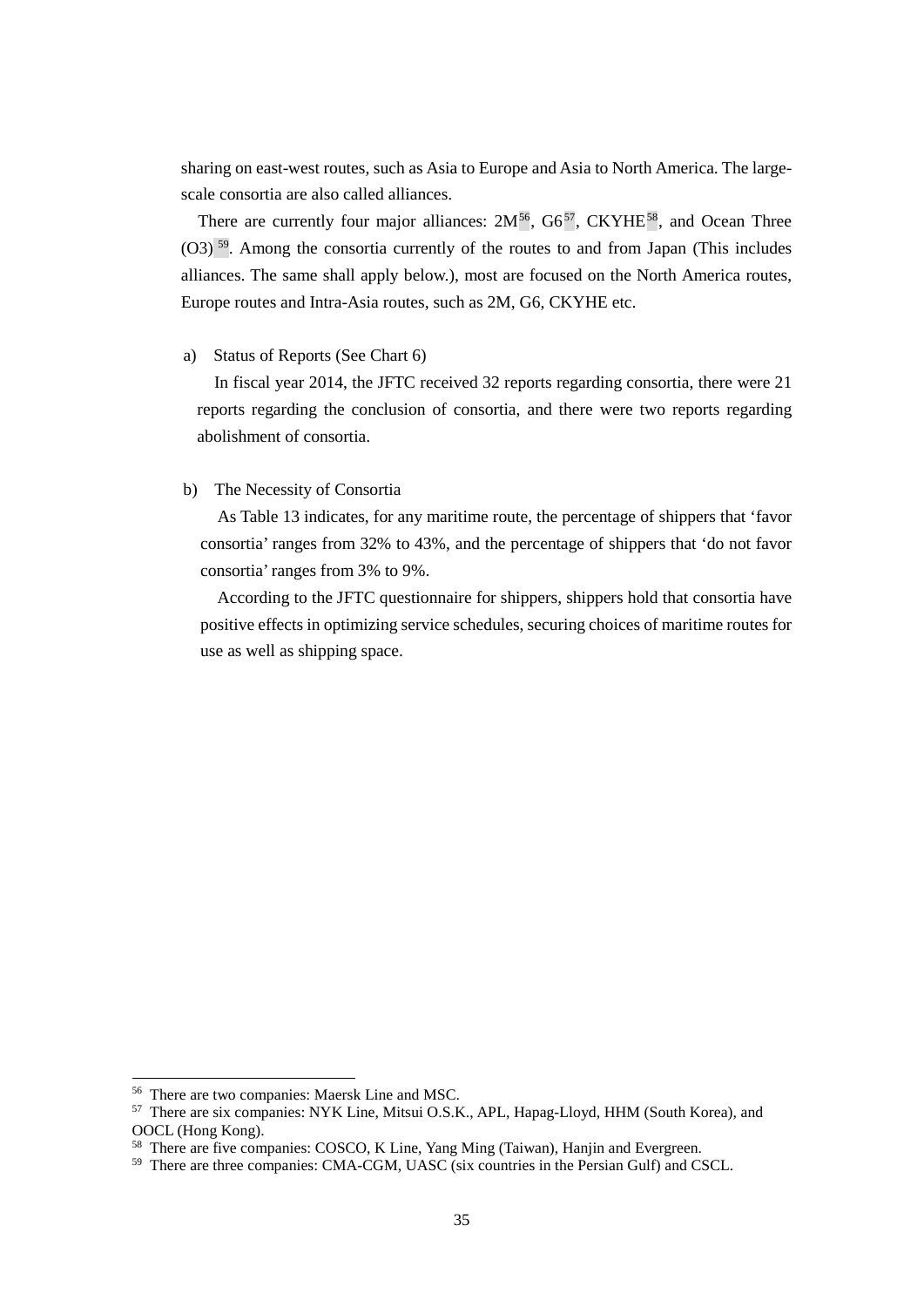

Table 13 The Necessity of Consortia on Routes to and from Japan (by maritime route)

Additionally, according to the JFTC questionnaire for shipping companies, shipping companies hold consortia to be necessary to achieve regular and high-frequency allocation of vessels over a broad area that is required for a large investment, as well as to achieve stable allocation of vessels for low-volume destinations.

 There was also the opinion among shipping companies that in carrying out consortia, the legal certainty of non-conflicts of consortia with the AMA would be indispensable since long-term major investment will be required.

#### (4) Car Carrier Agreements

1

Car carrier agreements are cooperation agreements between shipping companies in their shipping services that are not accompanied by a decisions on freight rates. They cover car carrier shipping among tramper shipping. The primary function  $60$  of car carrier agreements is to carry out joint operations by adjusting shipping schedules (rotational allocation of vessels). The leasing of transport space through slot charters or exchange of transport space through slot exchange is sometimes carried out.

As Chart 8 indicates, there are currently 12 car carrier agreements on routes to and from Japan.

Source: JFTC questionnaire for shippers (Percentages are rounded off to the nearest whole number.)

<span id="page-37-0"></span> $60$  Revenue pooling is carried out for car carrier agreements in Central/South America, Caribbean Sea routes; however, it was decided in 2015 that revenue pooling will be halted.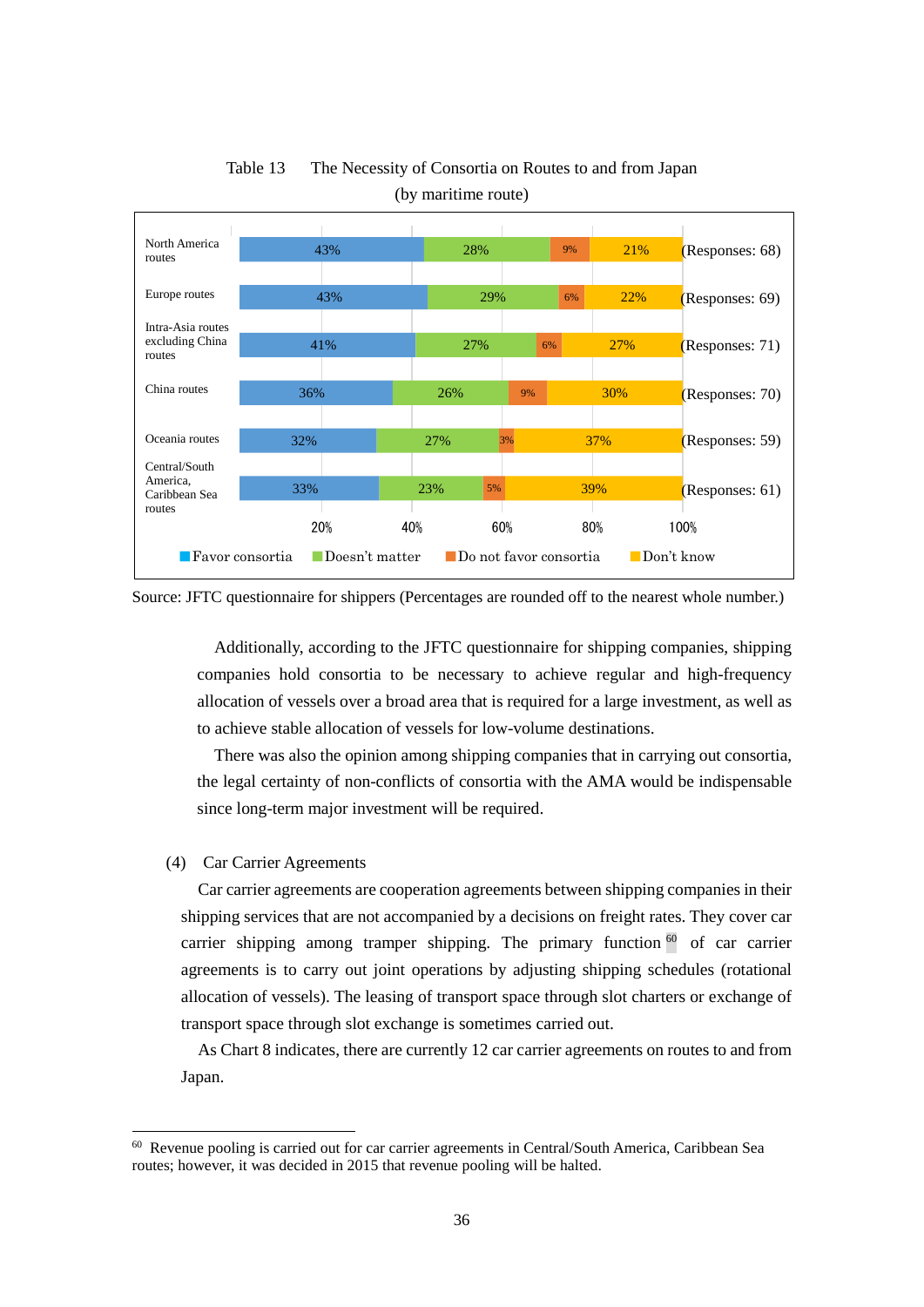| <b>Maritime Routes</b>                      | Agreements |
|---------------------------------------------|------------|
| North America routes                        |            |
| Europe routes                               |            |
| Mideast routes                              |            |
| Oceania routes                              |            |
| Central/South America, Caribbean Sea routes |            |
| Africa routes                               |            |
| Total                                       | $12^{61}$  |

Chart 8 Number of Car Carrier Agreements on Routes to and from Japan (as of the end of December 2015)

Source: Created by the JFTC based on interviews with shipping companies

a) Status of Reports (See Chart 6)

In fiscal year 2014, the JFTC received four reports regarding car carrier agreements, there were two reports regarding conclusion of new agreements, there was one report regarding an alteration, and there was one report regarding abolishment of agreements.  $^{62}$  $^{62}$  $^{62}$ 

# b) The Necessity of Car Carrier Agreements

 As Table 14 indicates, the percentage of shippers that 'favor car carrier agreements' ranges from 33% to 58% depending on the shipping routes, and there are no shippers that 'do not favor car carrier agreements'.

 According to the JFTC questionnaire for shippers, shippers hold car carrier agreements to have positive effects in optimizing service schedules, securing choices for maritime routes for use as well as shipping space.

<span id="page-38-0"></span><sup>&</sup>lt;sup>61</sup> Since there is one car carrier agreement that covers both North America routes and Europe routes, there are a total of 12.

<span id="page-38-1"></span><sup>&</sup>lt;sup>62</sup> There were no notifications of decisions regarding freight rates.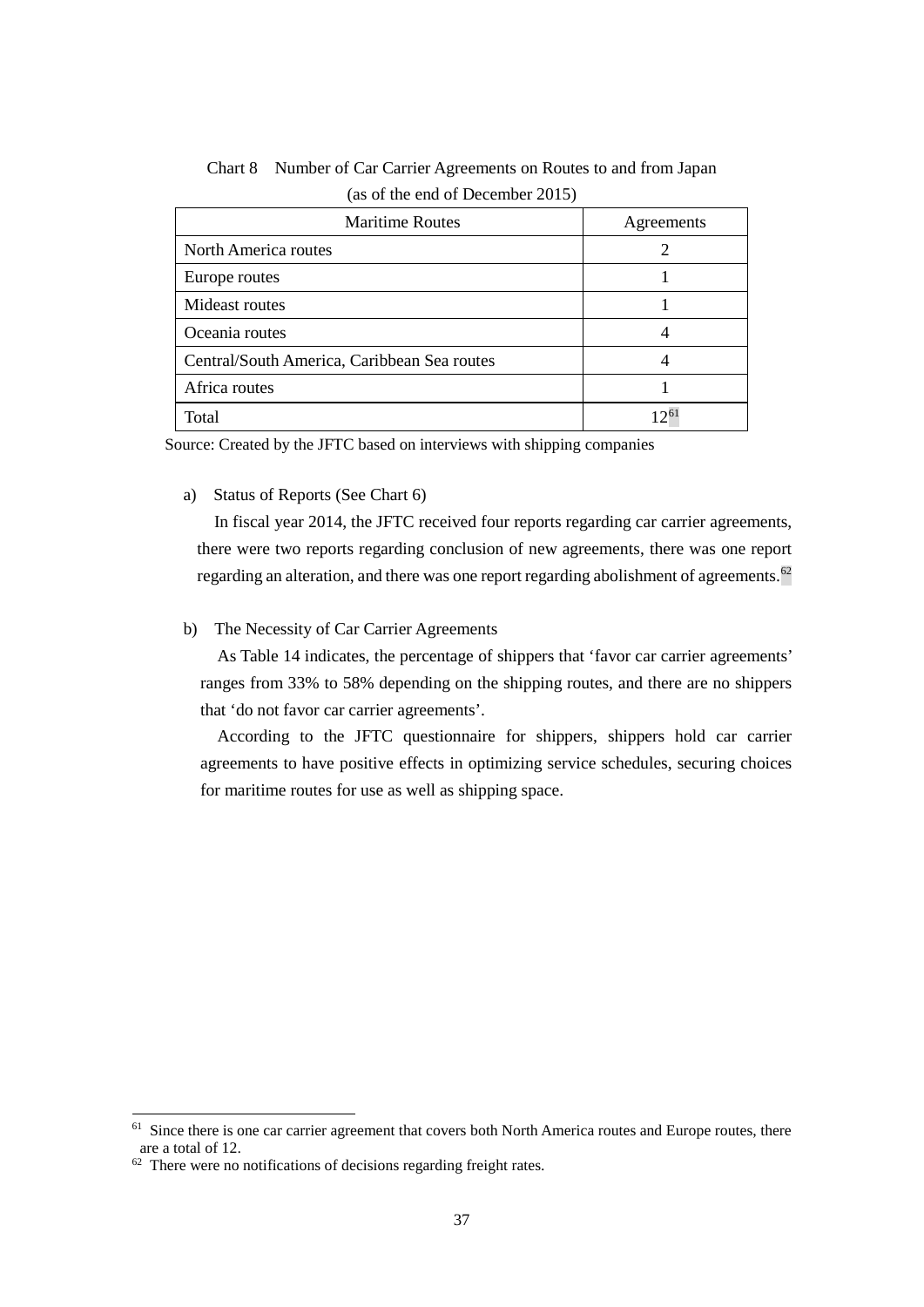

Table 14 The Necessity of Car Carrier Agreements on Routes to and from Japan (by maritime route)

Source: JFTC questionnaire for shippers (Percentages are rounded off to the nearest whole number.)

Additionally, according to the JFTC questionnaire for shipping companies, shipping companies hold the car carrier agreements to be necessary to achieve stable allocation of vessels over the long term for unstable regions with small load amounts, as well as to achieve long-term high-frequency allocation of vessels in response to the demands from shippers.

# <span id="page-39-0"></span>3 Systems in Other Countries

Regarding the systems in other countries, the JFTC examined the systems in the US and the EU, which both have large maritime trade volume and socio-economic systems and economic development similar to Japan.

# (1) The United States

1

The system of exemption from the antitrust laws for international ocean shipping was established in the US based on the Shipping  $Act^{63}$ . There have been no particular revisions to the exemption system from the antitrust laws after the Shipping Act of 1986 was revised through the Ocean Shipping Reform Act of 1998 (OSRA).

 Based on the Shipping Act, ocean common carriers must file international ocean shipping agreements with the FMC in advance, and these agreements etc. are regarded as exempt from

<span id="page-39-1"></span><sup>&</sup>lt;sup>63</sup> The Shipping Act of 1986 was revised through the Ocean Shipping Reform Act of 1998 (OSRA).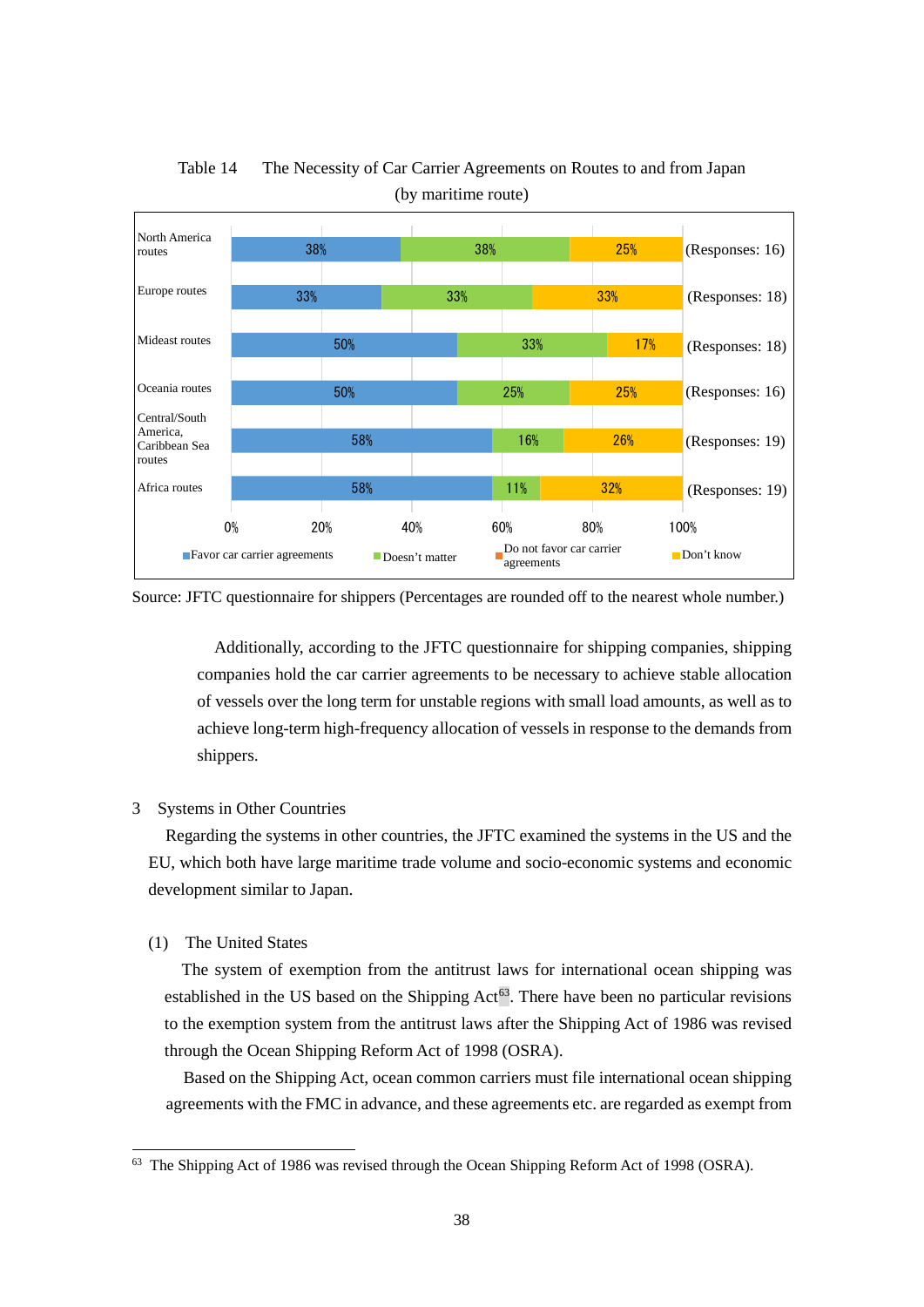the antitrust laws when they go into effect after a certain period of time has elapsed since the filing. Conferences, discussion agreements and consortia on liner shipping are included in these agreements that are subject to filing and exemption from the antitrust laws; however, agreements on tramper shipping, such as car carrier agreements, while not being subject to mandatory filing, are not regarded as exempt from the antitrust laws.

 Among the agreements subject to filing, for conferences, the Shipping Act permits individual conference members to make independent confidential contracts (so called "service contracts") with shippers regardless of binding conference tariffs. The Shipping Act prohibits conferences from restricting individual conference members to make service contracts<sup>[64](#page-40-0)</sup>, etc. Conferences that bind their members, such as prohibition of making service contracts, are not regarded as exempt from the antitrust laws.

Additionally, consortia would not necessarily be in violation of the antitrust laws in case that they are not regarded as exempt from the antitrust laws. Since consortia are not, similar to conferences, per se illegal under the antitrust laws, when they are not regarded as exempt from the antitrust laws, their legality under the antitrust laws is judged on a case-by-case basis based on the rule of reason and in consideration of the contents of consortia in question and the conditions of competition in the market $65$ .

(2) EU

1

In the EU, the block exemption system from EU competition law for liner conferences had been established by Council Regulation<sup>[66](#page-40-2)</sup>; however, this was abolished in October 2008. Currently, conferences and discussion agreements do not exist on routes to and from the EU.

The block exemption system from EU competition law for consortia has been established with a term limit after 1995 based on Commission Regulations<sup>[67](#page-40-3)</sup> (Hereinafter, the "consortia block exemption regulation"). In 2014, it was decided that the period of validity for the consortia block exemption regulation was to be extended for five years from 2015 to 2020[68](#page-40-4).

In the consortia block exemption regulation, should the combined market share of ocean common carriers participating in the consortia below 30%, then joint operations, such as coordination of shipping schedules and ports of call, slot exchanges, vessel pooling, as well as capacity adjustments responding to fluctuations in supply and demand are regarded as exempt from the application of EU competition law. The reason why the market share should be below 30% is that if the market share of ocean common carriers outside of the consortium

<span id="page-40-0"></span> $64$  As a result of service contracts being permitted, no files were made for conferences on routes to and from the US since 2000, and only three currently remain.

<span id="page-40-1"></span><sup>65</sup> Based on interviews held by the JFTC with the FMC and DOJ.

<span id="page-40-2"></span><sup>&</sup>lt;sup>66</sup> Council Regulation (EEC) No 4056/86

<span id="page-40-3"></span><sup>&</sup>lt;sup>67</sup> Commission Regulation (EC) No 906/2009

<span id="page-40-4"></span><sup>68</sup> European Commission, "Antitrust: Commission extends validity of special competition regime for liner shipping consortia until 2020", June 24 2014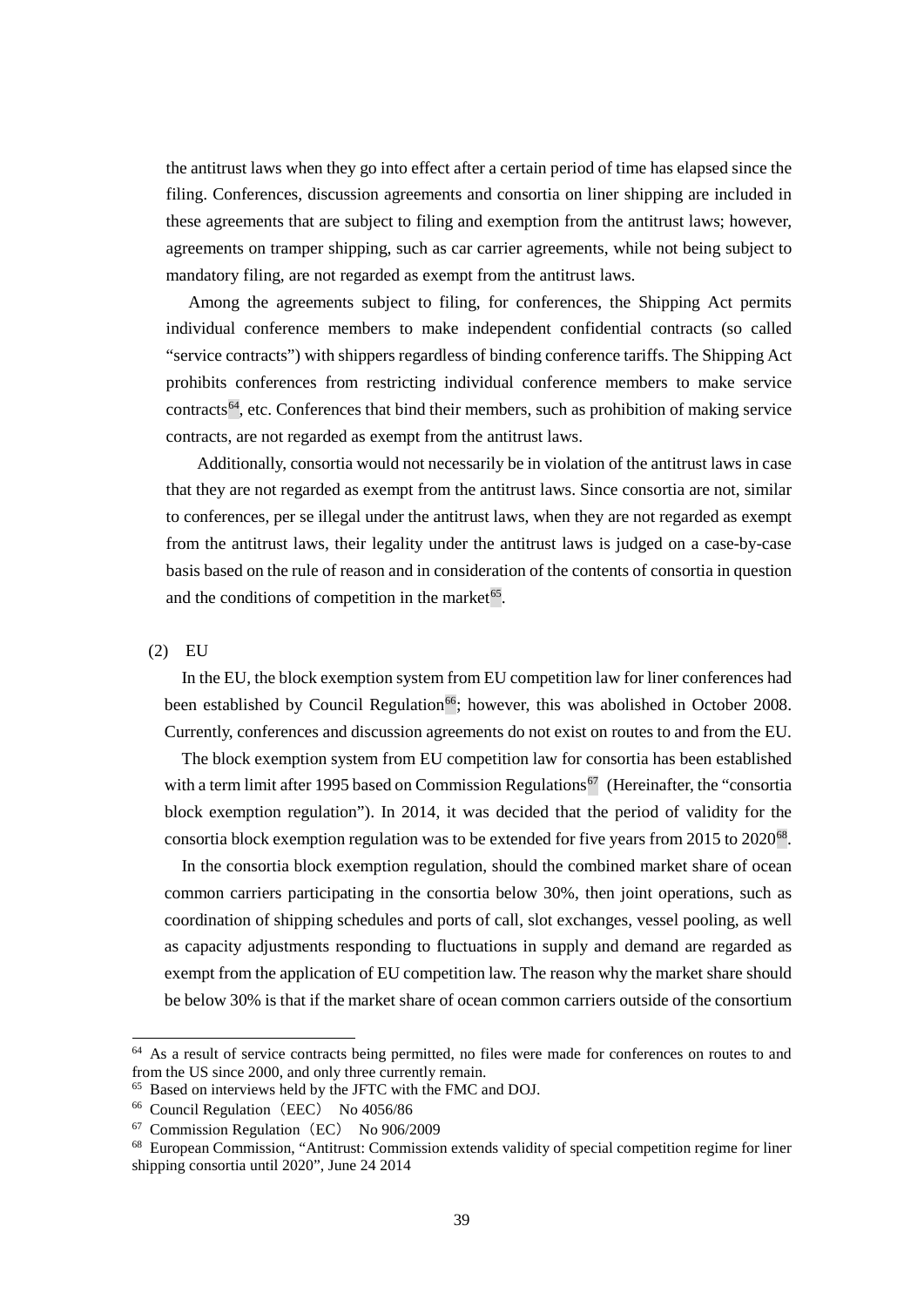is sufficiently high, they can be deemed to have competitive pressure against the consortium, and the improvement of operation efficiency through the consortium is likely to be linked to the improvement of the interests of shippers and consumers $69$ .

Consortia that fix freight rates, restrict capacity (This excludes adjustments of capacity responding to fluctuations in demand and supply), or allocate markets are not subjection to block exemption. Additionally, if block exemption status is not granted due to market share exceeding 30%, this does not necessarily make the consortium illegal under EU competition law. Consortia not subject to the block exemption are evaluated as to their legality under EU competition law on a case-by-case basis and in consideration of the contents of consortia in question and the conditions of competition in the market.

Under the block exemption system from EU competition law for consortia, activities of consortia that are unlikely to restrict competition are regarded as exempt from the application of EU competition law in the sense that there is explicit confirmation that they clearly pose little problem on competition with competitive pressure on the consortia. Therefore, even if the block exemption system from EU competition law for consortia is abolished, consortia would not be necessarily illegal under EU competition law.

Further, there is no block exemption system from EU competition law for agreements on trampers, and EU competition law applies to those agreements.

<span id="page-41-0"></span><sup>69</sup> Based on an interview held by the JFTC with DG-COMP.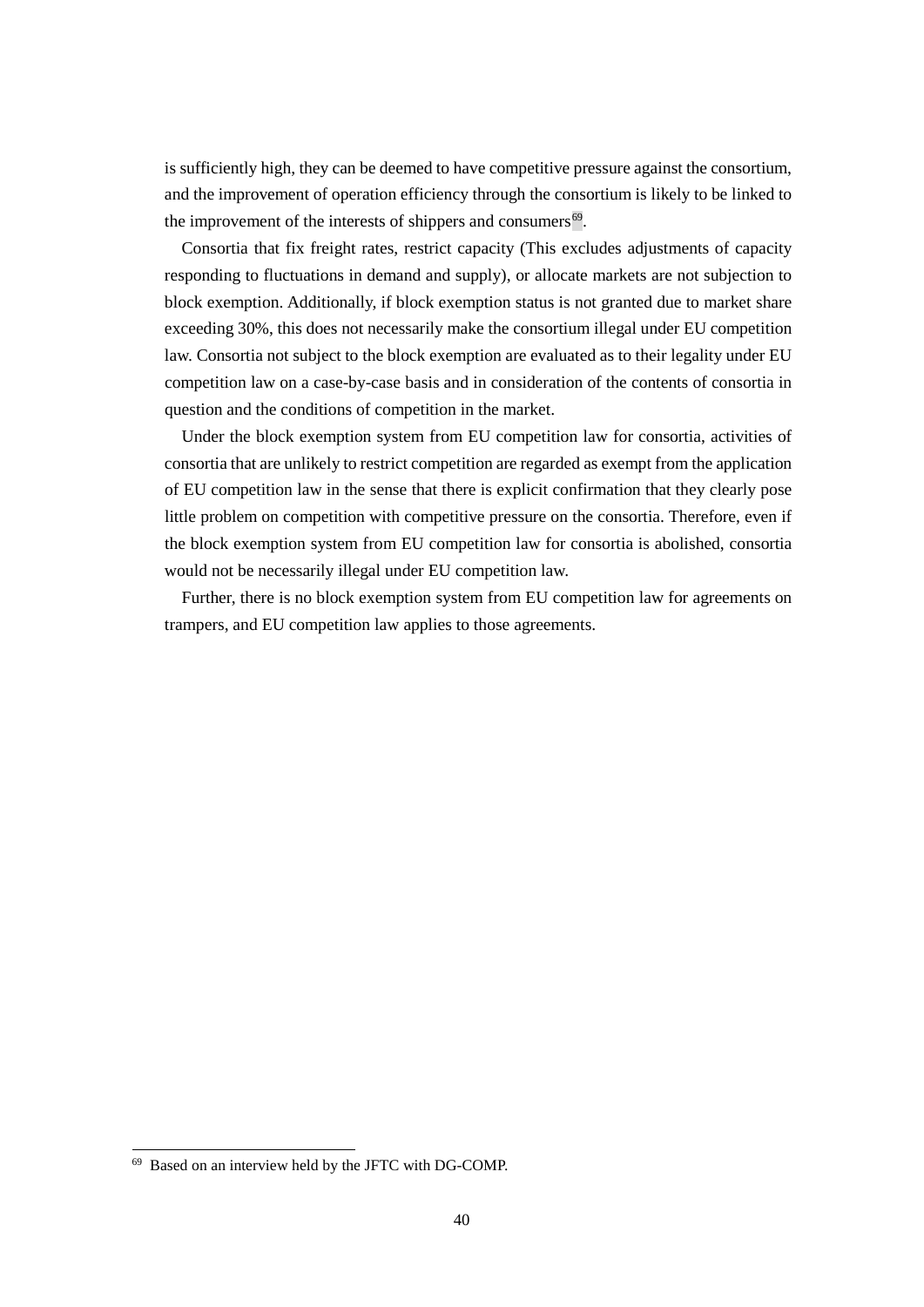# <span id="page-42-0"></span>Part 5 Necessity of the System of Exemption from the AMA

<span id="page-42-1"></span>1 Perspectives of Evaluation

The system of exemption from the AMA is an exceptional system in the market economy and should be limited to the minimum extent necessary. Taking this principle into consideration, an examination was conducted on the necessity for such a system from the perspective of whether the reasons for maintaining this system still exist at the current time based on the status of international shipping and the status of the system of exemption from the AMA for international shipping.

 Firstly, the JFTC examines whether the international consistency of the exemption system and the protection of shippers' interests, which have been cited as the main reasons for maintaining this system, are still valid.

Secondly, the JFTC examines whether consortia and car carrier agreements, which few shippers consider not to be necessary and not a few shippers consider to be necessary, would no longer be able to be implemented on the grounds that in principle these agreements would come into question under the AMA in case that the exemption system is abolished.

Lastly, the JFTC makes a conclusion in light of these examination.

# <span id="page-42-2"></span>2 International Consistency of the Exemption System

In past reviews, one of the primary reasons for the necessity of the system of exemption from the AMA for international shipping is the international consistency of the exemption system. However, in Japan, both agreements on liner shipping and on trampers including conferences, discussion agreements, consortia and car carrier agreements are all regarded as exempt from the AMA, while the scopes of agreements on liner shipping that are regarded as exempt from the antitrust laws in the US and the EU competition law in the EU are different, as of this time, in addition to that any agreements on trampers are not regarded as exempt from the antitrust laws in the US and the EU competition law in the EU (See Chart 9).

Despite conferences and discussion agreements on liner shipping being regarded as exempt in the US, making service contracts not bound by conference tariffs is explictly allowed under the Shipping Act, so conferences that bind conference members by prohibiting their members from deviating from conference tariffs or making individual service contracts with shippers, etc., are not regarded as exempt from the antitrust laws. In addition, any agreements on tramper shipping such as conferences and car carrier agreements are not regarded as exempt from the antitrust laws.

In the EU, conferences and discussion agreements on liner shipping are not subject to block exemption from EU competition law. Consortia are not regarded as exempt from EU competition law when the combined market share exceeds 30%, with exemption status only granted for five years for consortia with a combined market share below 30%. Additionally,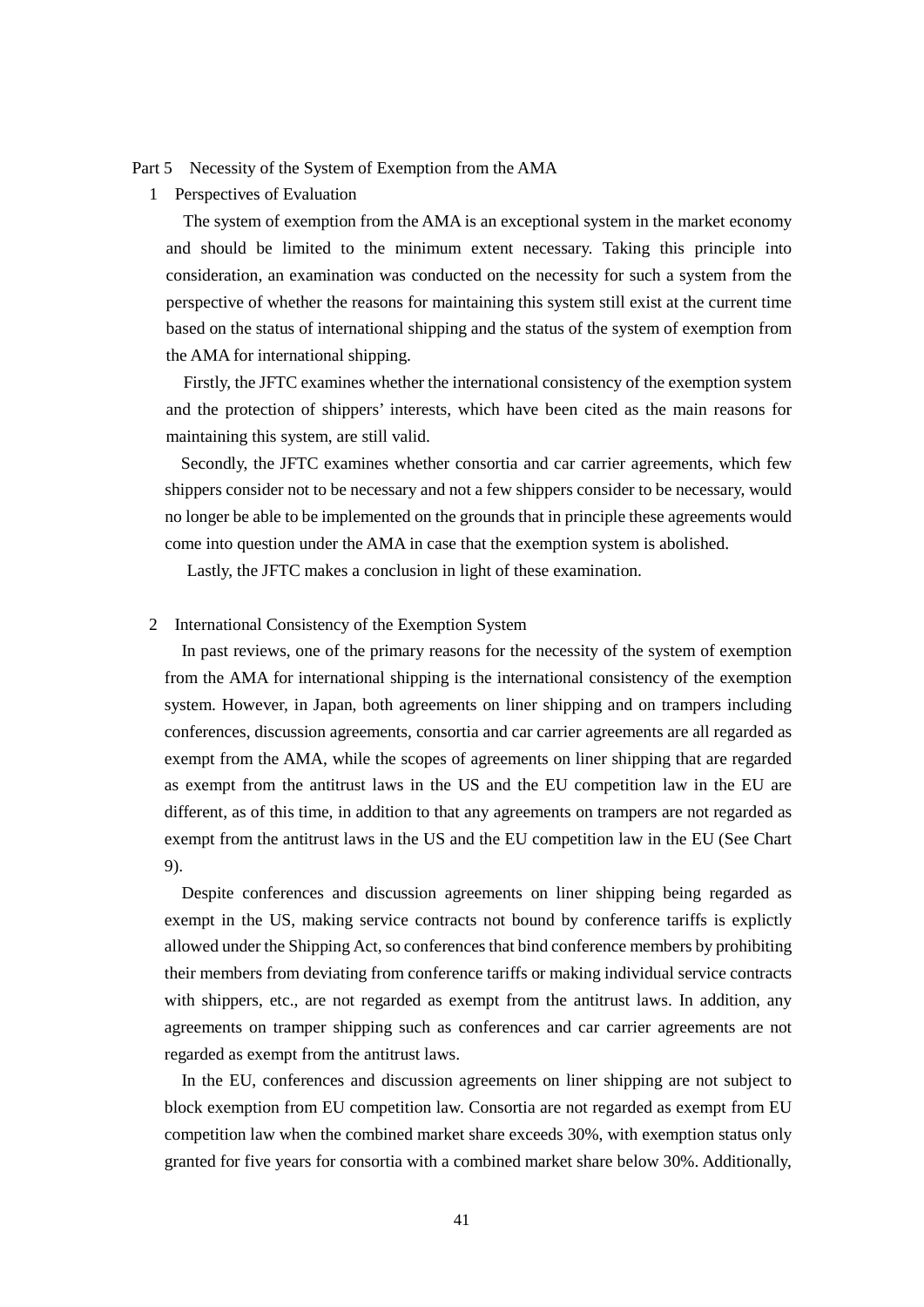agreements on tramper shipping such as conferences and car carrier agreements are not regarded as exempt from EU competition law.

Therefore, since the existence and scope of the exemption from the competition laws are different for agreements on liners in the US and the EU, it is not necessary to make agreements on liners exempt from the AMA on the grounds of the international consistency of the exemption system. Also, since agreements on trampers are not regarded as exemption from the competition laws in both the US and the EU, it is not necessary to make agreements on trampers exempt from the AMA on the grounds of the international consistency of the exemption system. Rather, not exempting agreements on trampers from the AMA would be more consistent internationally.

Chart 9 International Comparison of Exemption Systems from Competition Law for International Ocean Shipping (Japan, US and EU)

| Country/  |                                                                                    | Liner Shipping           |                                                                                                          |                         | <b>Tramper Shipping</b><br>(Car Carrier Shipping) |
|-----------|------------------------------------------------------------------------------------|--------------------------|----------------------------------------------------------------------------------------------------------|-------------------------|---------------------------------------------------|
| Region    | Conferences                                                                        | Discussion<br>Agreements | Consortia                                                                                                | Conferences             | Car Carrier<br>Agreements                         |
| Japan     |                                                                                    |                          |                                                                                                          |                         |                                                   |
| <b>US</b> | Conferences<br>that bind<br>conference<br>members are<br>not regarded<br>as exempt |                          |                                                                                                          | $\mathsf{x}$            | $\overline{\mathsf{x}}$                           |
| EU        | $\overline{\mathsf{x}}$                                                            | $\overline{\mathsf{x}}$  | Consortia are only<br>regarded as exempt if<br>the combined market<br>share does not exceed<br>30%, etc. | $\overline{\mathsf{x}}$ | $\overline{\mathsf{x}}$                           |

Remarks:  $\circ$  indicates exemption,  $\triangle$  indicates partial exemption,  $\times$  indicates non-exemption.

<span id="page-43-0"></span>3 Protection of Shippers' Interest

1

 In past reviews, the other primary reasons for the necessity of the system of exemption from the AMA for international shipping is the protection of the interests of shippers, mainly on the grounds that conferences and discussion agreements are effective in stabilizing freight rates, however at the moment few shippers consider conferences and discussion agreements to be necessary<sup>[70](#page-43-1)</sup> (See Tables 8, 10 and 12). The following section discusses how important

<span id="page-43-1"></span> $70$  According to the JFTC questionnaire for shipping companies, the majority of shipping companies replied that exemption from the AMA is required for conferences and discussion agreements on liner shipping; however, those who replied that exemption from the AMA is required for conferences on tramper shipping (car carrier shipping) were fewer than those who replied that exemption is not required.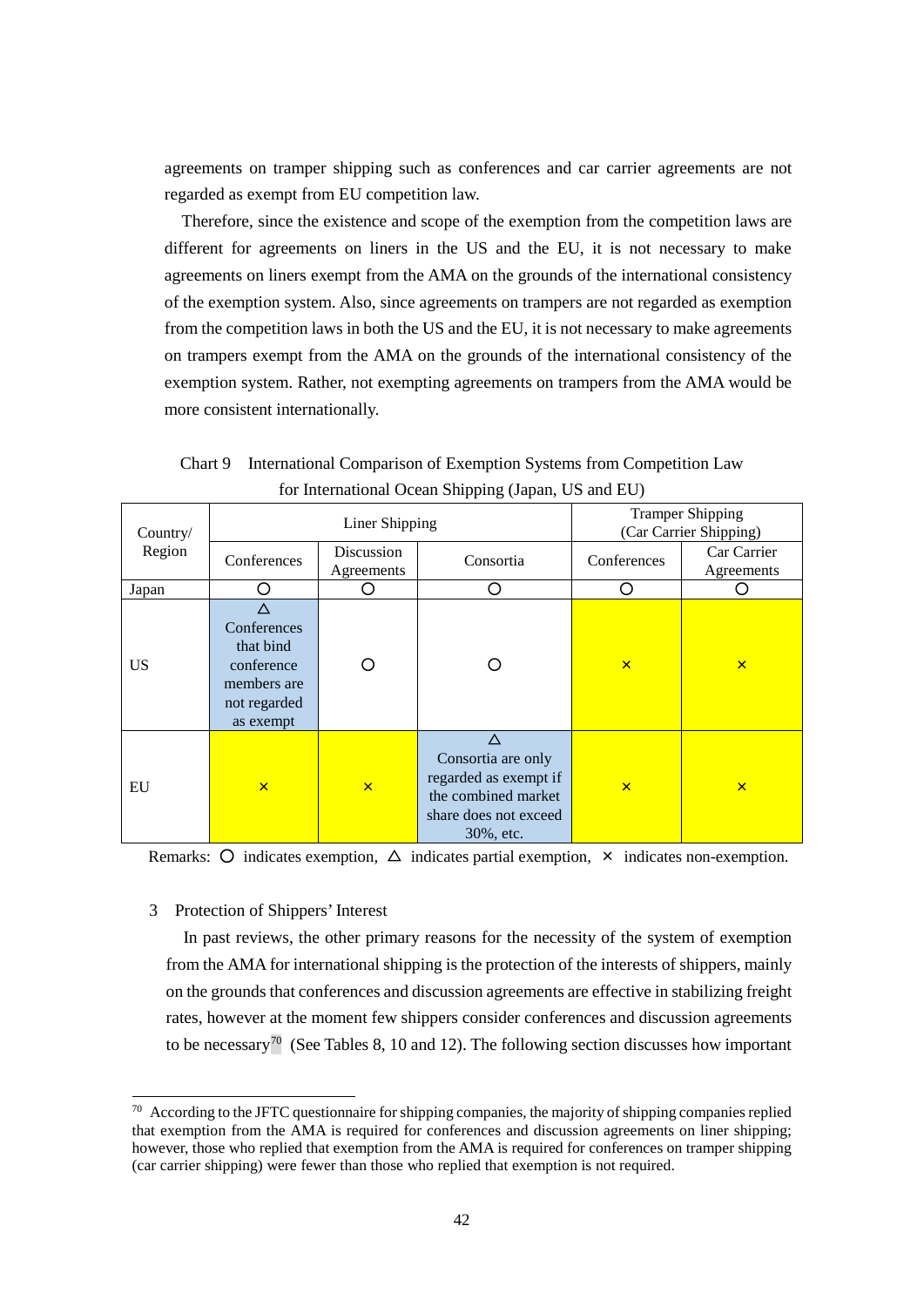stability of freight rate is to shippers, if other means can be used to stabilize freight rates, and if conference tariffs and discussion agreement freight rate guidelines are effective in stabilizing freight rates.

#### (1) Liner Shipping

Firstly, important factors for selecting shipping companies by shippers are, in order of priority, 1) level of freight rates, 2) service schedules/frequencies, and 3) the securing of space (See Table 1). Generally, shippers place priority on the level of freight rates over stability of freight rate.

Secondly, since shippers make a fixed-term contract for six months or one year with shipping companies for most of their cargo and they do not generally review base rates during the fixed-term period (See Table 2, Figures 2 and  $4^{71}$ , shippers who wish for stable freight rates address this issue by making a fixed-term contract without conferences or discussion agreements.

In addition, for liner shipping, there are almost no shippers who are presented with base rates defined by tariffs decided by conferences (See Table 7), and there are also not many shippers who are presented with general rate increases defined by freight rate guidelines formulated by discussion agreements (See Table 11). Given this, it is considered that tariffs in conferences and freight rate guidelines in discussion agreements hardly have a significant impact on freight rates that are actually determined, and actual freight rates are determined through separate negotiations between shippers and shipping companies.

To reiterate the above, it is not essential to keep the stability of freight rates by conferences and discussion agreements because shippers using liner shipping services place greater emphasis on the level of freight rates than on their stability and these shippers who wish for stable freight rates address this issue by making a fixed-term contract. Also, as it seems that there is no effect of tariffs in conferences and freight rate guidelines in discussion agreements on stabilizing rates, and it is marginal if there is any at all, because they hardly have a significant impact on freight rates that are actually determined.

Therefore, it is not necessary to make conferences and discussion agreements on liner shipping exempt from the AMA on the grounds of the shippers' interests through the stabilization of freight rates.

#### (2) Tramper Shipping (Car Carrier Shipping)

1

Firstly, important factors for selecting shipping companies by shippers are, in order of priority, 1) service schedules/frequencies, 2) level of freight rates or the securing of space (See Table 4). Generally, shippers place priority on the level of freight rates over stability

<span id="page-44-0"></span> $71$  This is also similar for shipping companies (See Table 3, Figures 3 and 5).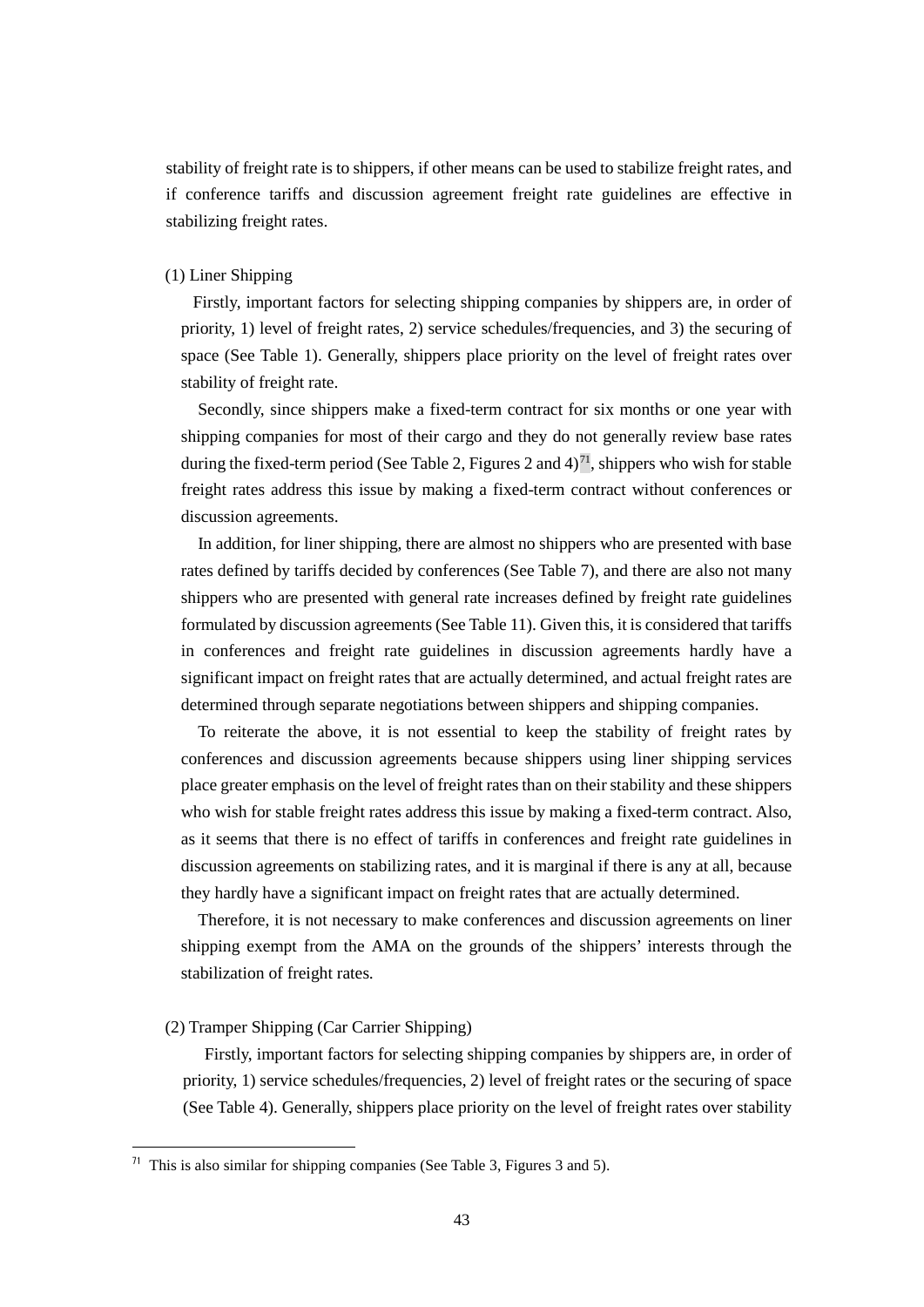of freight rate.

Secondly, since shippers make a fixed-term contract for one year or longer with shipping companies for most shipped cars and they do not generally review base rates during the fixed-term period (See Table 5, Figures 7 and  $9^{72}$  $9^{72}$  $9^{72}$ , shippers who wish for stable freight rates address this issue by making a fixed-term contract without conferences or discussion agreements. This is particularly true since many shippers using car carrier shipping are Japanese automobile manufacturers or large trading companies and have sufficient negotiating power, there is little need to protect the interests of these shippers by working to stabilize freight rates through shipping company conferences.

Additionally, for car carrier shipping, there are few shippers who are presented with base rates defined by the tariffs decided by a conference (See Table 9). The JFTC found that the function of the tariffs in conferences almost disappeared under the investigation of the case concerning international ocean shipping services for automobiles, which the JFTC issued a cease and desist order and surcharge payment, etc. in March 2014. In consideration of the facts that came to light through this investigation, the JFTC requested  $\frac{73}{12}$  $\frac{73}{12}$  $\frac{73}{12}$  the MLIT to review and take any necessary measures against shipping company agreements related to automobiles and construction vehicles and equipment etc. (Hereinafter, "the Agreements in question"). In response to the request by the JFTC, the MLIT ordered all relevant shipping companies to promptly withdraw from conferences from among the Agreements in question, should the conference tariffs not be applied. For the car carrier agreements, the MLIT ordered them to take necessary promptly alterations if a portion of contents of these agreement differs from actual operation<sup>[74](#page-45-2)</sup>. Given these facts, it is considered that tariffs in conferences hardly have a significant impact on freight rates that are actually determined, and actual freight rates are determined through separate negotiations between shippers and shipping companies.

To reiterate the above, it is not essential to keep the stability of freight rates by conferences because shippers using car carrier services place greater emphasis on the level of freight rates, etc. than on their stability and shippers who wish for stable freight rates can achieve such stability easily by making fixed-term contracts in consideration of the negotiating power of shippers on using car carrier services and they actually address this issue by making a fixed-term contract. Also, as it is difficult to claim that the tariffs in conferences work well to stabilize freight rates because tariffs in conferences hardly have a significant impact on freight rates that are actually determined.

Therefore, it is not necessary to make conferences exempt from the AMA on the grounds

<span id="page-45-0"></span> $72$  This is also similar for shipping companies (See Tables 6, 8, and 10).

<span id="page-45-1"></span><sup>73</sup> See footnote 9 above.

<span id="page-45-2"></span> $74$  MLIT 'Regarding the Review of Agreements Among Shipping Companies Related to Automobiles and Construction Vehicles and Equipment etc.'(July 28, 2015)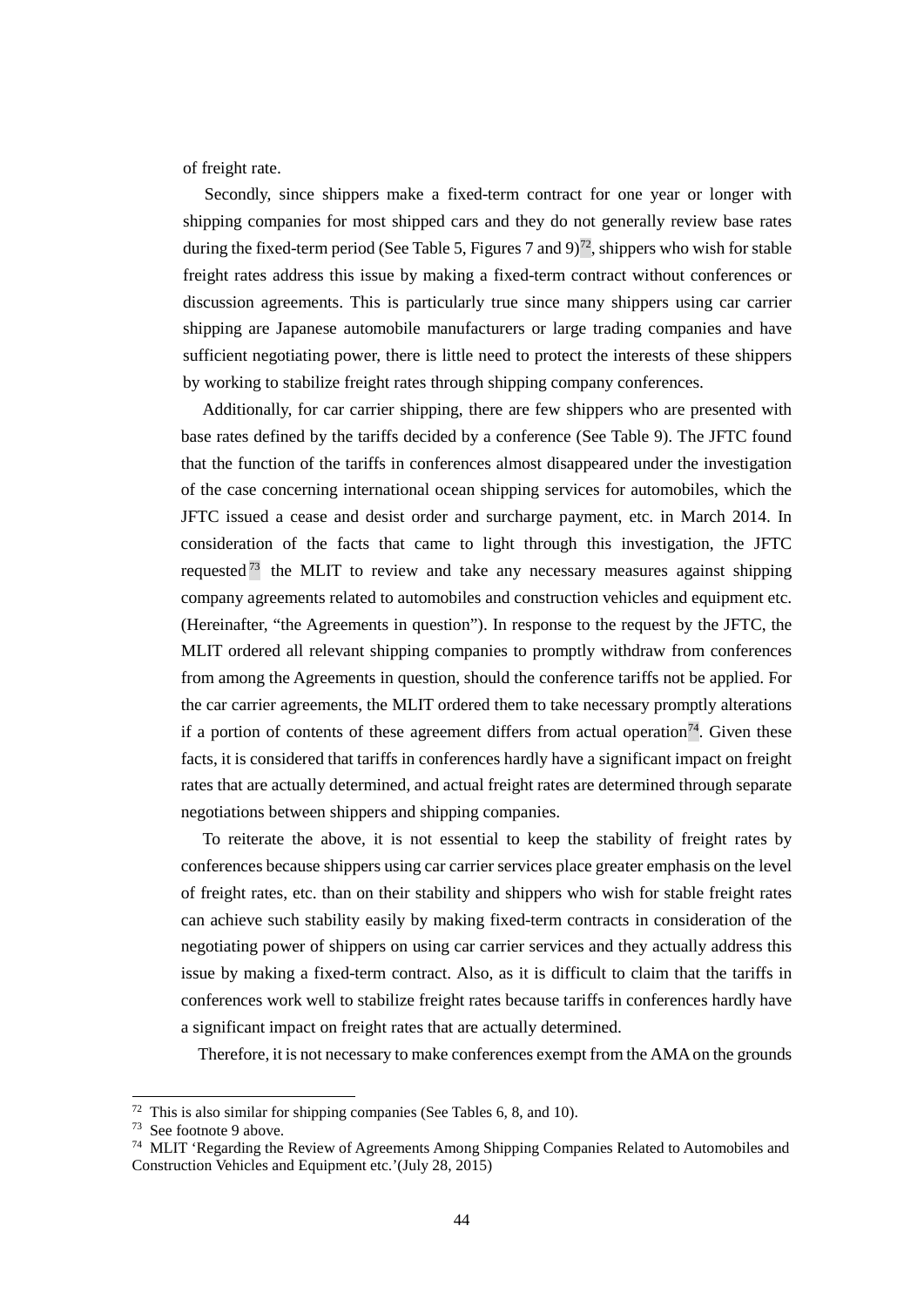of the shippers' interests through a stabilization of freight rates.

- <span id="page-46-0"></span>4 Implementation of Consortia and Car Carrier Agreements
	- (1) Evaluation under the AMA

1

In consortia and car carrier agreements, joint operations are implemented by the cooperation or coordination on transportation space through exchanging or chartering the transportation space or slots and sharing vessels, and adjusting shipping service schedules, the number of shipping services, and maritime routes, etc. While few shippers consider the joint operation in consortia and car carrier agreements not to be necessary and not a few shippers consider it to be necessary (See Tables 13 and 14), it is not entirely clear<sup>[75](#page-46-1)</sup> if consortia and car carrier agreements would no longer be able to be implemented on the ground that in principle these agreements would come into question under the  $AMA<sup>76</sup>$  $AMA<sup>76</sup>$  $AMA<sup>76</sup>$  in case the exemption system is abolished. The following section discusses the necessity of exempting consortia and car carrier agreements from the AMA by examining the problems under the AMA for these agreements.

a) The cooperation or coordination on transportation space

In the cooperation or coordination on transportation space carried out based on consortia or car carrier agreements, shipping companies renting space generally set freight rate for that space independently from shipping companies leasing that space, and make service contracts upon negotiating individually with shippers. In this way, the competition for shippers is likely to be maintained between shipping companies leasing the transport space and the shipping companies renting that space. For example, competition on freight rate for acquisition of shippers between shipping companies to cooperate or coordinate on transportation space is highly likely to be maintained. The cooperation or coordination on transportation space is basically considered to pose little problem under the  $AMA^{77}$  $AMA^{77}$  $AMA^{77}$  when it is conducted within the rationally necessary scope for increasing the convenience of shippers unless it restricts quantities of services provided by shipping companies.

<span id="page-46-1"></span><sup>&</sup>lt;sup>75</sup> The formulation of tariffs by conferences and freight rate guidelines by discussion agreements would no longer be able to be implemented because these conducts would pose problems in principle under the AMA (Articles 3, 6 and 8 of the AMA) due to restriction on important means of competition such as freight rates and fees if the exemption system is abolished. As is stated above in 3, since these conducts cannot be said to contribute to the protection of the shippers' interest, it is not necessary to make these conducts exempt from the AMA.

<span id="page-46-2"></span> $76$  This report examines the relationship with the AMA under premise that the activities of shipping companies are not unfairly discriminatory and do not unfairly restrict participation and withdrawal of shipping companies. Should activities of shipping companies be unfairly discriminatory, or unfairly restrict participation and withdrawal of shipping companies, then this poses problems in principle under the AMA.  $\frac{1}{27}$  Should leasing transport space be used as a means to restrict competition to acquire shippers as customers,

<span id="page-46-3"></span>then this poses problems under the AMA.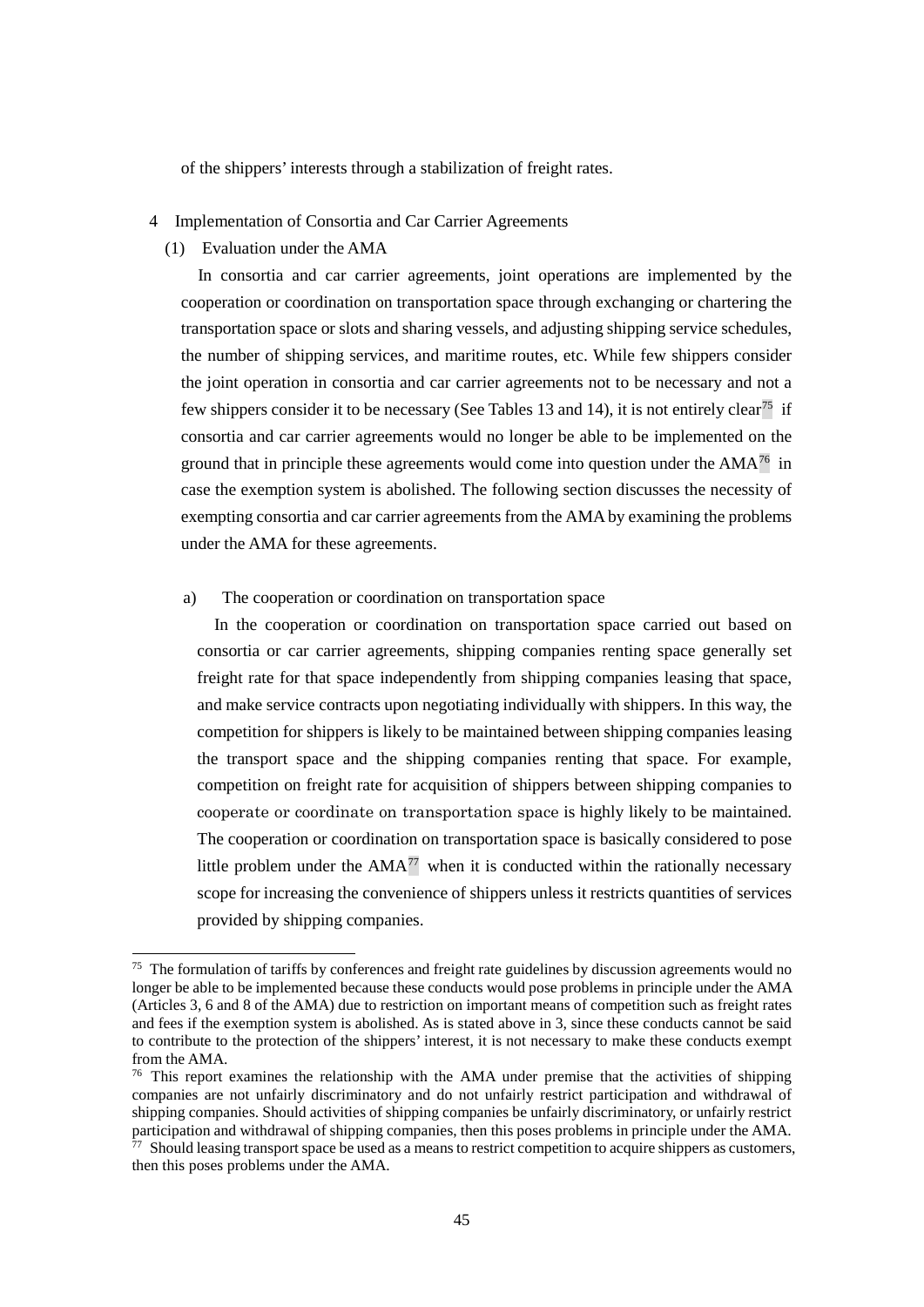Therefore, it is not necessary to make consortia and car carrier agreements exempt from the AMA in order to continue cooperation or coordination on transportation space.

# b) Coordination on Shipping Service Schedules, the Number of Shipping Services, and Maritime Routes

The issue of whether coordinating shipping service schedules, the number of shipping services, and maritime routes comes into question under the AMA is considered to depend on the specific conducts performed and the competition situation in the market<sup>[78](#page-47-0)</sup>.

• Coordination posing little problems in principle under the AMA

In international ocean shipping, since it is difficult for a shipping company to flexibly and quickly adjust their own number of operating vessels (capacity)<sup>[79](#page-47-1)</sup>, there are cases where shipping service to meet demand would not be possible alone. When the following coordinations are conducted within the rationally necessary scope for increasing the convenience of shippers unless they found increase of the convenience of shippers by efficiency not possible with a single shipping company, restrict competition as a whole, and unfairly impair the shippers' interests with pro-competitive effect<sup>[80](#page-47-2)</sup> and, then they would pose little problem under the AMA: 1) Securing provision of shipping services during times of low demand by adjusting shipping service schedules when shipping services by multiple shipping companies tend to be concentrated on times of high freight demand, and the convenience of shippers wishing to use international shipping services during times of low freight demand would be lost; 2) Achieving regular shipping services to low-demand ports of call by integrating ports with multiple shipping companies, through the adjustment of maritime routes where it is difficult for a single shipping company to provide shipping service due to low freight demand; 3) Securing the necessary capacity by adjust the number of shipping services with other shipping companies when a single shipping company cannot provide shipping services to meet demand.

<span id="page-47-0"></span><sup>78</sup> On page 44 of the 2006 Report by the Study Group on International Shipping (See footnote 4 above), "Consortia, alliances or exchange of information regarding supply and demand trends do not necessarily constitute cartels, unless such lead to agreements on freight rates, a market allocation, or restrictions on quantities. If there is no effect in restricting the competition in these…then there is no need to exempt such from the AMA, and it is suitable to carry out such activities under the application of the AMA."

<span id="page-47-1"></span><sup>&</sup>lt;sup>79</sup> Since port shape differs and scale of suitable vessels differs by lane, there are likely certain restrictions on cascading vessels operating on other lanes.

<span id="page-47-2"></span><sup>&</sup>lt;sup>80</sup> For example, when achieving regular shipping services to ports of small demand by adjusting maritime routes among shipping companies, there are recognized effects promoting competition by increasing the number of shipping companies that can participate.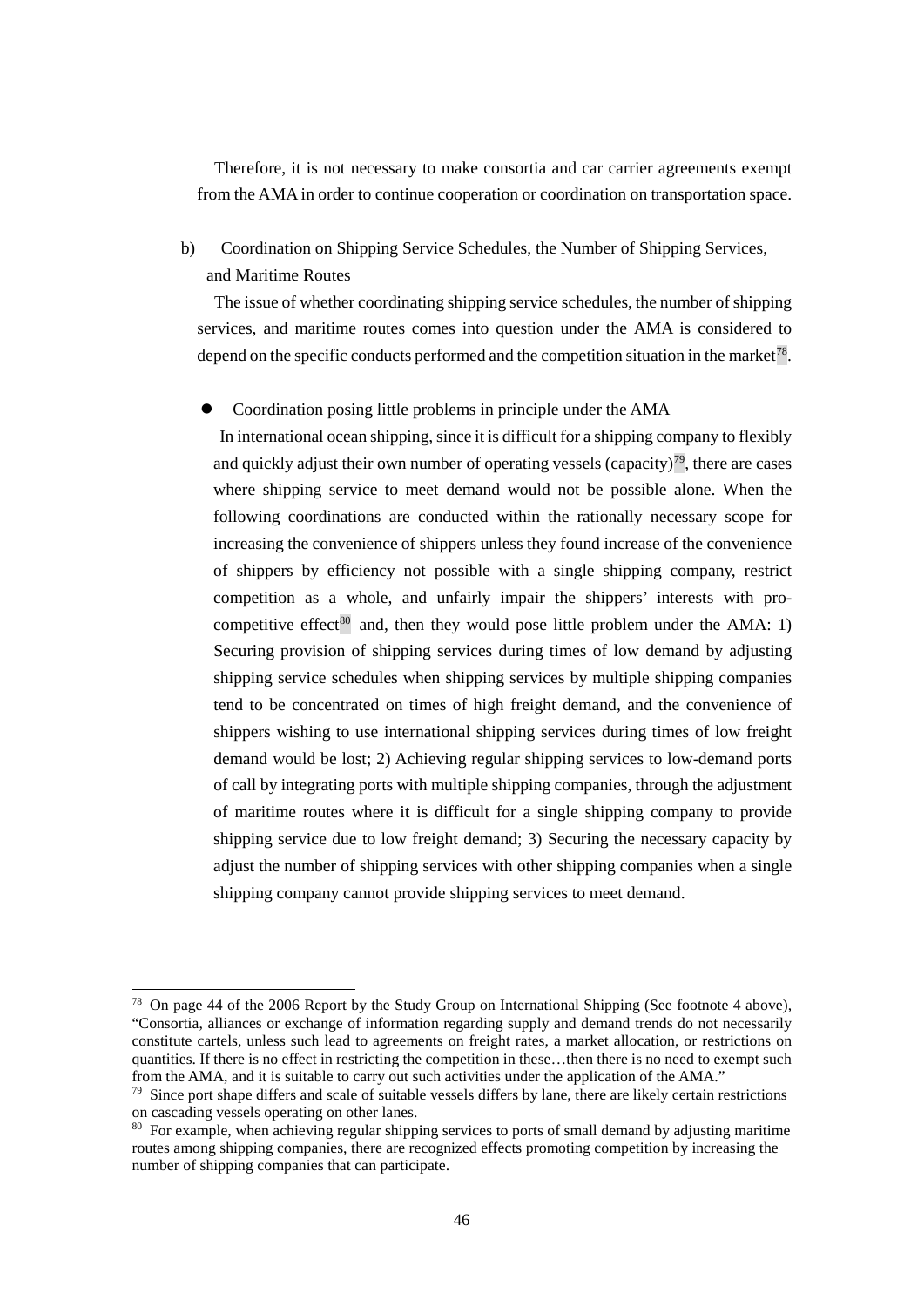#### Coordination posing problems in principle under the AMA

In contrast, should the following coordinations be made as a means of substantially restraining competition, then this will pose problems under the AMA in principle: 1) Shipping companies adjust their shipping service schedules to respectively restrict shipping services of other shipping companies with the same timing of their own shipping services; 2) Shipping companies allocate the market by adjusting maritime routes, to restrict shipping services of other shipping services with its own maritime routes; 3) Shipping companies attempt to raise freight rates by adjusting the number of shipping services and restricting capacity.

Thus, even if the exemption system from the AMA were to be abolished, the adjustment of shipping service schedules, the number of shipping services and maritime routes based on consortia and car carrier agreements would not become impossible to be implemented on the ground that they would come into question under the AMA in principle. As long as adjustments do not restrict means of competition as a whole, nor unfairly impair shippers' interest, they are likely to pose little problem under the AMA.

On the other hand, should adjustment of shipping service schedules, the number of shipping services and maritime routes be implemented as a means to substantially restrain competition, then they are likely to come into question in principle under the AMA. However, should these adjustment unfairly impair the interests of users by substantially restraining competition due to their generally detrimental nature to the shippers' interests by causing freight rate increases or lack in transport space etc., then such adjustments constitute the proviso stipulated in Article 28 of the Marine Transportation Act, and would not currently be subject to exemption from the AMA and not be possible to be implemented.

#### (2) Securing Legal Certainty

The adjustment of shipping service schedules, the number of shipping services and maritime routes based on consortia and car carrier agreements would not become impossible to be implemented on the ground that they would come into question, in principle, under the AMA even if the exemption system from the AMA were to be abolished. However, this does not mean that such conducts would not constitute a violation of the AMA without doubt. Considering this implication, there are concerns among shipping companies that there would be a loss of legal certainty, and it would become more difficult to implement consortia and car carrier agreements and flexibly alter such agreements were the system of exemption from the AMA to be abolished.

However, it would be possible to cope with the issue of securing legal certainty by means other than maintaining the exemption system from the AMA, for example, the JFTC